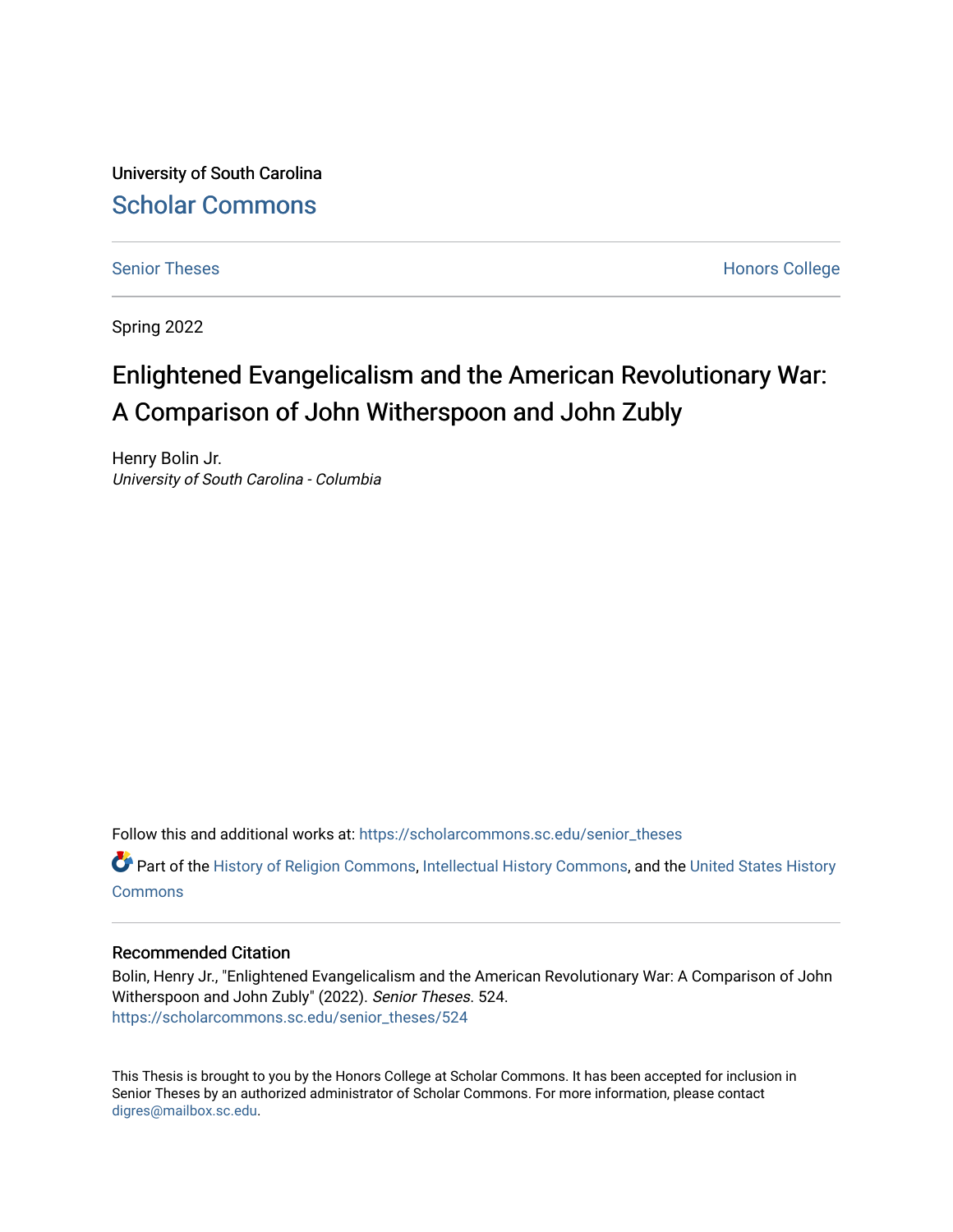# ENLIGHTENED EVANGELICALISM AND THE AMERICAN REVOLUTIONARY WAR

# A COMPARISON OF JOHN WITHERSPOON AND JOHN ZUBLY

By

Henry Bolin

Submitted in Partial Fulfillment of the Requirements for Graduation with Honors from the South Carolina Honors College

May, 2022

Approved: Woody Holton, Professor<br>Director of Thesis

Carol Harrison, Professor Second Reader

Steve Lynn, Dean For South Carolina Honors College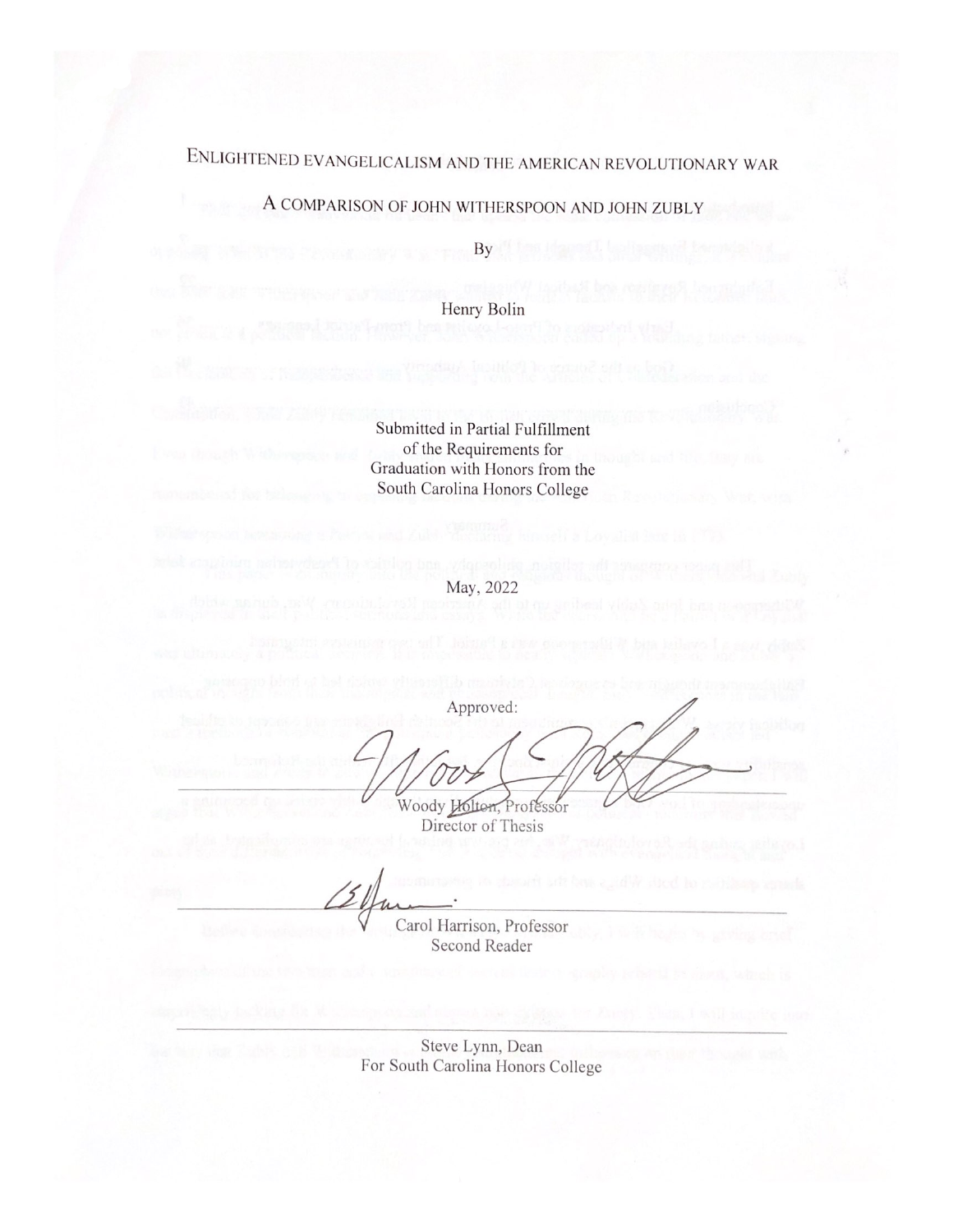#### Contents

| Early Indicators of Proto-Loyalist and Proto-Patriot Leanings  36 |  |
|-------------------------------------------------------------------|--|
|                                                                   |  |
|                                                                   |  |
|                                                                   |  |

### Summary

This paper compares the religion, philosophy, and politics of Presbyterian ministers John Witherspoon and John Zubly leading up to the American Revolutionary War, during which Zubly was a Loyalist and Witherspoon was a Patriot. The two ministers integrated Enlightenment thought and evangelical Calvinism differently which led to hold opposing political views. Witherspoon's commitment to the Scottish Enlightenment concept of ethical sensibility was not contrary to Calvinist doctrine, but rather fits within the Reformed understanding of how God's grace restores nature. Even though Zubly ended up becoming a Loyalist during the Revolutionary War, his pre-war political leanings are complicated, as he shares qualities of both Whigs and the friends of government.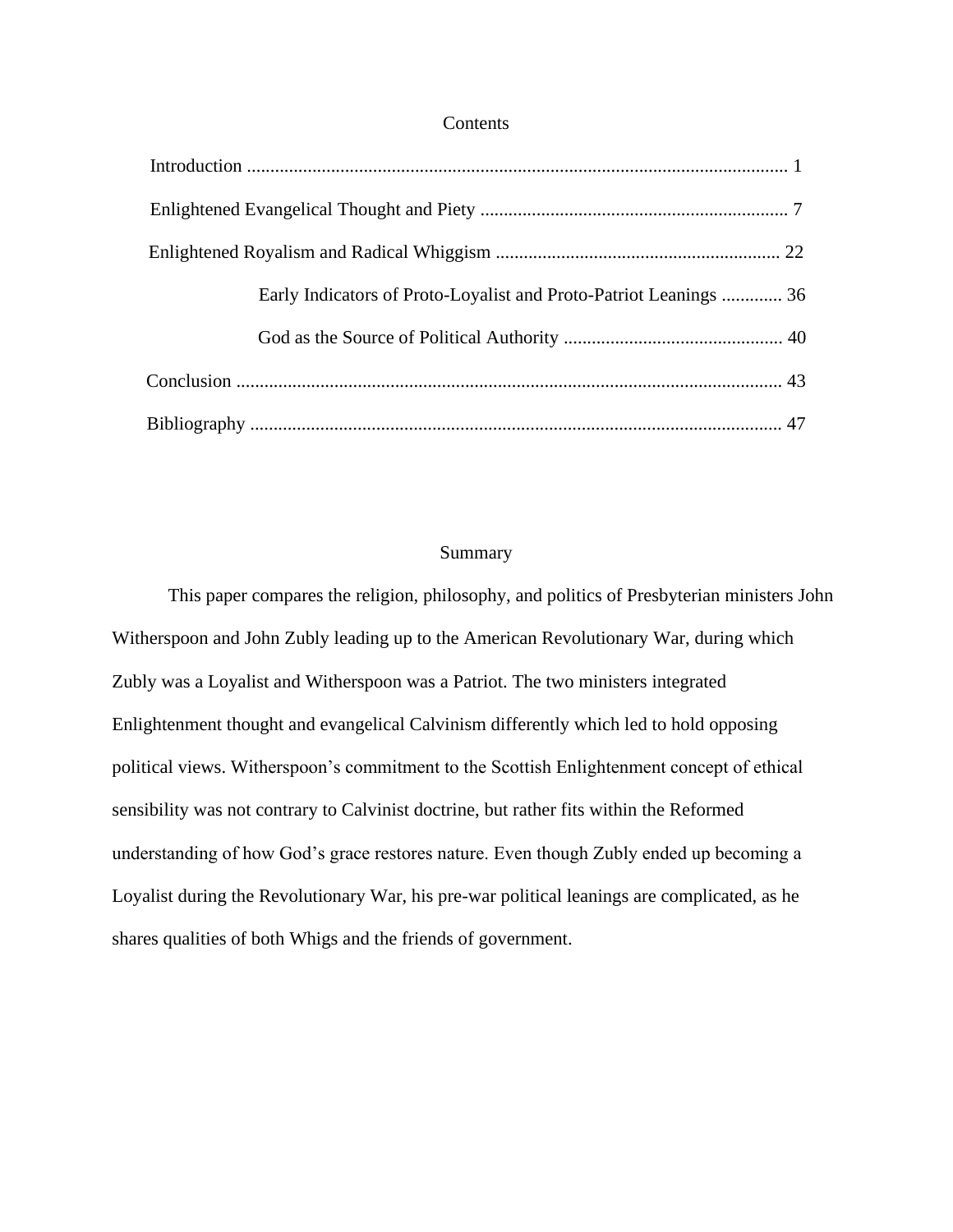#### Introduction

How did two Presbyterian ministers that upheld the same confession of faith end up on opposing sides of the Revolutionary War? From their sermons and other writings, it is evident that both John Witherspoon and John Zubly wanted to remain faithful to their Reformed faith, not promote a political faction. However, John Witherspoon ended up a founding father, signing the Declaration of Independence and supporting both the Articles of Confederation and the Constitution, while Zubly remained loyal to the British crown during the Revolutionary War. Even though Witherspoon and Zubly shared many similarities in thought and life, they are remembered for belonging to opposing factions during the American Revolutionary War, with Witherspoon remaining a Patriot and Zubly declaring himself a Loyalist late in 1775.

This paper is an inquiry into the political and religious thought of Witherspoon and Zubly as displayed in their political sermons and essays. While the decision to be a Patriot or a Loyalist was ultimately a political decision, it is impossible to neatly separate Witherspoon and Zubly's political thought from their theological and philosophical thought. Subtle differences in the two men's methods of combining Enlightenment philosophy with Reformed evangelicalism led Witherspoon and Zubly to publicly oppose one another in the political realm. In this paper, I will argue that Witherspoon and Zubly had opposing conceptions of political modernity that flowed out of their different ways of combining Enlightenment thought with evangelical thought and piety.

Before considering the writings of Witherspoon and Zubly, I will begin by giving brief biographies of the two men and a summary of current historiography related to them, which is surprisingly lacking for Witherspoon and almost non-existent for Zubly. Then, I will inquire into the way that Zubly and Witherspoon combine Enlightenment influences on their thought with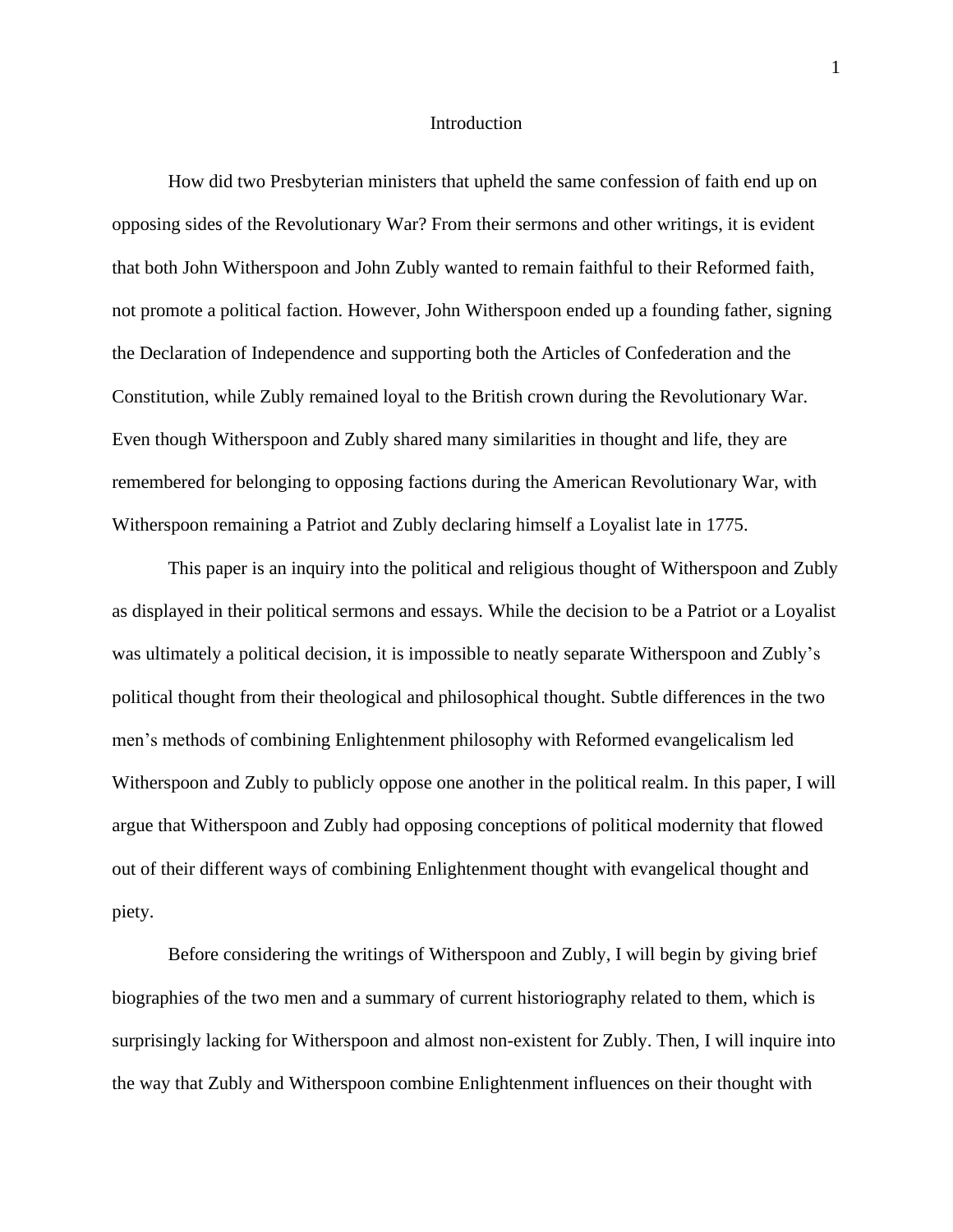their strict devotion to the Reformed evangelical faith, arguing that, contrary to current trends in historiography, Witherspoon remained consistent with his evangelical Calvinism, while Zubly inconsistently applied Enlightenment principles to his evangelical faith. Finally, I will argue in my second section that Zubly's political leanings are best described as a form of "Enlightened Royalism," while Witherspoon aligned politically with the radical Whigs.

Before contrasting Witherspoon and Zubly, I will give brief biographies of the two ministers to provide context and show the many similarities they shared, and I will also summarize the contemporary historiography surrounding the two men. John Witherspoon was a Presbyterian minister and president of the College of New Jersey at Princeton during the outbreak of the American Revolution.<sup>1</sup> Born in Scotland in 1723, Witherspoon received his education during the Scottish Enlightenment at the University of Edinburgh, and the enlightenment ideals that he was exposed to at Edinburgh followed him his entire life. Historian Jeffry Morrison wrote that, on top of his ecclesiastical and political career, "Witherspoon was also an amateur scientist, political economist, rhetorician, and philosopher . . . His interests and abilities made him the sort of well-rounded man we associate with American Enlightenment characters."<sup>2</sup> Witherspoon immigrated to the colonies in 1768 to become the president of the College of New Jersey, which is now Princeton University, a role that he held until his death in 1794.

Witherspoon really had three careers: pastor, college president, and politician. From the early years of the American Revolution, Witherspoon opposed what he perceived to be

<sup>&</sup>lt;sup>1</sup> Morrison, *John Witherspoon and the Founding of the American Republic*, 2. Though historians have devoted more attention to Witherspoon than Zubly, Witherspoon has received far less attention from subsequent generations than his contemporaries expected. I have consulted Morrison's work on Witherspoon for biographical information.

<sup>2</sup> Morrison, *John Witherspoon and the Founding of the American Republic*, 2.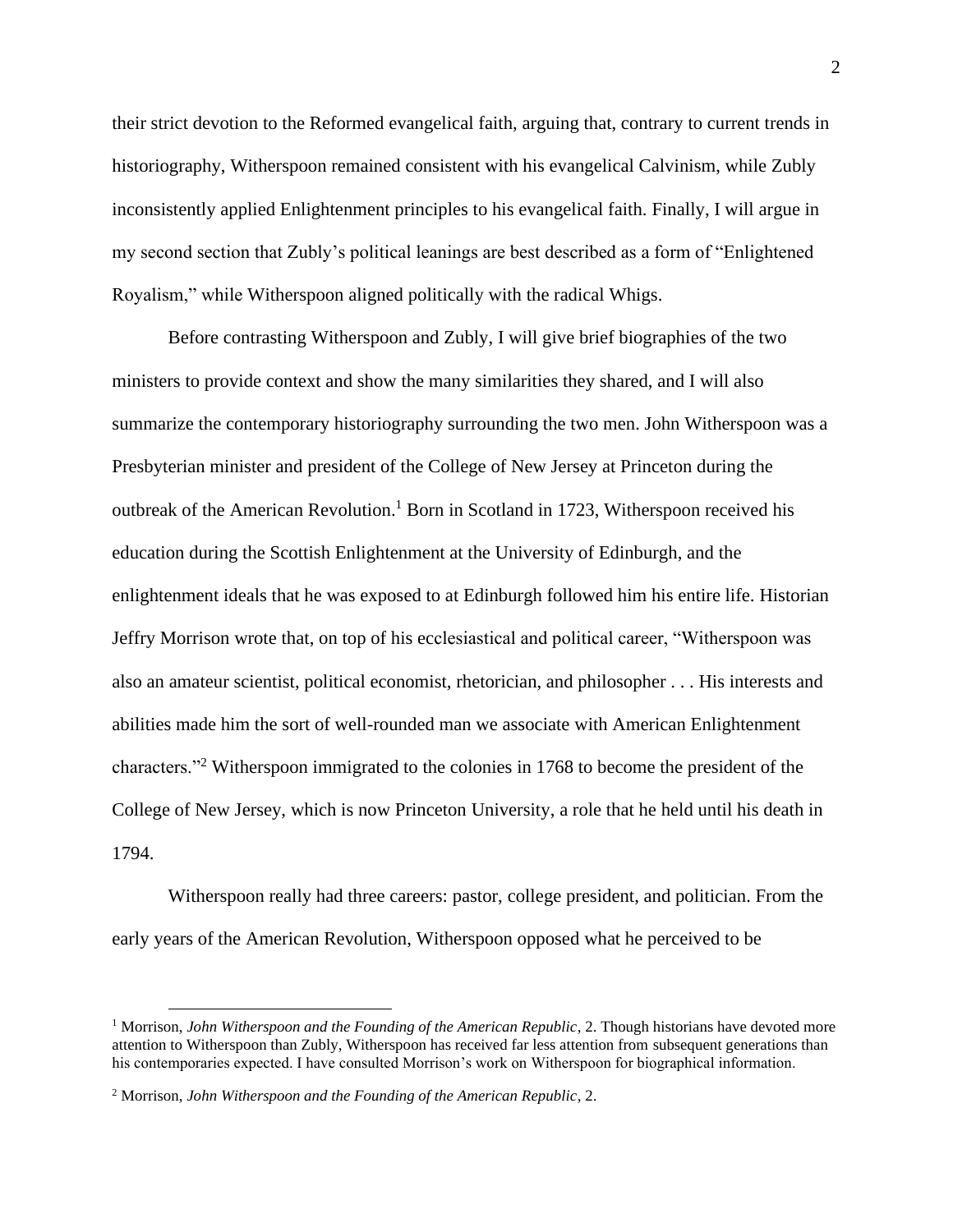tyrannical actions of the British Parliament, and he supported the Patriot cause during the Revolutionary War. As both a respected churchman and political leader, John Witherspoon was the only clergyman to sign the Declaration of Independence, giving him a unique role as a founding father. In fact, Witherspoon signed the Declaration, voted to approve the Articles of Confederation, and voted to ratify the Constitution in the New Jersey state legislature, giving him an important role in three founding documents of the United States. The vast majority of Presbyterian ministers shared in his patriot political leanings during the American Revolution, though none was as politically active as Witherspoon. After all, many in Britain and Europe, including King George III, called what we now consider the Revolutionary War the "Presbyterian Rebellion."<sup>3</sup> Historians ought to give more attention to the interaction between religion and politics during the American Revolution, and the life and writings of John Witherspoon offer a glimpse into this complex interplay.

Historians tend to focus on Witherspoon as an educator, especially his role in bringing Scottish Enlightenment ideals to the American education system. In *John Witherspoon's American Revolution*, Gideon Mailer attempts to reconcile Witherspoon's commitment to evangelical Presbyterian doctrine with his enlightenment concept of ethical sensibility. Mailer argues that historians have "depicted Witherspoon . . . as a conduit in America for the Scottish Enlightenment appraisal of an innate moral capability common to all men—a relatively sunny vision of ethical sensibility that belied the evangelical emphasis on unregenerate sin."<sup>4</sup> Mailer pits the reformed doctrine of the inability of unregenerate man to do spiritual good against the Scottish Enlightenment idea that humans have an innate ethical sensibility. While these two

<sup>3</sup> Morrison, *John Witherspoon and the Founding of the American Republic*, 6.

<sup>4</sup> Mailer, *John Witherspoon's American Revolution*, 7.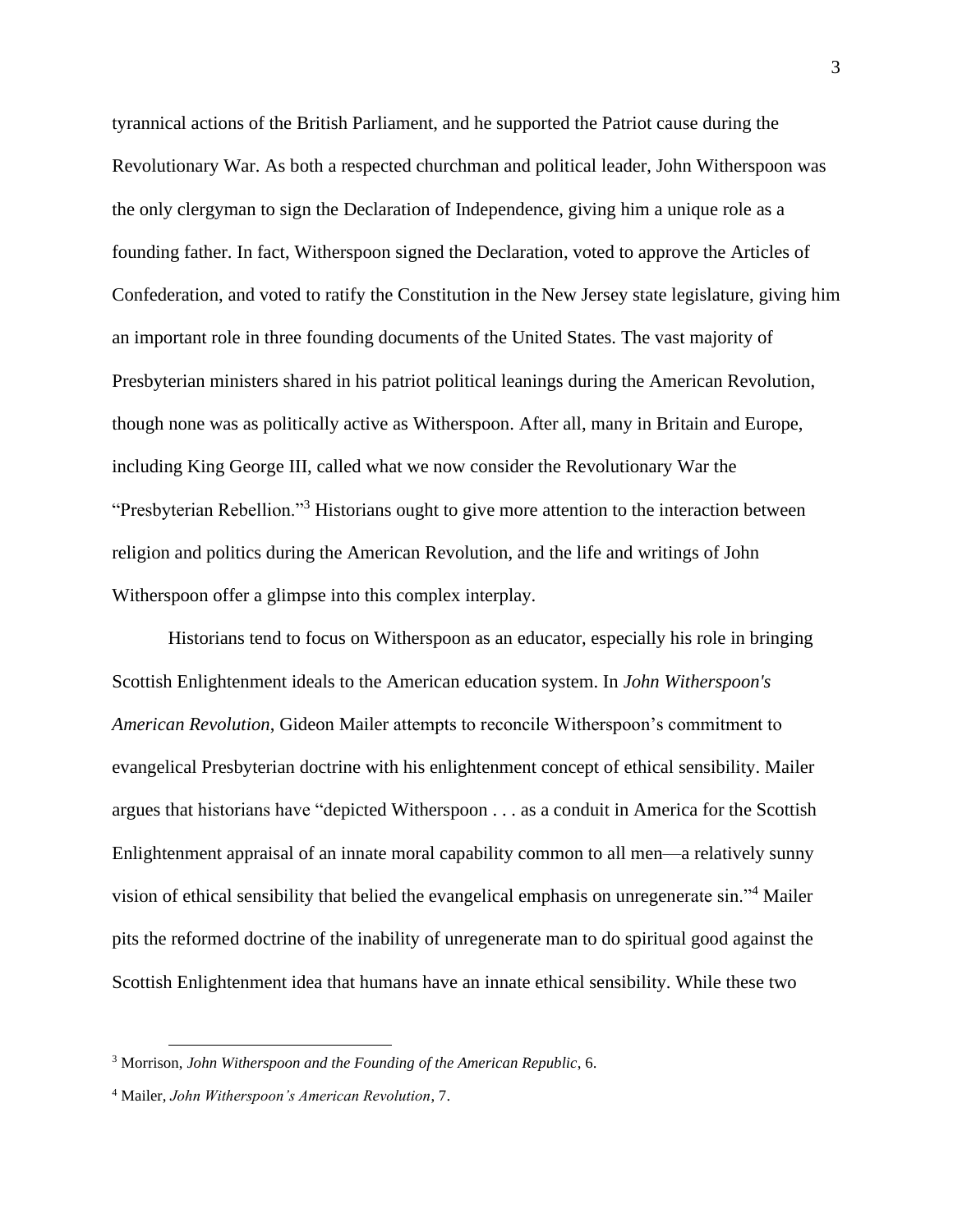concepts may appear to be in conflict, I will argue later in the paper that Witherspoon's idea of innate ethical sensibility does not contradict reformed orthodoxy laid out in the doctrine of total depravity.

I will reference two primary sources by Witherspoon throughout this paper. The first source is Witherspoon's popular sermon *The Dominion of Providence Over the Passions of Men*. Written, delivered at Princeton, and published in 1776 during the general fast appointed by Congress, Witherspoon's *Dominion of Providence* is his most political sermon, as it comes just months before the Declaration of Independence and gives practical insight into wartime spirituality. The second source is Witherspoon's political pamphlet, *Considerations on the Nature and Extent of the Legislative Authority of the British Parliament*, that he published in 1774. This pamphlet provides insight into the political philosophy of Witherspoon, as he explicitly addresses many of the political debates of the Revolutionary Era.

John Joachim Zubly was a Presbyterian minister in Savannah, Georgia during the outbreak of the American Revolution.<sup>5</sup> Born in Switzerland in 1724, Zubly received his education and was ordained in the German Reformed Church while in London. Soon after being ordained in 1744, Zubly left London for the colonies. After holding a pulpit in South Carolina for over a decade, Independent Presbyterian Church in Savannah called Zubly to be its first resident minister, where he served until the outbreak of the Revolutionary War when he was driven from the pulpit for his loyalist convictions. As an immigrant and man of the enlightenment, Zubly spoke many languages, both ancient and modern. As a public intellectual, Zubly maintained

<sup>5</sup> Miller, "Zubly, John Joachim (1724-81)." There are few secondary sources dedicated to the life and thought of Zubly.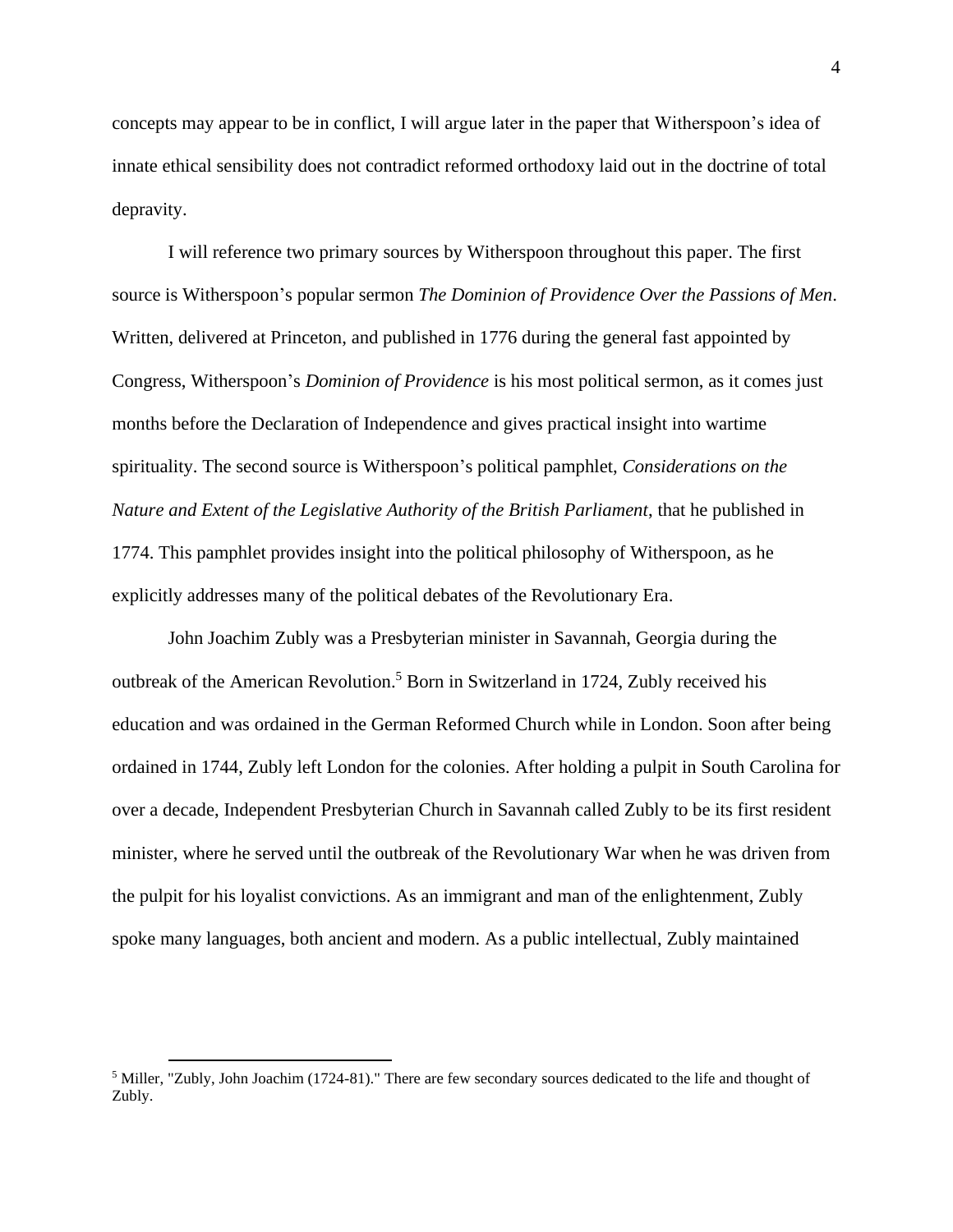correspondence with ministers and scholars across the continent. He also assembled a sizeable personal library in Savannah.

During his lifetime, Zubly was a well-known and respected public figure throughout the colonies, particularly between 1745 and 1775 when he still criticized the British Parliament and king for their unjust treatment of the colonists. Zubly impacted both the church and colonial politics as a Reformed minister and a politician. As a delegate from Georgia to the Second Continental Congress of 1775, Zubly drew the attention of the colonial elite. Since Georgia leaned toward Loyalism, having delegates from Georgia at the Second Continental Congress surprised colonial leaders. Describing the Second Continental Congress in a letter to his wife, John Adams wrote that Zubly was "a Man of Learning and Ingenuity . . . Master of several Languages, Greek, Latin, French, Dutch and English. In the latter it is said, he writes tolerably. He is a Man of Zeal and Spirit, as We have already seen upon several occasions."<sup>6</sup> It seems as though Adams respected the intellect and boldness of Zubly. But this respect for Zubly was conditional. Two weeks later, after the delegates from Georgia left the Second Continental Congress, Adams wrote that Zubly "speaks but broken English," and he quoted Zubly as saying, "Dat is enough.—Dat is enough."<sup>7</sup> After Zubly's motives no longer aligned with his own, Adams resorted to a pernicious expression of nativism in an attempt to maintain his view of colonial superiority.

Since Zubly, as a Presbyterian, was a religious minority in Britain, scholars have assumed that he primarily associated with the religiously tolerant Whigs. Randall Miller made such an assumption when he wrote that "Zubly's faith, congregationalism, Swiss background, and

<sup>6</sup> John Adams to Abigail Adams, Sept. 17{?}, 1774, *Founders Online.*

<sup>7</sup> John Adams to Abigail Adams, Oct. 1{?}, 1774, *Founders Online.*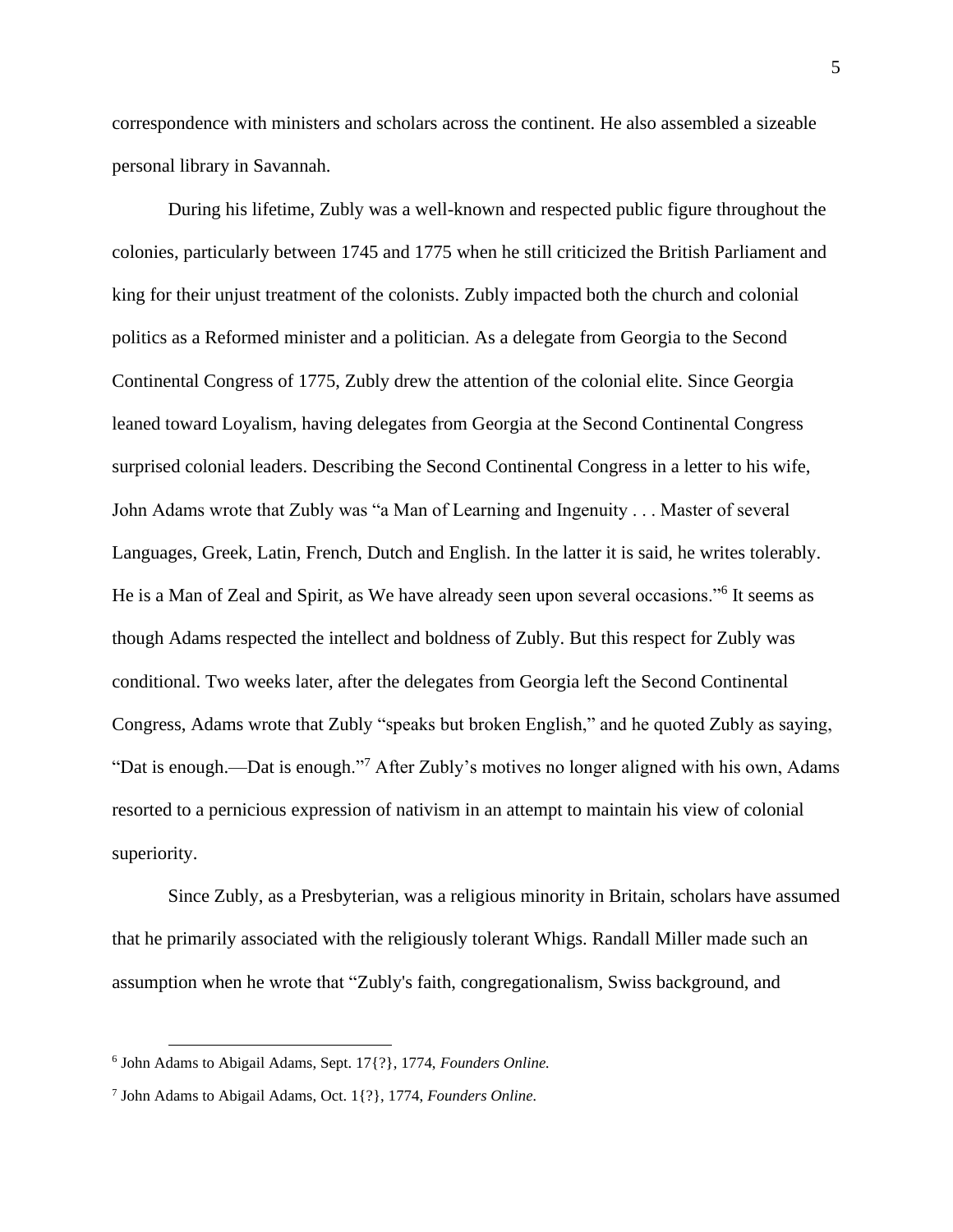Whiggish bent all bred in him a suspicion of any arbitrary and, especially, distant power."<sup>8</sup> However, contrary to Miller's claim that Zubly had a "Whiggish bent," I will argue that Zubly had an enlightened royalist bent. Although Zubly shared in several Whiggish beliefs, even radical Whiggish beliefs, his political bent was toward a natural hierarchy that could not be overthrown without disobeying God. Zubly's political sermons evidence his extreme distrust of the British Parliament and his desire for less self-interested representatives of the people. However, Zubly often showed admiration for King George III. While many of the founding fathers showed respect to the king, few praised his magnificence, kindness, and justice like Zubly. Because Zubly disdained the British Parliament but admired King George III and the monarchy, his political affiliation was complicated, especially as a Presbyterian minister. As a man of the Enlightenment and a religious minority, Zubly advocated for religious toleration, like the Whigs. However, unlike the Whigs, Zubly maintained his belief that religious authority came directly from God to the king, unmediated by the people governed. Thus, Zubly supported reform of, or even rebellion against, the tyrannical authority of the British Parliament, but he did not support rebellion against the crown.

I will reference two primary sources by Zubly throughout this paper. The first source is Zubly's sermon, *The Stamp-Act Repealed*, that he preached and published in 1766. By directly addressing the repeal of the Stamp Act, Zubly shows some of his underlying political beliefs. During this time, Zubly was near the peak of his popularity among colonists for his stance against the perceived injustices of the British. However, I will argue that this sermon shows signs of Zubly's future Loyalism. The second source is Zubly's sermon, *The Law of Liberty*, that he preached at the opening of the Provincial Congress of Georgia in 1774. Since Zubly was

<sup>8</sup> Miller, "Zubly, John Joachim (1724-81)."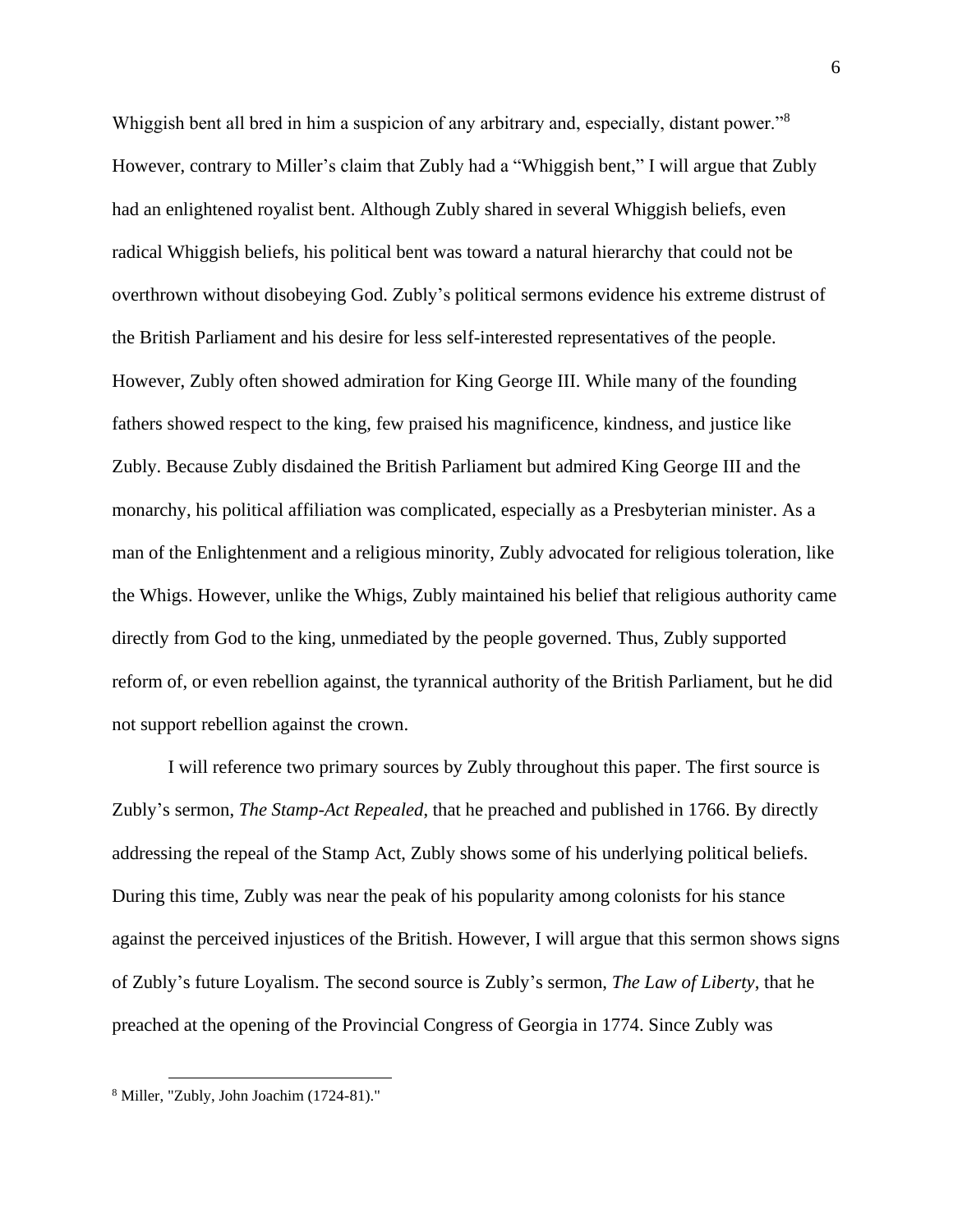addressing legislators, his sermon is explicitly political and provides insight into his political beliefs.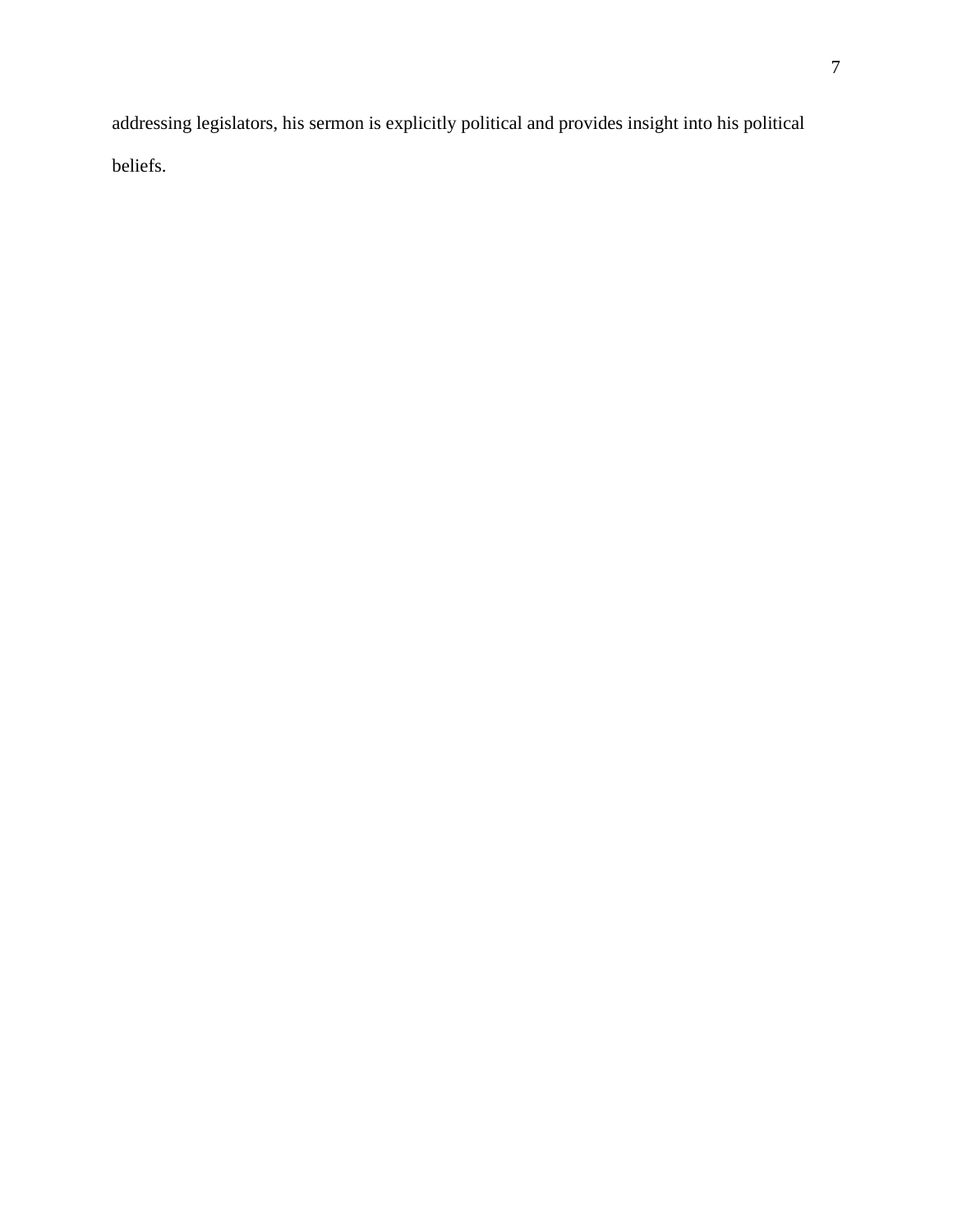#### Enlightened Evangelical Thought and Piety

During the Great Awakening of the 1730s and 1740s, emerging evangelicalism seemed to directly oppose the popularization of Enlightenment thought. However, historians have gone too far in pitting the two movements against one another. Witherspoon's sermons, writings, and lifestyle are evidence that a form of enlightened evangelicalism emerged on the heels of the Great Awakening. Witherspoon's thought was molded both by his deep Presbyterian heritage and his education at Edinburgh during the height of the Scottish Enlightenment. Similarly, Witherspoon's piety and practice of religion in the public sphere are indebted to both historical Reformed practices and Enlightenment influences. While Zubly was less affected by Enlightenment thought than Witherspoon, his brand of evangelicalism bears several marks of the Enlightenment as well.

Historians argue that Witherspoon's Scottish Enlightenment influence conflicts with his Calvinist theology. However, contrary to Mailer, who argues that Witherspoon's Scottish Enlightenment idea of intuitive morality is "a relatively sunny vision of ethical sensibility that belied the evangelical emphasis on unregenerate sin," I will argue that Witherspoon's Reformed confessionalism seamlessly integrated with his Enlightenment philosophy.<sup>9</sup> His moral philosophy of ethical sensibility did not temper his evangelicalism. Rather, enlightened moral philosophy worked alongside, but did not compete with, his evangelical convictions to make his thought, and his College of New Jersey students, more appealing as statesmen in the political arena during the nascent years of the nation.

<sup>9</sup> Mailer, *John Witherspoon's American Revolution*, 7.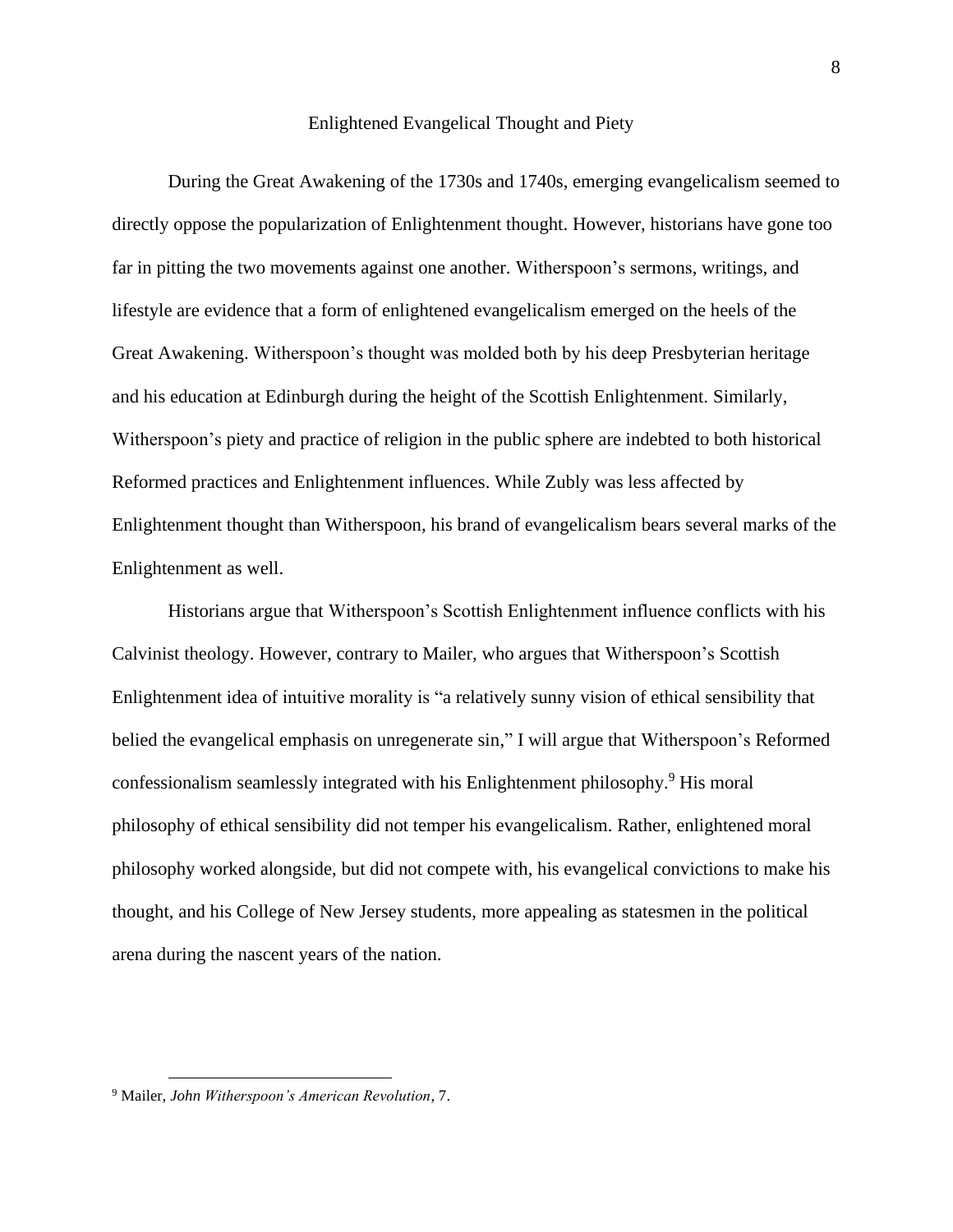Enlightenment thought influenced Witherspoon in his approach to public scholarship. While Zubly appeals to the king throughout his sermons, Witherspoon makes his appeals to the educated public. Both Witherspoon and Zubly show their underlying bent in their discussions of the necessity of unity for the public good. Whereas Zubly appeals to the king's self-interest, Witherspoon appeals to the interest of the public. Zubly writes that "gaining the affection of loyal subjects would be a greater security to his reign and kingdom than any submission he could force them into by any act of mere power. Union of minds and interests is the real strength of any nation, a kingdom divided against itself cannot stand."<sup>10</sup> His concept of unity was intertwined with his concept of submission to a monarch. Witherspoon, on the other hand, warned his fellow citizens that if they acted in a merely self-interested way, then "you are doing a greater injury to the common cause than you are aware of."<sup>11</sup> He views unity as the mutual pursuit of the common cause and downplays self-interest. According to Zubly, George III had the power to restore unity, so he appeals directly to the king. While he openly appeals to the king's self-interest, Witherspoon appeals to the public to stop acting self-interestedly, displaying the influence of the Scottish Enlightenment on his public discourse.

While Witherspoon denounces a form of self-interest as opposed to the public good, Zubly never denounces any self-interested motives. Zubly even appeals to the self-interest of the king, showing that he saw self-interest as a potential good. Witherspoon's denunciation of unbridled self-interest emphasizes the complexity of applying his Scottish Enlightenment education. It may seem like Witherspoon's negative view of self-interest directly opposes Adam Smith's central argument in *The Wealth of Nations*. However, Witherspoon does not simply

<sup>10</sup> Zubly, *Stamp-Act Repealed*, 13.

<sup>11</sup> Witherspoon, *Dominion of Providence*, 47.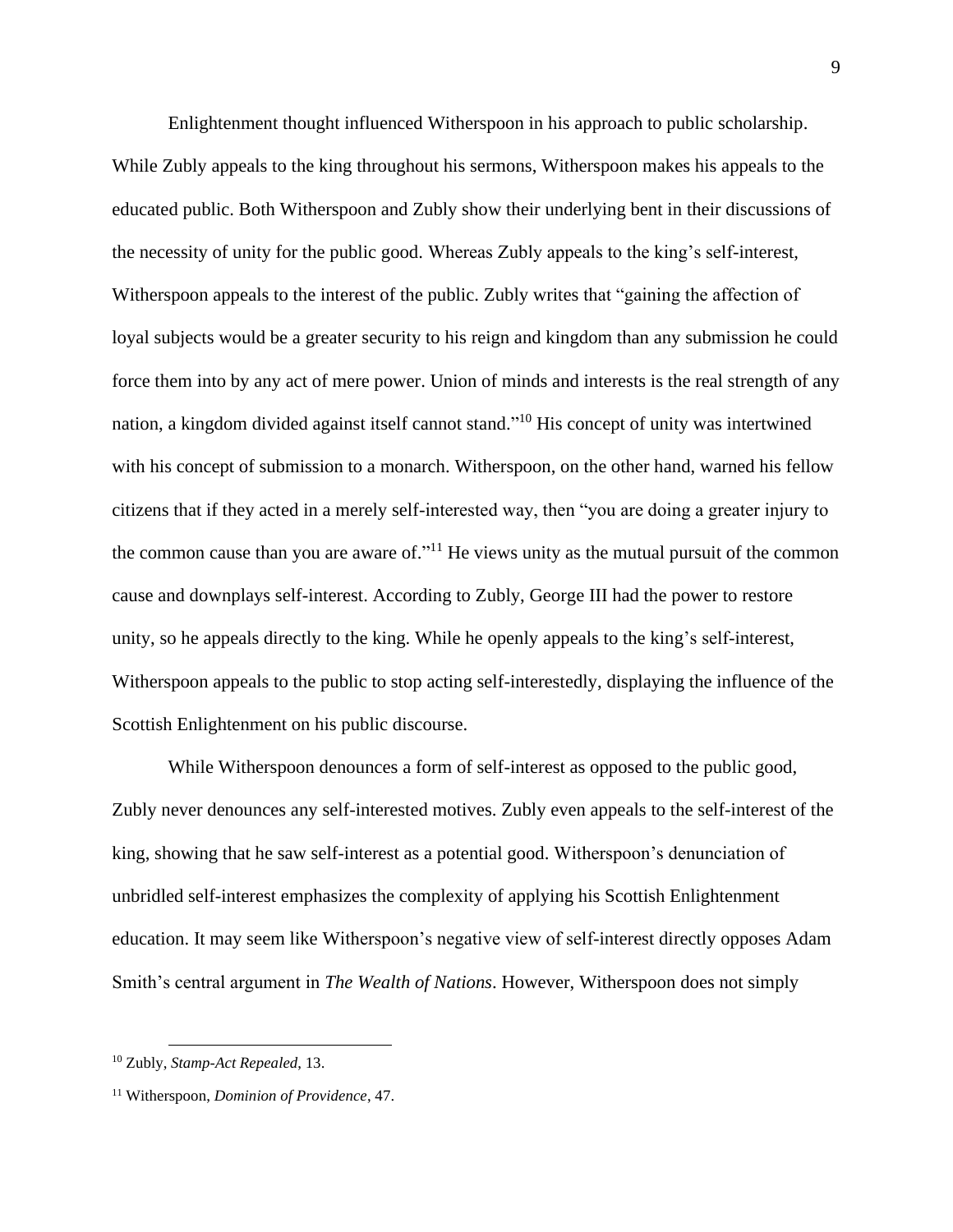denounce every form of self-interest. Rather, he opposes the type of self-interest that is governed by the passions and tied to competing factions and provinces. He wrote that "local provincial pride and jealousy" led people to act passionately and would lead to the ruin of colonial society.<sup>12</sup> Passionate self-interest is different than the type of self-interest that Scottish Enlightenment thinkers thought promoted the public good, which was tempered by fellow feeling, or a natural faculty of ethical sensibility.<sup>13</sup> If a merchant is interested in making money for himself, then he is less likely to engage in any number of behaviors that harm the public good: riots, public drunkenness, and dueling, among others. However, passionate self-interest, which empowers one faction or location over another, leads to an increase in riots and conflict.

Witherspoon's Scottish Enlightenment idea of a natural ethical sensibility is not at odds with his evangelical Calvinism that emphasizes the depravity of man. While the Westminster Confession of Faith teaches that the total depravity of human nature means that all parts of a person are tainted by sin, rendering people incapable of doing spiritual good on their own, total depravity does not mean that human nature is as sinful as it could possibly be. The Westminster divines wrote that, after the Fall, mankind is "wholly defiled in all the faculties and parts of soul and body."<sup>14</sup> Clearly the divines did not mean that all the faculties of the soul and body are wholly incapable of working, because even with original sin, people can still reason to the truth, experience emotion, see, and hear. However, our reason is prone to error and our hearts are perverted such that we cannot do spiritual good apart from the grace of God. Man's inability to do spiritual good does not render his conscience completely incapable of sympathizing with a

<sup>12</sup> Witherspoon, *Dominion of Providence*, 47.

<sup>&</sup>lt;sup>13</sup> Fiering, "Irresistible Compassion," 195–218.

<sup>14</sup> *Westminster Confession of Faith*, 6.2.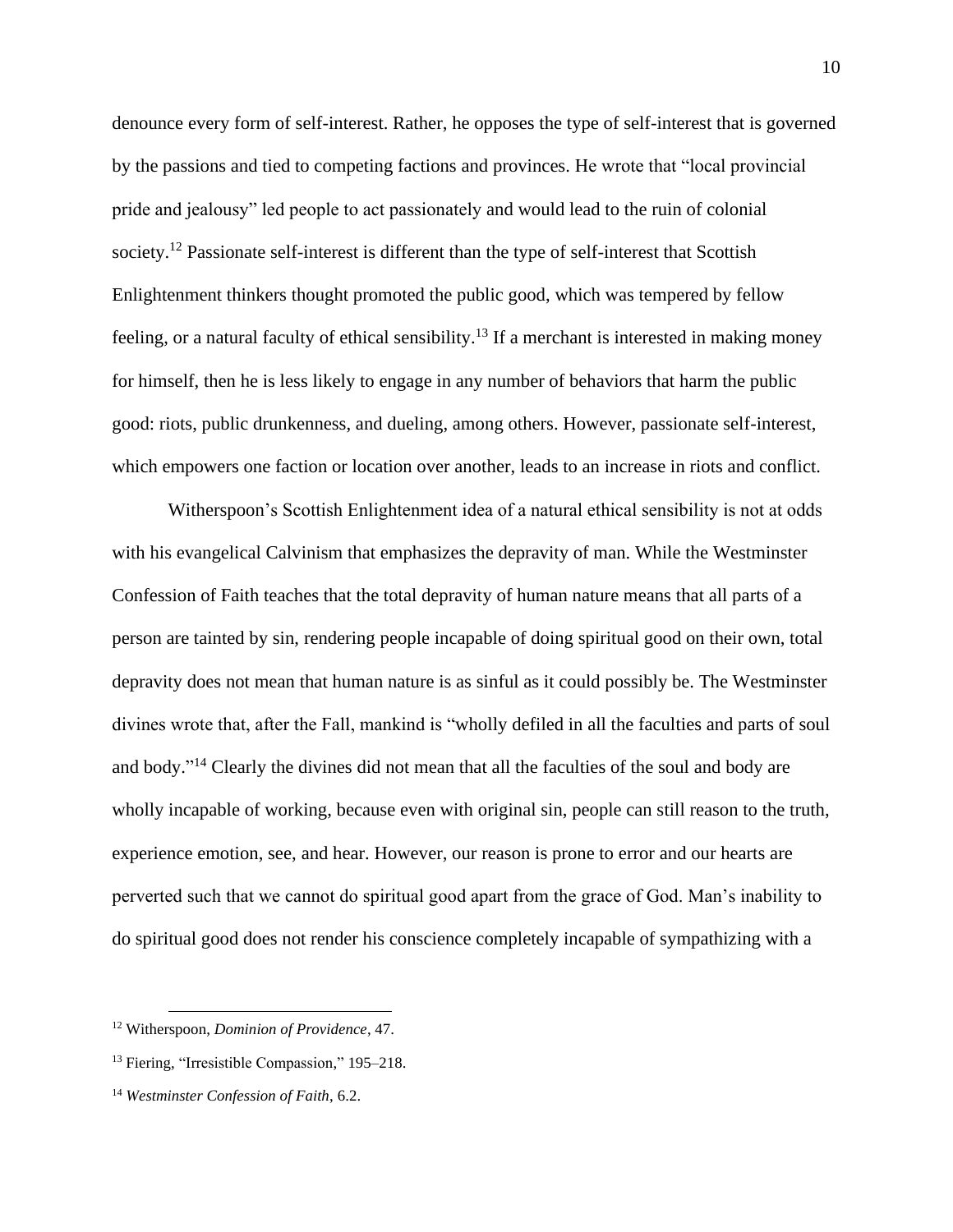suffering man. It just means that even the best works done out of man's natural ethical sensibility are not meritorious before God.

The perceived contradiction between ethical sensibility and the Reformed doctrine of total depravity stems from a misunderstanding of how grace restores nature. Calvin wrote that the "power of choosing rectitude" is not one of the "common endowments of human nature." However, it is one of the "special gifts of God, which he distributes in diverse forms, and, in a definite measure, to men otherwise profane. For which reason, we hesitate not, in common language, to say, that one is of a good, another of a vicious nature."<sup>15</sup> Witherspoon treats ethical sensibility the same way that Calvin treated the "power of choosing rectitude." For Witherspoon, ethical sensibility is a special gift of God's grace given to even unregenerate men. It is not a part of human nature untainted by sin. Rather, it is a part of human nature that God's common grace ordinarily restores in people. In order to prove a contradiction between Witherspoon's evangelical Calvinism and ethical sensibility, one would have to find Witherspoon claiming that a portion of human nature was not tainted by sin. However, Witherspoon need not make such a concession to be consistent in believing in ethical sensibility.

Zubly and Witherspoon address their arguments for the extension of the rights of the British constitution to the colonists to different people. Zubly appealed to the king for rights when he wrote, "your Lordship . . . bring the present unnatural contest to a speedy, just, and honorable issue."<sup>16</sup> His purpose was to persuade the king to act. On the other hand, Witherspoon acted more as a public scholar. He wrote that "The foregoing Considerations [about the rights of Americans under the British constitution] have induced me to publish a few remarks" in the form

<sup>15</sup> Calvin, *Institutes of the Christian Religion*, 180.

<sup>16</sup> Zubly, *Law of Liberty*, 18.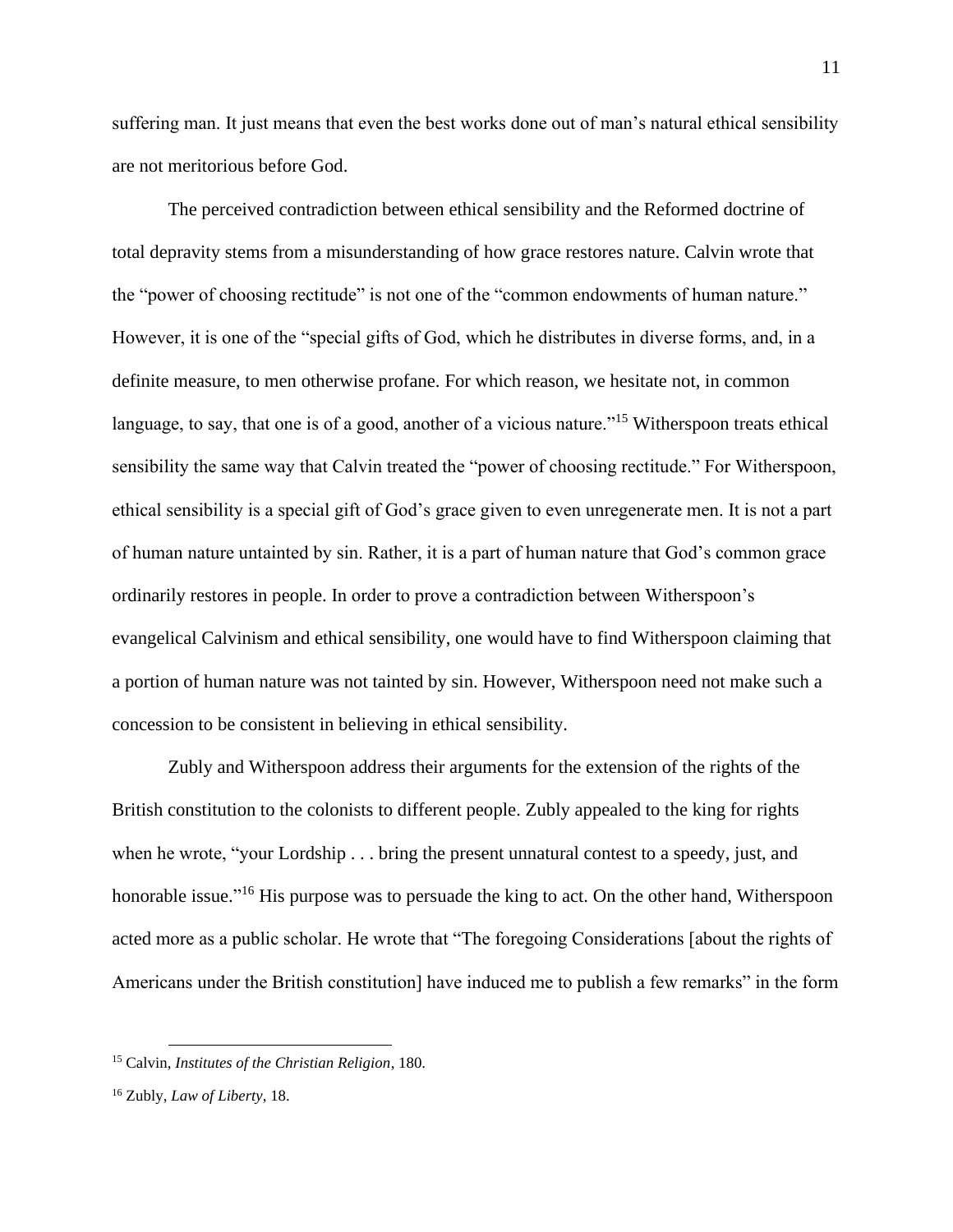of an essay to the general reading public.<sup>17</sup> His purpose was to persuade the educated public. In their arguments for the rights of the colonists under the British constitution, Zubly and Witherspoon explicitly state to whom they are appealing. By appealing to the public rather than the king, Witherspoon distinguished himself as a man of the Enlightenment. However, Zubly's appeals to the king do not prove him to be unenlightened. Rather, Zubly desired a monarchical government headed by a philosopher king that was sympathetic to reasonable pleas from his subjects.

Witherspoon and Zubly show themselves to have opposing views of how liberty fits into the natural order. Zubly argues that liberty is good, but it is an instrumental good. In other words, liberty is good insofar as it leads to peace and harmony, which are goods in themselves. Zubly wrote that "The day that restores [the Americans] liberty, restores everything to their former channel."<sup>18</sup> Earlier, he wrote that restoring the constitutional rights of the Americans would "restore peace and harmony" between Britain and the colonies.<sup>19</sup> However, Witherspoon argues that liberty is a good in itself, because depriving someone of liberty breaks a law of nature, as it opposes the natural order. Witherspoon wrote that "the cause of liberty ought not to be despaired of." 20

Zubly and Witherspoon show their differing views of the natural hierarchy in their discussions of natural rights. While Zubly views the authority of some rulers as coming directly from God, Witherspoon views the authority of all rulers as coming directly from the people.

<sup>17</sup> Witherspoon, *Considerations*, 2.

<sup>18</sup> Zubly, *Law of Liberty*, 17.

<sup>19</sup> Zubly, *Law of Liberty*, 17.

<sup>20</sup> Witherspoon, *Considerations*, 2.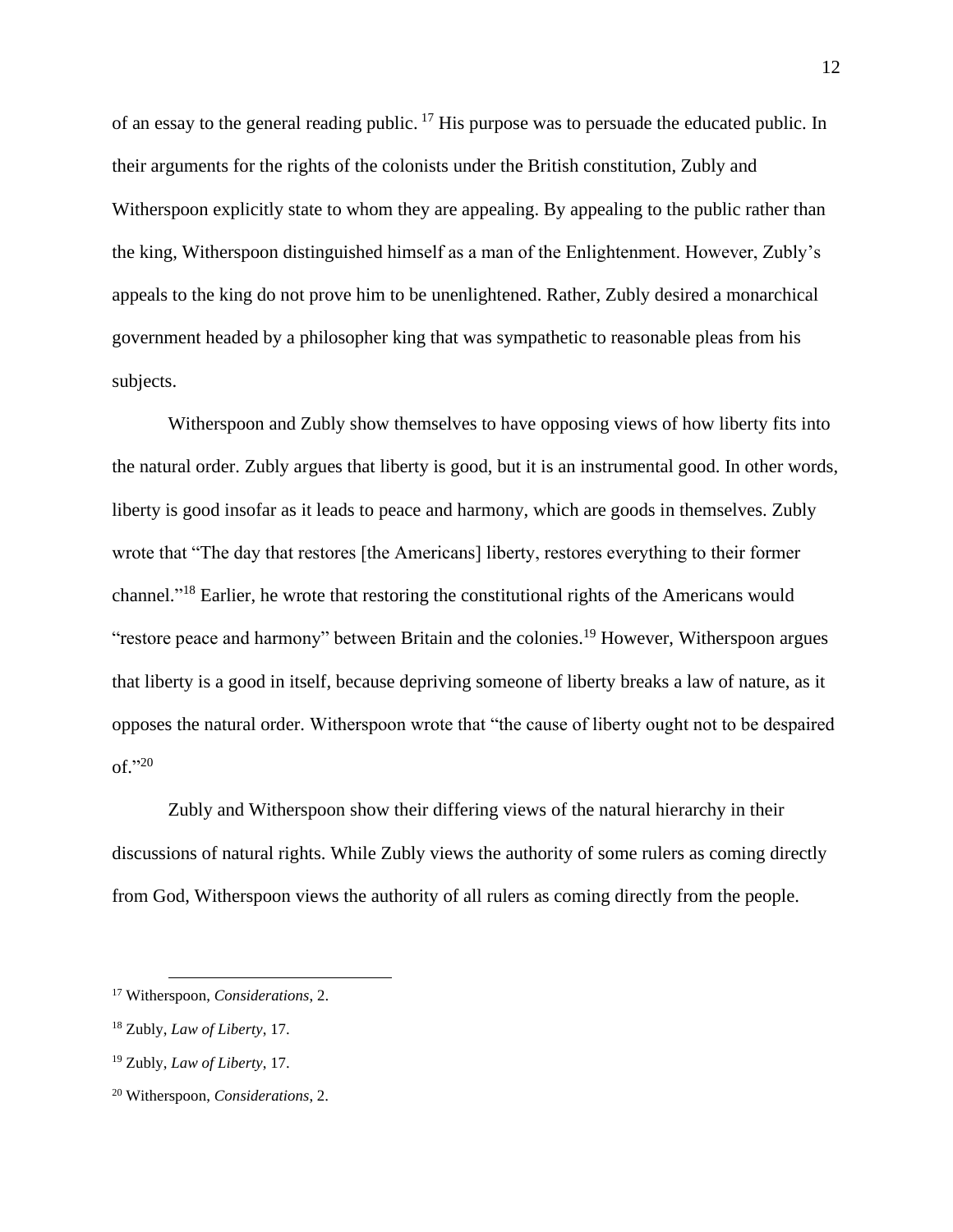Zubly wrote that Christianity "teaches superiors to rule in the fear of God, and to look upon their subjects as their fellow creatures and brethren."<sup>21</sup> Rulers must rule in fear of God as their superior and view their subjects as equals insofar as their humanity is concerned. The check on the king's authority is that he derives his authority from God. On the other hand, Witherspoon wrote that "All men are, by nature, equal and free."<sup>22</sup> This is a different kind of equality between rulers and their subjects than Zubly's view of shared humanity.

Zubly's view seems to agree more with Plato's conception of the guardians in his *Republic*, while Witherspoon seems to share Hobbes's conception of the state of nature in his *Leviathan*. According to Zubly, people are either subjects or rulers by nature. While he makes an exception that parliamentary representatives derive their authority from the people, he thinks that some rulers, like the king and various noblemen are born to rule. But according to Witherspoon, all people are free and equal by nature, including the king. Thus, someone is not born with the nature of a subject or the nature of a ruler, but a human nature like all other men. Therefore, unlike Zubly, Witherspoon views the natural hierarchy as including all men on the same level.

Minor disagreements on the natural order lead Zubly and Witherspoon to different conclusions on the morality of the Revolution. Since Witherspoon considers liberty a good in itself, any perversion of liberty is an offense against the moral order. Therefore, Witherspoon thinks that the Americans are not only justified in their revolution, but even fighting on behalf of morality. However, Zubly does not think that liberty is good in itself, but only in relation to other goods like peace and unity. Therefore, rebellion is not justified on the grounds of freedom alone, because rebellion destroys peace and unity.

<sup>21</sup> Zubly, *Stamp-Act Repealed*, 26.

<sup>22</sup> Witherspoon, *Considerations*, 3.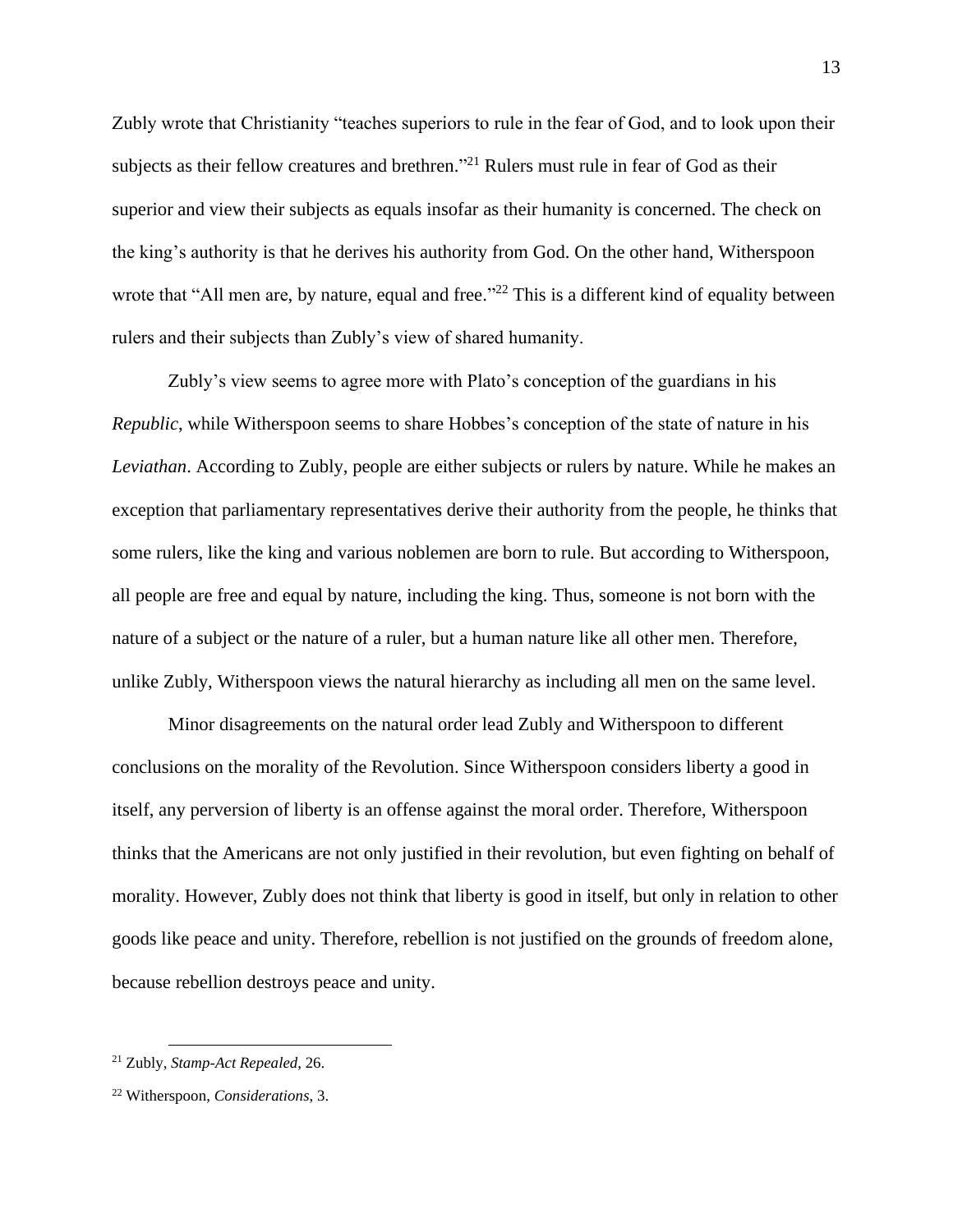Differences in enlightened evangelical thought led Witherspoon and Zubly to live out their faith in different ways in their unique historical moment. While doctrine always affects the way one lives, this connection becomes even clearer during a contentious time like the American Revolution. Witherspoon and Zubly exhort their congregants to live differently as Christians even though they share many of the same underlying theological convictions. Their divergent ways of integrating enlightenment thought with their evangelical faith led to opposing views of how Christians ought to live in light of the Revolution. Witherspoon and Zubly demonstrate this opposition in at least two ways. First, they have different views on the connection between pious living and the blessings and pleasure of God. Second, Zubly tends to seek freedom, while Witherspoon tends to seek justice.

Zubly and Witherspoon differ in how they view the link between piety and God's pleasure. They display this difference in Zubly's emphasis on freedom and Witherspoon's emphasis on justice. While one might expect Witherspoon, the Patriot, to seek freedom more than the Loyalist, Zubly is the one to emphasize the importance of liberty in the Christian life. On the other hand, Witherspoon calls for justice in his political sermons and essays. This difference between Zubly and Witherspoon points to the complexity of the interaction between evangelical thought and politics and should serve as a warning against simplistic categorization of people based on buzzwords instead of their underlying system of thought.

Both Zubly and Witherspoon show their underlying commitments to freedom and justice in their discussions of unlimited submission to the British government. While Zubly argues that teaching unlimited submission to the government is most harmful to the Christian religion, Witherspoon argues that teaching unlimited submission is most harmful to the relationship between the colonists and Britain. Zubly argues that those who force the doctrine of unlimited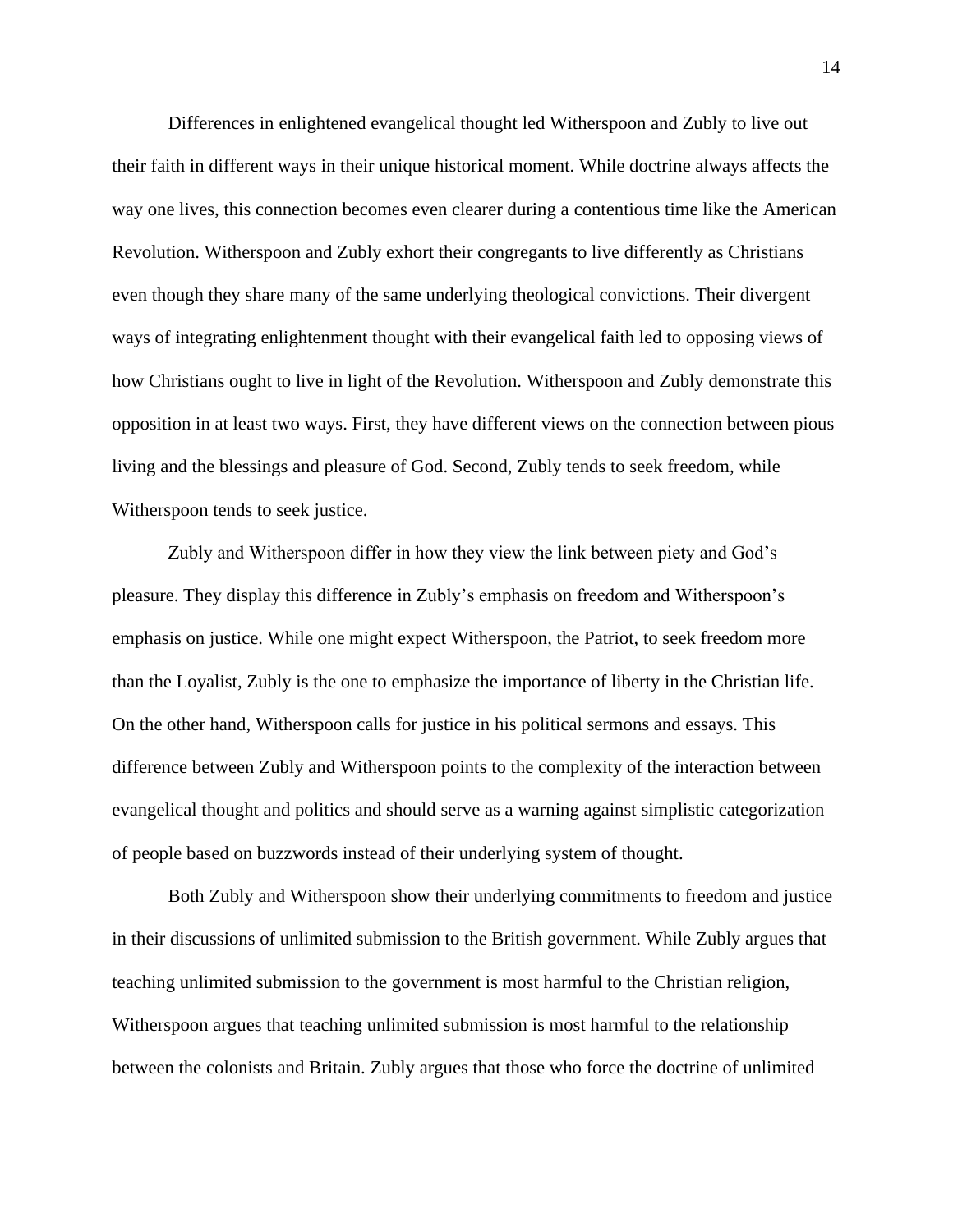submission on the American colonists through the Christian religion have "done that holy religion a great hurt."<sup>23</sup> Zubly was concerned about unlimited submission's damage to the sacred—the Christian faith. On the other hand, Witherspoon references unlimited submission during his explanation of why the American colonists have begun to unify against Britain, arguing that holding unlimited submission against the American colonists "has armed more men, and inspired more deadly rage, than could have been done by laying waste a whole province with fire and sword."<sup>24</sup> His primary focus is on unlimited submission's deleterious effect on the relationship between colonists and Britain—a secular concern.

By concerning himself with unlimited submission's effect on the Christian religion, Zubly shows the high value that he places on freedom. He argues that enforcing unlimited submission turns kings into despots. If the British claim that the Christian religion gives kings this authority, then they are doing great harm to the faith that, Zubly argues, rescues freedom from the whims of despotism. On the other hand, Witherspoon's concern for the relationship between the colonists and Britain is not primarily about unity, but rather about just representation. Witherspoon argues that the injustice of demanding unlimited submission inspired as much rage in the colonists as any number of violent actions would have. Witherspoon focuses on injustice and the rage it produces rather than freedom, because despotism is the unjust action of taking away the rightful liberties of the people.

Similarly, Zubly and Witherspoon show their bents towards seeking freedom or justice in what they speak about generally compared to what they speak about specifically. While Zubly praises Britain for repealing the Stamp Act, specifically, and giving the Americans freedom,

<sup>23</sup> Zubly, *Law of Liberty*, 36.

<sup>24</sup> Witherspoon, *Dominion of Providence*, 43.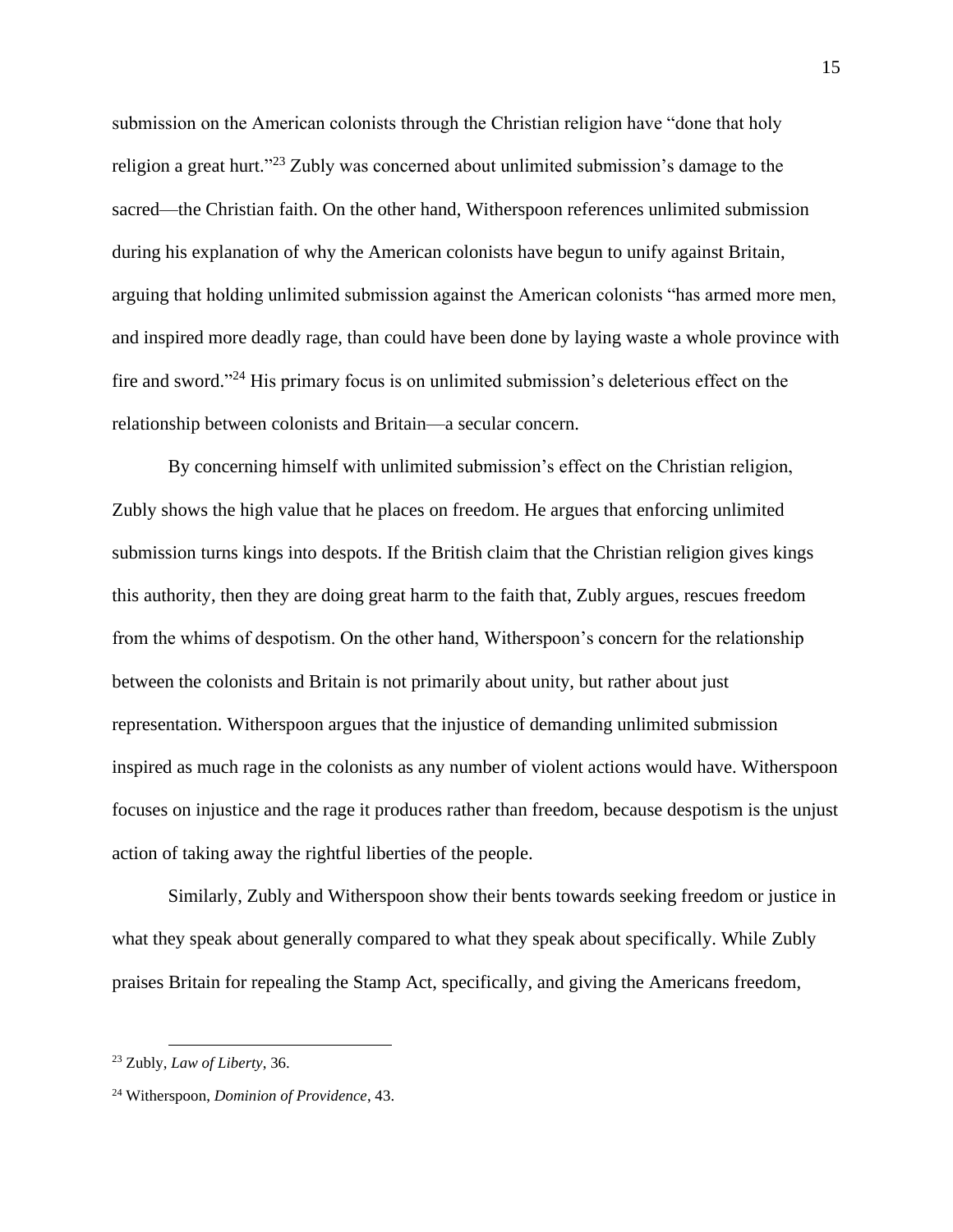Witherspoon is not concerned with one piece of legislation, but rather with freedom from Parliament's authority in general. Zubly writes that should the Stamp Act have remained a law, "the year 1765 must have been the fatal year from which the loss of American liberty must have been dated."<sup>25</sup> On the other hand, Witherspoon attempted to answer the question, "Does the legislative authority of the British Parliament extend over [the colonists]?"<sup>26</sup> Witherspoon's question indicates a more generalized approach to the topic of British legislation. Zubly does not seemed as concerned as Witherspoon with the legislative system as a process. He argues that individual laws, like the Stamp Act, are oppressive and take away freedom, but he does not agree with Witherspoon that the legislative process needs a radical overhaul.

Perhaps the most explicit example of Witherspoon's bent towards justice and Zubly's bent towards freedom is in their discussions of the inseparability of true religion and civil liberty. Whereas Zubly thinks the sins of the colonists stop them from enjoying civil liberty, Witherspoon thinks the sins of unjust governments destroy civil liberty and lead to decreased piety among the oppressed. Zubly wrote, "How insignificant will our struggle for liberty appear, while we deliberately give up ourselves to be slaves unto lust?"<sup>27</sup> He also wrote, "if we will be truly free we must become truly good."<sup>28</sup> On the other hand, Witherspoon wrote, "God grant that in America true religion and civil liberty may be inseparable, and that the unjust attempts to destroy the one, may in the issue tend to the support and establishment of both."<sup>29</sup> Zubly has a generally positive view of the British government, particularly King George III. Thus, he thinks

<sup>25</sup> Zubly, *Stamp-Act Repealed*, 23.

<sup>26</sup> Witherspoon, *Considerations*, 1.

<sup>27</sup> Zubly, *Stamp-Act Repealed*, 27.

<sup>28</sup> Zubly, *Stamp-Act Repealed*, 28.

<sup>29</sup> Witherspoon, *Dominion of Providence*, 60.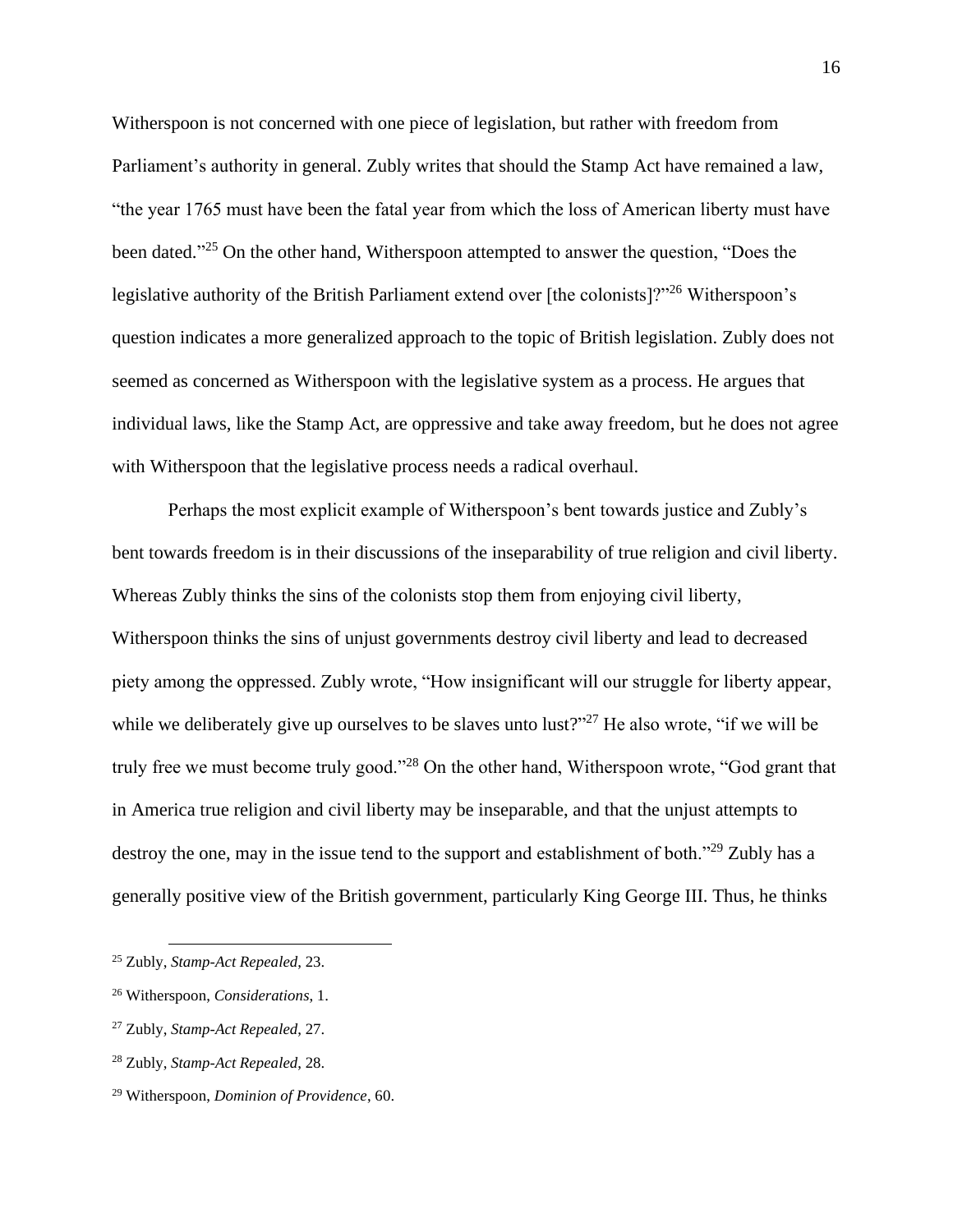that if the colonists just acted piously, engaging in true religion, the king would notice and grant them their civil liberties, because he is reasonable. However, Witherspoon sees this process as reversed. He has a generally negative view of both the king and Parliament, thinking that they unjustly hold back the civil liberties of the colonists. He ends his sermon with a prayer that Britain's attempts to destroy the liberty of the colonists would lead to the establishment of both piety—true religion—and civil liberty.

Similarly, Zubly and Witherspoon define the connection between religion and liberty differently. While Zubly argues that true liberty and true religion are indistinguishable, Witherspoon argues that liberty and true religion are inseparable but distinct. Zubly wrote, "This, my hearers, is the true idea of liberty, to be freed from every hurtful constraint, and to be able to do all that tends to make us truly happy, or else to be free indeed is neither more nor less than to be heartily engaged for him whose service is perfect freedom."<sup>30</sup> On the other hand, Witherspoon wrote, "God grant that in America true religion and civil liberty may be inseparable, and that the unjust attempts to destroy the one, may in the issue tend to the support and establishment of both," clearly distinguishing between liberty and true religion.<sup>31</sup>

Another way that Zubly and Witherspoon differ in their connection between piety and God's pleasure is in their discussions of having God on one's side in the conflict. While Witherspoon considers the possibility that God could help the British, Zubly never considers this a possibility. In his sermon, Zubly places special emphasis on the Americans' standing with God, because he argues that "without him and his help [they] can never prosper."<sup>32</sup> Witherspoon,

<sup>30</sup> Zubly, *Stamp-Act Repealed*, 28.

<sup>31</sup> Witherspoon, *Dominion of Providence*, 60.

<sup>32</sup> Zubly, *Law of Liberty*, 44.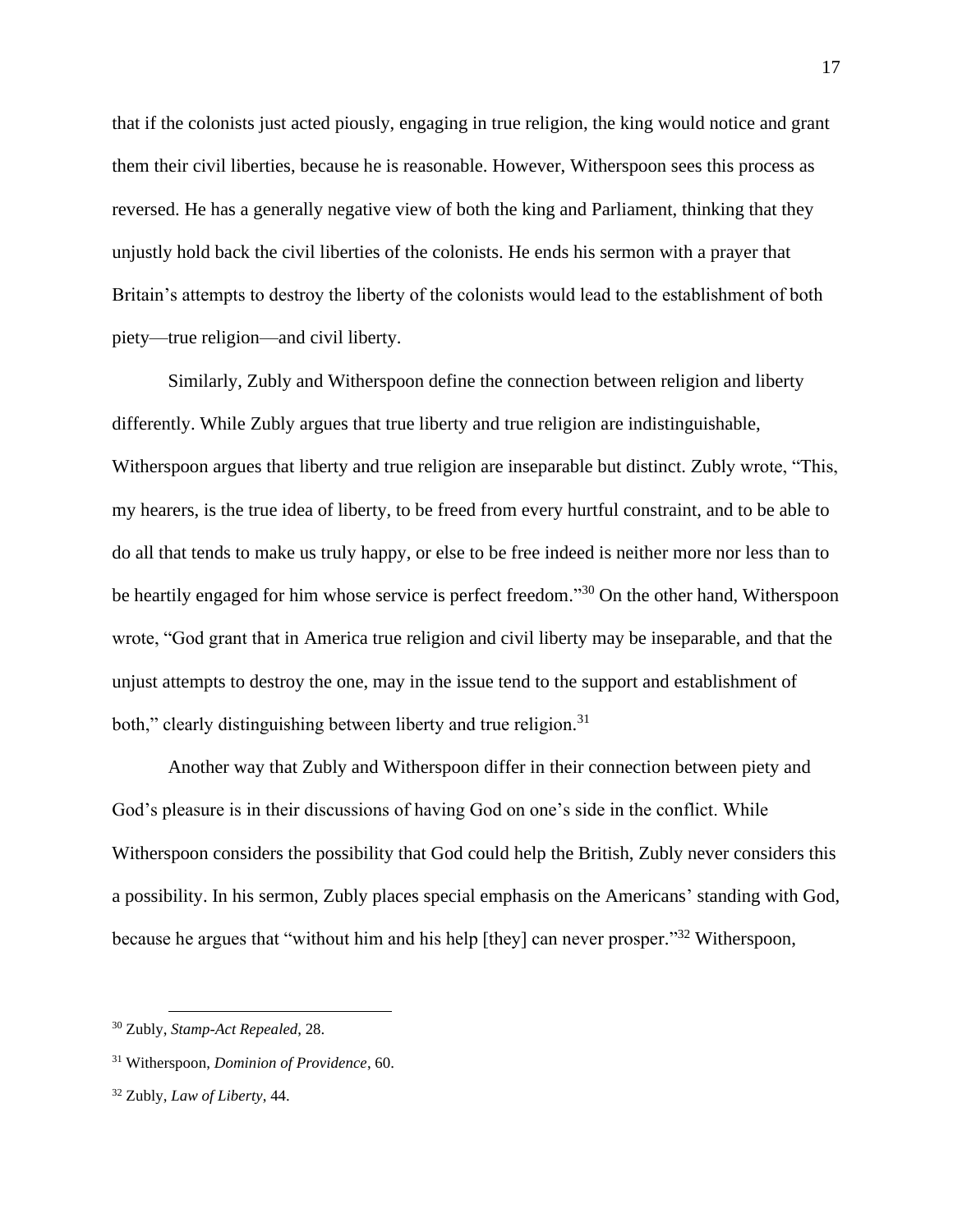likewise, places special emphasis on the Americans' standing with God, because he argues that "Whoever hath his countenance and approbation, shall have the best at last."<sup>33</sup> Zubly only considers the possibility of God helping the Americans, but Witherspoon argues that God could help either side of the conflict.

This difference is unexpected considering Zubly ended up a Loyalist and Witherspoon was a Patriot. However, it speaks less to their political leanings and more to the different ways they link piety to God's good pleasure. Since Zubly thinks that the British are acting unjustly, he cannot imagine God acting on their behalf. However, since the colonists are actively destroying the unity of the colonies and their mother country, he also cannot imagine God offering his help to them. Zubly sees wickedness on both sides of the conflict such that he waits to declare his loyalty until the last moment. On the other hand, this is not a morally gray conflict for Witherspoon. Either the British are destroying freedom and morally ought to be stopped, or the colonists are incorrect and destroying peace and unity and, thus, are in the wrong. Either way, God will help the righteous cause.

Similarly, only Witherspoon argues that having God on your side in the conflict is sufficient for victory, while Zubly argues that having God on your side is necessary, but not necessarily sufficient, for victory. He says that without God's help the Americans "can never prosper," while Witherspoon says that "Whoever hath [God's] countenance and approbation, shall have the best at last."<sup>34</sup> According to Zubly, God's favor is a necessary condition of truly prospering in the conflict. However, Witherspoon argued that having God's favor in the conflict would guarantee victory.

<sup>33</sup> Witherspoon, *Dominion of Providence*, 39.

<sup>34</sup> Zubly, *Law of Liberty*, 44; Witherspoon, *Dominion of Providence*, 39.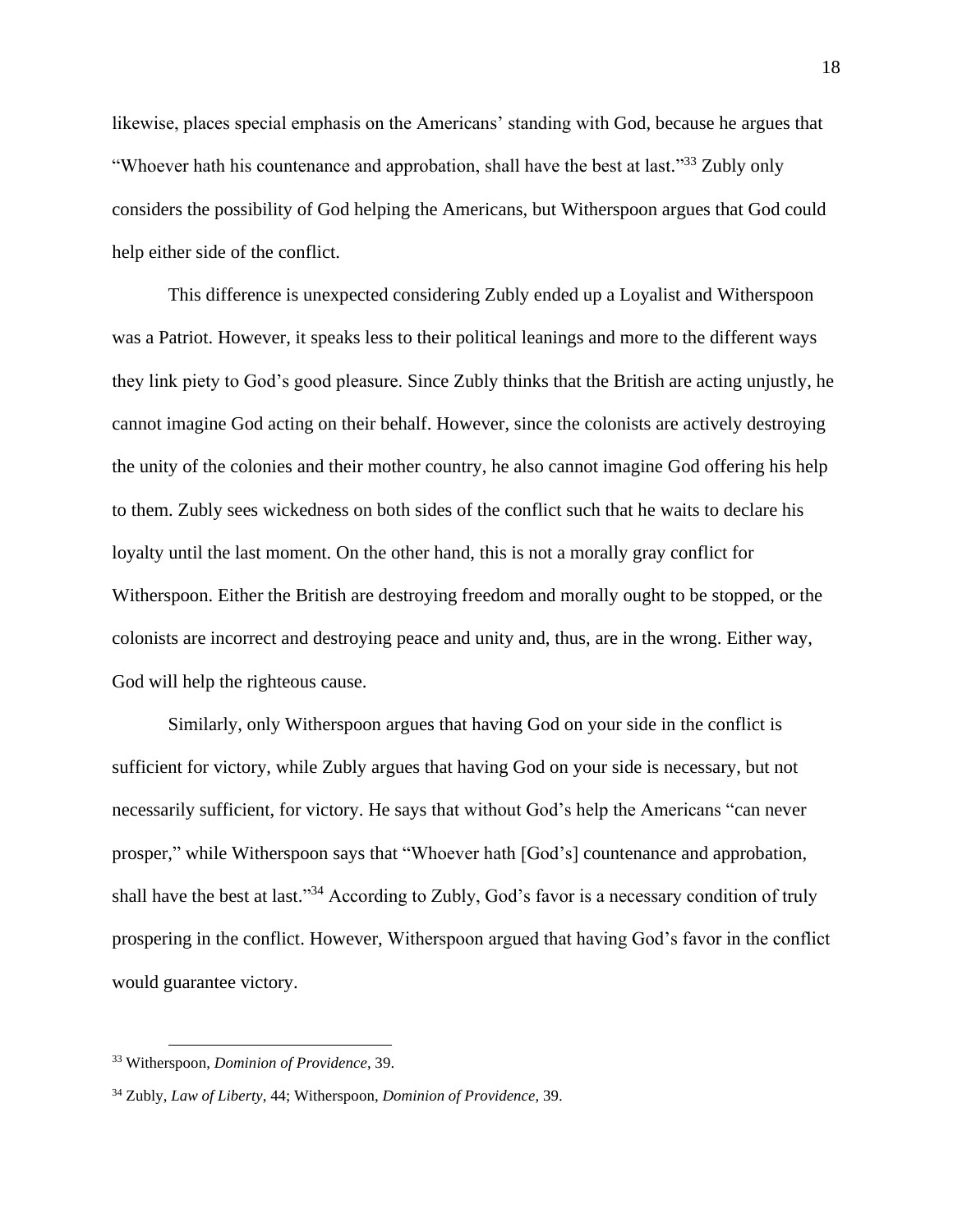Zubly and Witherspoon seem to deal differently with the reality that righteous people often suffer. For Zubly, the righteous suffer and sometimes lose in conflicts, because righteousness does not guarantee that God will give you victory. Righteousness acts as a sort of prerequisite for gaining God's help. However, Witherspoon thinks that the righteous suffer and often lose in conflicts, because even the most righteous people are still stained by sin and rightly incur the judgement of God. While the colonists should strive above all to have upright character throughout the conflict, even their best efforts will not ultimately earn them the help of God. God's help is an act of his free grace. Witherspoon is more in line with historic Reformed doctrine on this point than Zubly, which may help explain why almost all Presbyterians joined the Patriots during the Revolutionary War. Even though Zubly would undoubtedly agree that even our best works are tainted by sin and need the grace of God to become acceptable, he does not apply this doctrine to the question of whose side God will help in the conflict. Zubly's depiction of God aiding a side in the conflict is devoid of grace, because he views God as punishing both sides for their sins.

Witherspoon and Zubly make this argument about God's help in the conflict with different levels of forcefulness. Whereas Witherspoon makes the more forceful argument that if the Americans' cause is just and their conduct is pure, then God will plead their cause, Zubly makes the softer argument that impious conduct during the conflict would incur the displeasure of God. Witherspoon says "as a matter rather of conjecture than certainty" that "if [the Americans] conduct is prudent, [they] need not fear the multitude of opposing hosts," because then God will "plead [the American cause] as his own."<sup>35</sup> This is an argument that God is always active in fighting on behalf of the righteous cause in a conflict. On the other hand, Zubly says

<sup>35</sup> Witherspoon, *Dominion of Providence*, 39.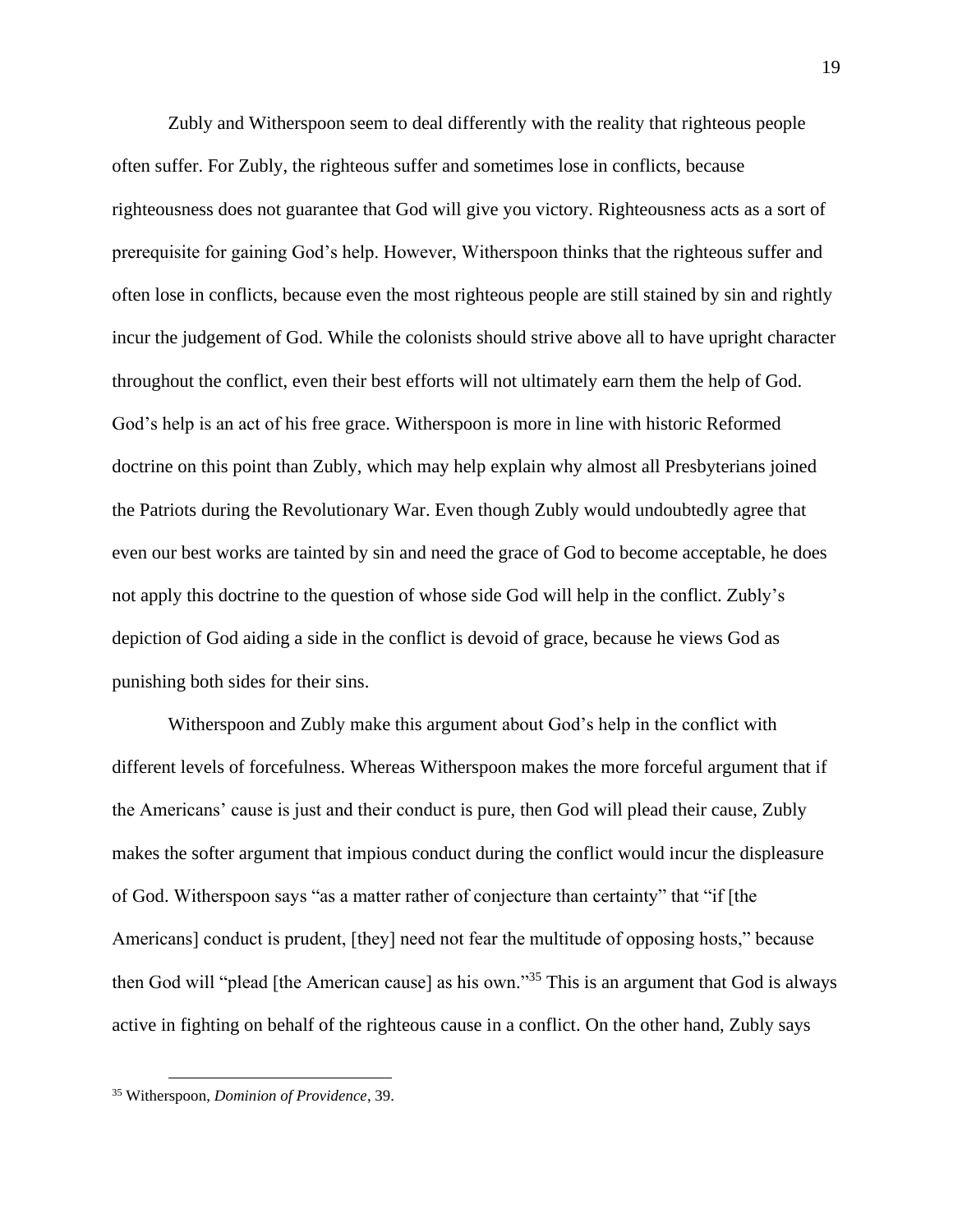that the Americans must be careful to "avoid every thing that might make [them] incur the displeasure of God."<sup>36</sup> This is an argument that God fights against wickedness, not necessarily that he fights on behalf of the most righteous cause in a conflict. Again, this difference in how God provides help in conflicts emphasizes the complications of Zubly's morally gray approach to the revolution. Since he thinks that both the British and the colonists acted wickedly, he argues that God will oppose them both.

Zubly and Witherspoon show their underlying political leaning in their understanding of divine providence. While Zubly sees divine providence as putting a stop to war between Britain and the colonies, Witherspoon sees divine providence as aiding the colonies' side in the conflict. Zubly compares Britain and the colonies to the divided kingdom of Israel under Rehoboam. He writes that "the shedding of blood was at that time prevented, and a stop put to a cruel and intestine war by an immediate interposition of divine providence."<sup>37</sup> On the other hand, Witherspoon writes that "It would be a criminal inattention not to observe the singular interposition of providence hitherto, in behalf of the American colonies." <sup>38</sup> Zubly sees the conflict as morally gray while Witherspoon sees the colonists' cause as the side of justice and righteousness unequivocally. Zubly can celebrate the goodness of divine providence in ending the unjust Stamp Act and bringing peace while still seeing the colonists as guilty of insubordination and stirring up conflict. On the other hand, Witherspoon calls out the sins of the colonists as they relate to colonial unity, and he thinks that God will ultimately put a stop to British injustice.

<sup>36</sup> Zubly, *Law of Liberty*, 45.

<sup>37</sup> Zubly, *Stamp-Act Repealed*, 15.

<sup>38</sup> Witherspoon, *Dominion of Providence*, 34.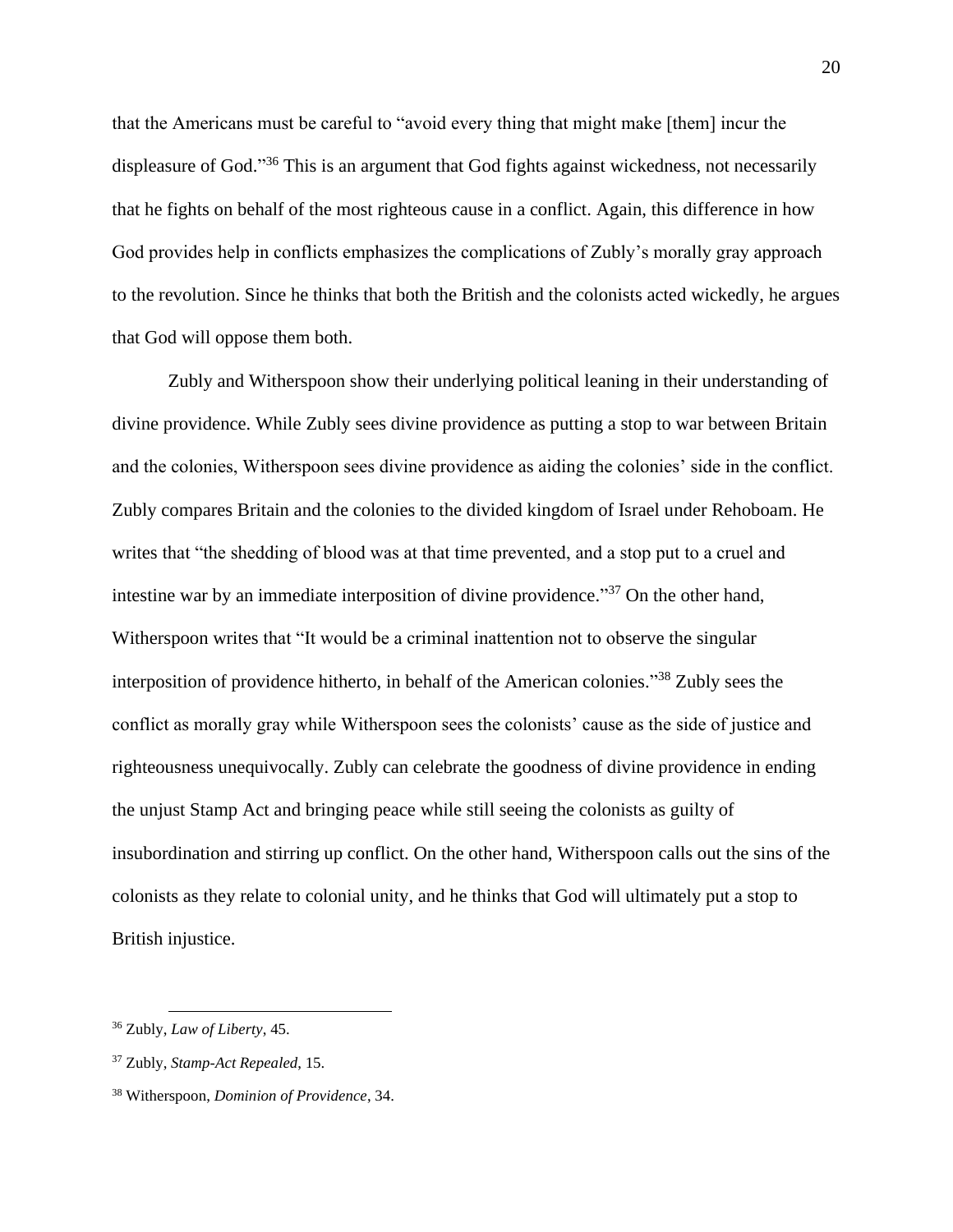Zubly and Witherspoon also link the concept of piety with God's pleasure when they discuss divine mercy. While Zubly views mercy as contingent on righteous conduct, Witherspoon views mercy as inevitable for God's people. Zubly wrote that the reason the congregation had assembled in a worship service was to give thanks to God "that mercy and truth may be the blessing of our days, and of our whole nation, and that our civil and religious liberties may be preserved inviolable till time shall be no more."<sup>39</sup> He also wrote, "O! let us not sin away our mercies!"<sup>40</sup> On the other hand, Witherspoon wrote that "those for whom God hath designs of the greatest mercy, are first brought to the trial, that they may enjoy in due time, the salutary effect of the unpalatable medicine."<sup>41</sup>

Zubly takes a different stance than the majority of reformed theologians on this point. While mercy is defined as not meting out a deserved punishment, this does not mean that mercy and punishment are opposites. As Witherspoon points out, God often uses punishment as a sort of nasty medicine that leads to greater grace in the future. God punishes those that he loves. Again, this difference could help explain why Zubly diverged from the vast majority of Presbyterians by remaining loyal to the British crown. While Witherspoon and other Presbyterians considered suffering at the hands of the British to be purgative, a part of their process of sanctification, Zubly considered the suffering a sign of God's ultimate displeasure with the colonists for rebelling. Zubly's heterodox theology on this point leads him to exhort his congregation to a different type of Christian living: Loyalism.

<sup>39</sup> Zubly, *Stamp-Act Repealed*, 20.

<sup>40</sup> Zubly, *Stamp-Act Repealed*, 27.

<sup>41</sup> Witherspoon, *Dominion of Providence*, 19.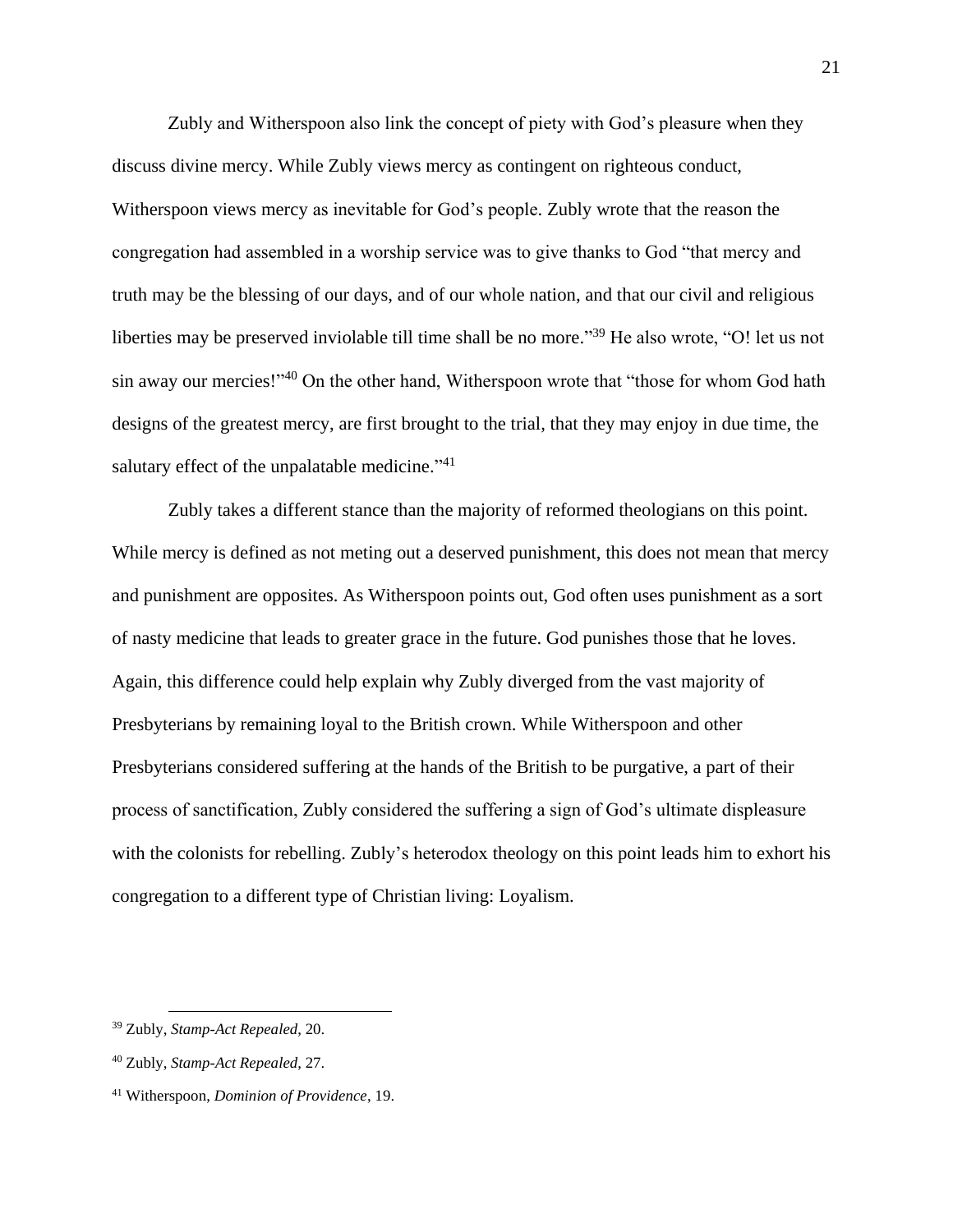Zubly's and Witherspoon's opposing ways of linking piety to God's pleasure show differences in doctrine, or at least the application of doctrine to life, leading the two ministers to opposite sides of the Revolutionary War. Even subtle difference in how they applied enlightened evangelical thought led to radically different conclusions. Witherspoon consistently applies Reformed thought to the political situation, while Zubly comes to conclusions that are inconsistent with his Reformed faith. Zubly's view of mercy as a reward for righteous living goes against the historic Reformed stance of divine punishment as God's method of sanctifying his people, and his argument that God only fights against wickedness, not for any side in a conflict, introduces a heterodox view of God's grace, explaining why almost all Presbyterians joined Witherspoon on the Patriot side of the Revolution.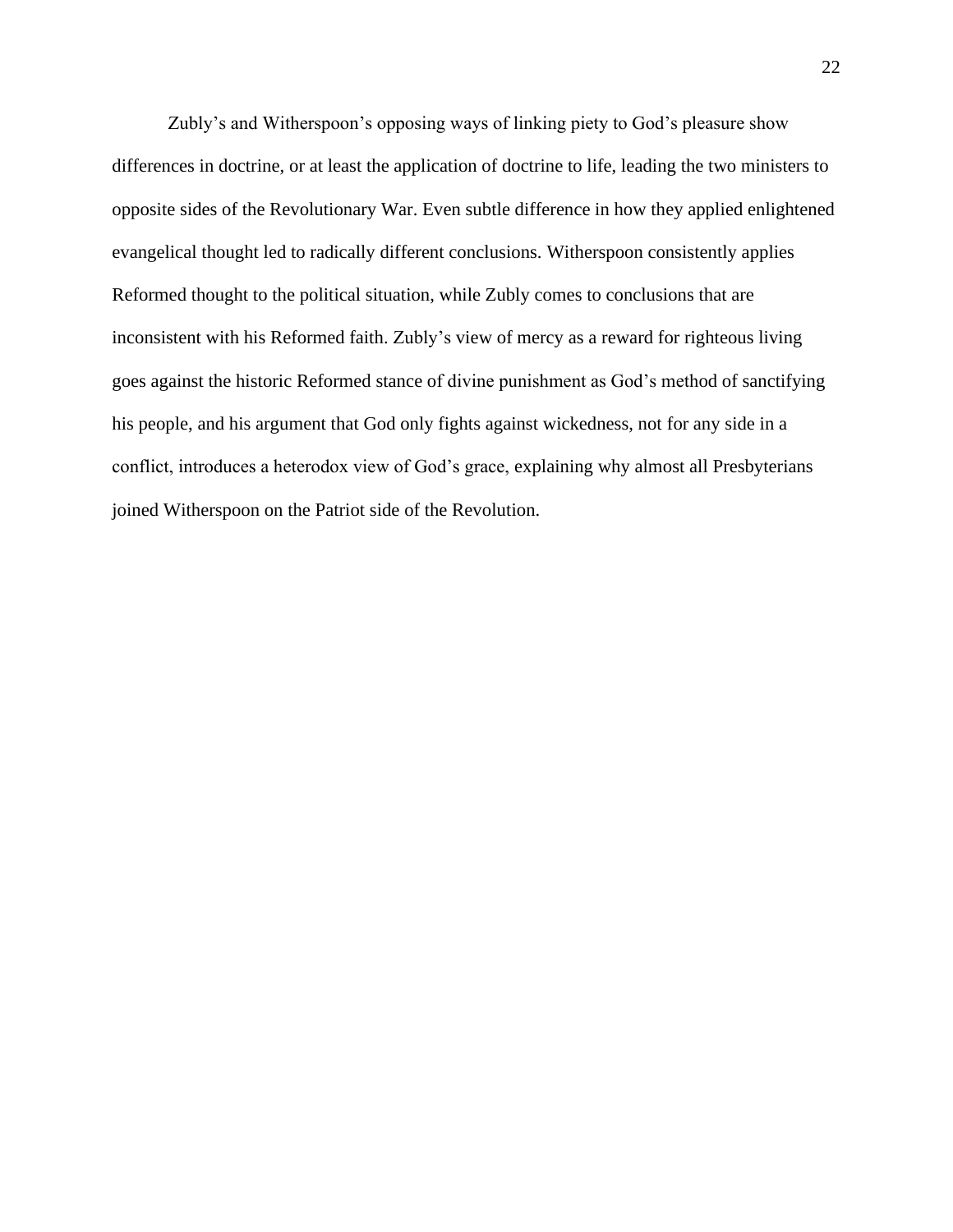## Enlightened Royalism and Radical Whiggism Two Paths to Political Modernity

After the outbreak of the Revolutionary War, Witherspoon became a Patriot, and Zubly aligned himself with the Loyalists. However, knowing their sides during the war provides little help for understanding their pre-Revolutionary political leanings. While Witherspoon consistently acted in line with radical Whig beliefs, Zubly changed throughout the pre-Revolutionary era and, in many ways, defied simple categorization. Scholars argue that using the categories of "Patriot" and "Loyalist" before the Revolutionary War is anachronistic, so they propose alternative categories: "radical Whigs" and "friends of government."<sup>42</sup>

Zubly shares views with both the Whigs and the friends of government. On the one hand, Zubly emphasized the importance of freedom from tyrannical governments and the necessity of colonial political representation in a way that aligned with the radical Whigs. On the other hand, Zubly also believed, like the friends of government, that freedom is best protected by the institution of the monarchy. Colonists merely needed to bear the temporary injustice of British policies until they were repealed through conventional, constitutional means. Thus, Zubly had a royalist bent that was foundational to his view of the role of Parliament, or any representative body.

In this section, I will argue that Zubly's political leanings are best defined as a form of enlightened royalism. While this may make Zubly seem like a staunch traditionalist when compared to a radical Whig like Witherspoon, Zubly's enlightened royalism was actually an alternative path to political modernity, not a cry for a return to an idealized past. Thus, Zubly was

<sup>&</sup>lt;sup>42</sup> Nicolson, "Governor Francis Bernard, the Massachusetts Friends of Government, and the Advent of the Revolution," 28.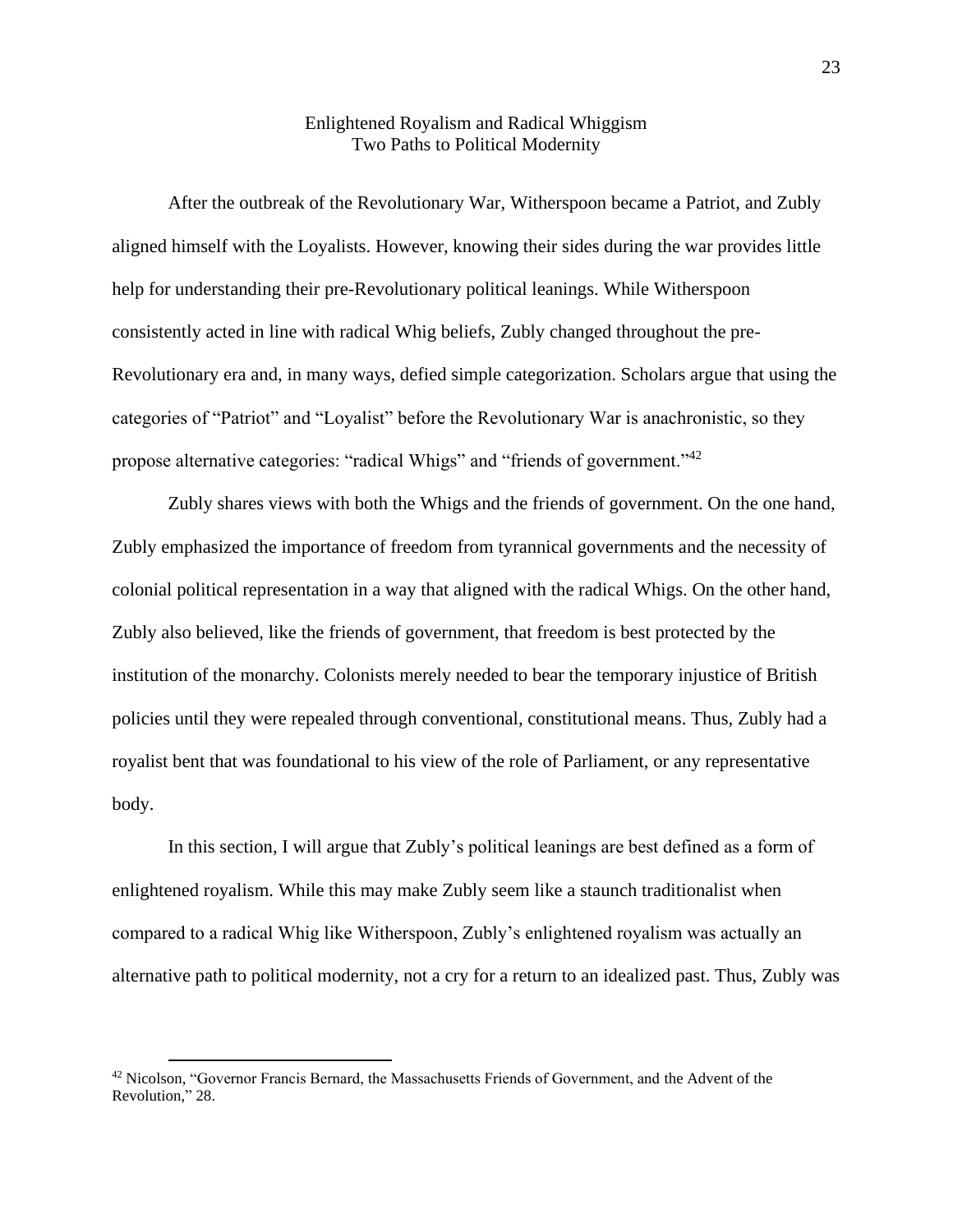not opposed to political "progress," but, rather, defined progress in terms of enlightened royalism rather than Whiggism. Zubly's position must be distinguished from enlightened absolutism. Zubly supported Parliament, but he often complained that the British Parliament was corrupt. However, Parliament's authority was unclear, leading to the complexity and complications of his political thought.

Unlike the friends of government, both Zubly and Witherspoon thought the British Parliament was intentionally undermining their liberties, not merely passing unfavorable tax laws. According to Colin Nicolson, the friends of government "admitted that the colonists had grievances over taxation, but they could see no conspiracy afoot to undermine their liberties."<sup>43</sup> Both Zubly and Witherspoon agreed with the friends of government that the taxes levied by the British Parliament were unjust and oppressive. However, Zubly had a far more skeptical view of Parliament than the friends of government, thinking that they legislated with complete selfishness and disregard for the freedom of the colonists.

Both Witherspoon and Zubly discussed the motivations of Parliament in their political sermons, and their respective perceptions of Parliament give insight into their underlying political leanings. While Witherspoon portrays Parliament as ignorant and not as bad as their actions make them seem, Zubly portrays Parliament as completely selfish deceivers of King George III. When speaking about Parliament, Witherspoon says that "their actions have probably been worse than their intentions."<sup>44</sup> He thinks that they are acting selfishly but do not realize the effect that their legislation is having on the colonies. Surprisingly, the future Loyalist Zubly delivered a harsher indictment of Parliament than Witherspoon. Zubly portrays Parliament as

<sup>&</sup>lt;sup>43</sup> Nicolson, "Governor Francis Bernard, the Massachusetts Friends of Government, and the Advent of the Revolution," 32.

<sup>44</sup> Witherspoon, *Dominion of Providence*, 41.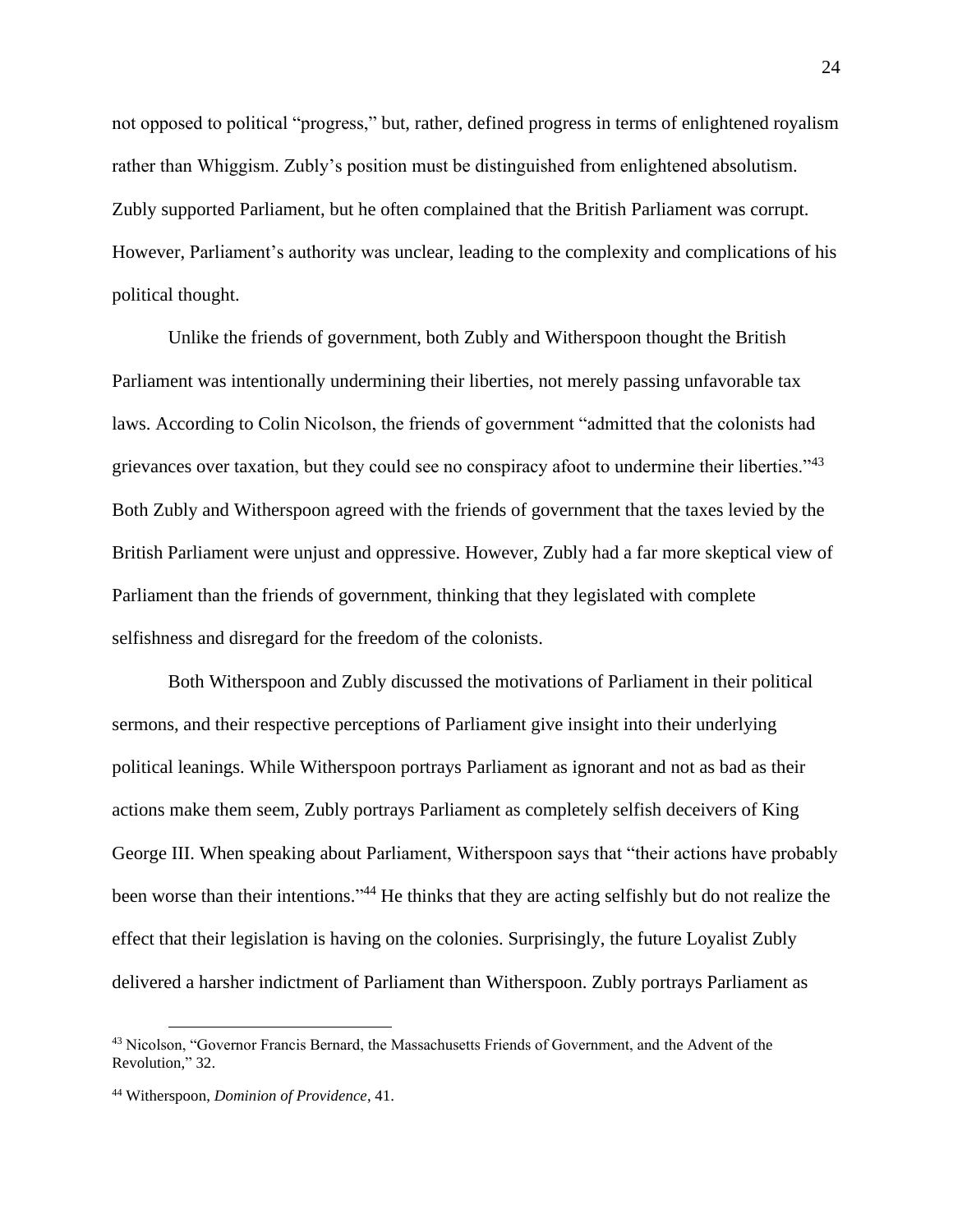consciously selfish, deceiving the king for their personal benefit. He claims that "all our present distress is owing to evil counsellors."<sup>45</sup> According to Zubly, Parliament is the villain, not the king who is merely being deceived.

In the early stages of the Revolutionary War, when Zubly and Witherspoon were not yet publicly opposed, differences in how they saw the king and Parliament were apparent. While it may seem Whiggish of Zubly to take such a pessimistic view of Parliament, it is actually Zubly's royalist leanings that lead him to blame Parliament for all the ills befalling the colonists. Zubly sees George III's Parliamentary advisors as wicked men attempting to mislead the king. Since Zubly has a royalist bent, it makes sense for him to place the blame for tyranny and oppression on parliamentary advisors rather than the crown. On the other hand, Witherspoon does not feel the need to completely villainize Parliament. For him, it is enough that they are ignorant. They do not have to actively try to mislead the king to earn his disdain. Since all legislatures act in a self-interested manner, proportional representation of the governed is important to balance the self-interested motives of each representative.

In addition to viewing counsellors' bad advice to George III as a conspiracy to take away the colonists' freedoms, Zubly also subscribed to a conspiracy theory regarding Parliament's motives, separating him even further from the friends of government. Whereas Witherspoon accuses Parliament of corruption generally by referencing the selfishness of human nature, Zubly accuses Parliament of corruption specifically by trying to get a pretender on the throne. Unlike Witherspoon, Zubly gives a specific instance of what he believes to be the corruption of Parliament. He references a rumor that he admits may be "very groundless" as a reason for Parliament's corruption; he views Parliament's "present measures as a deep-laid plan to bring in

<sup>45</sup> Zubly, *Law of Liberty*, 47.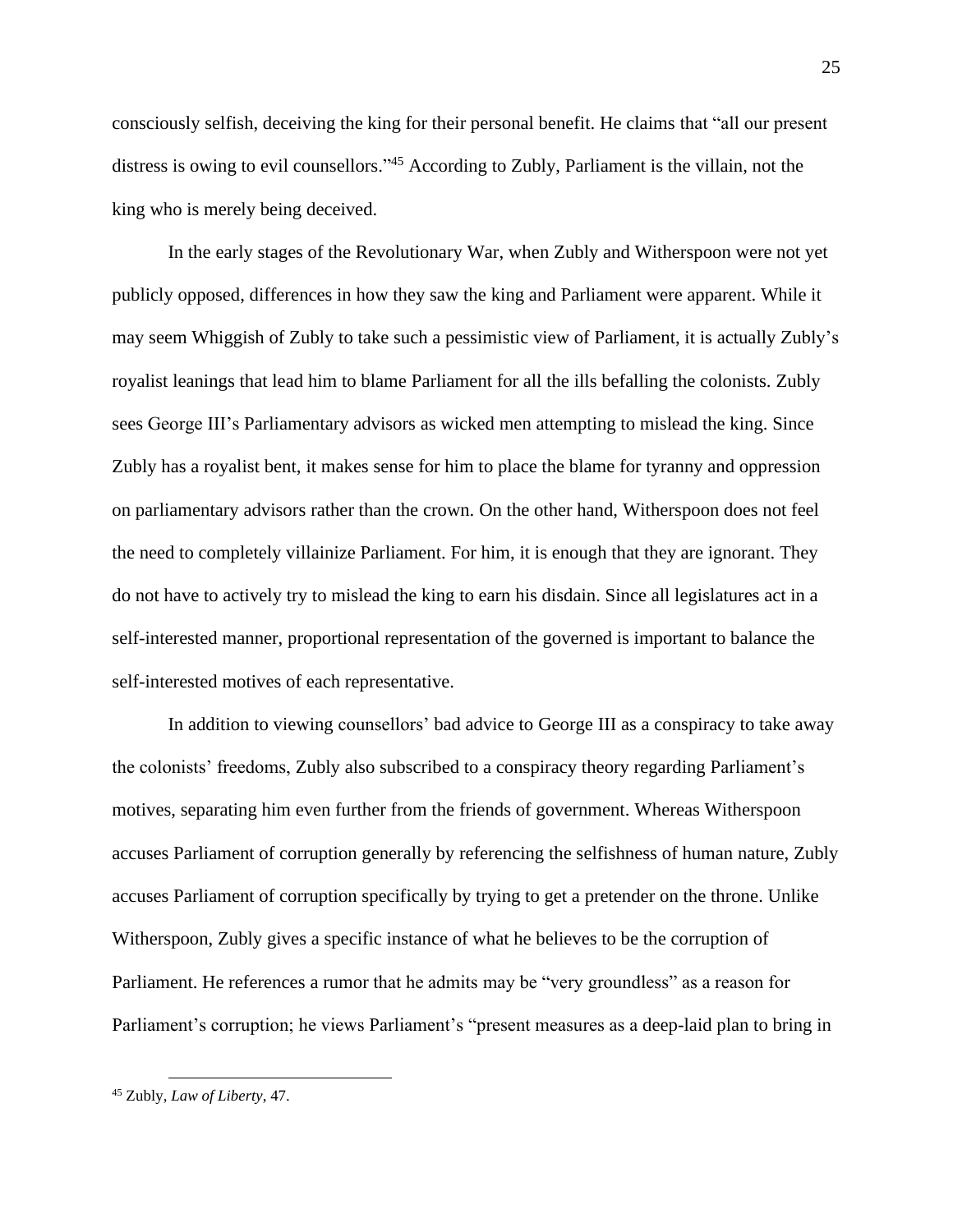the Pretender."<sup>46</sup> In a footnote, he mentions that plunging the colonies into a civil war with Britain would pave the way for a pretender to take the throne. On the other hand, Witherspoon never references such a bizarre theory. However, he provides his own explanation for the corruption of Parliament: selfish human nature. Witherspoon argues that because the representatives are men, they are "liable to all the selfish bias inseparable from human nature."<sup>47</sup> This conspiracy theory that Zubly promotes seems to be a form of royalist propaganda. By accusing Parliament of trying to get a pretender on the throne, Zubly was able to both show his loyalty to the king and demand an end to the corrupt legislation of Parliament.

Witherspoon and Zubly also display their political leanings by who they choose to exhort in their sermons. Whereas Zubly exhorts subjects to fulfill their duties to the magistrate, Witherspoon routinely pushes both magistrates and subjects to fulfill their God-given duties. Zubly wants his fellow Americans to "carry ourselves worthy of the character of good subjects and Christians."<sup>48</sup> On the other hand, Witherspoon, when addressing social class relations in a 1776 sermon, exhorts the common people to do their work with excellence and soldiers to act with upright conduct, but he also explains that "Magistrates . . . are called to use their authority and influence for the glory of God and the good of others."<sup>49</sup> This exhortation to magistrates and societal elites is noticeably missing from Zubly's discussion of class relations. This difference in who Zubly and Witherspoon address shows where the two men think the majority of the fault lies in the conflict. Zubly thinks the American subjects might start shirking their God-given

<sup>46</sup> Zubly, *Law of Liberty*, 47.

<sup>47</sup> Witherspoon, *Dominion of Providence*, 41.

<sup>48</sup> Zubly, *Law of Liberty*, 21-22.

<sup>49</sup> Witherspoon, *Dominion of Providence*, 44-45.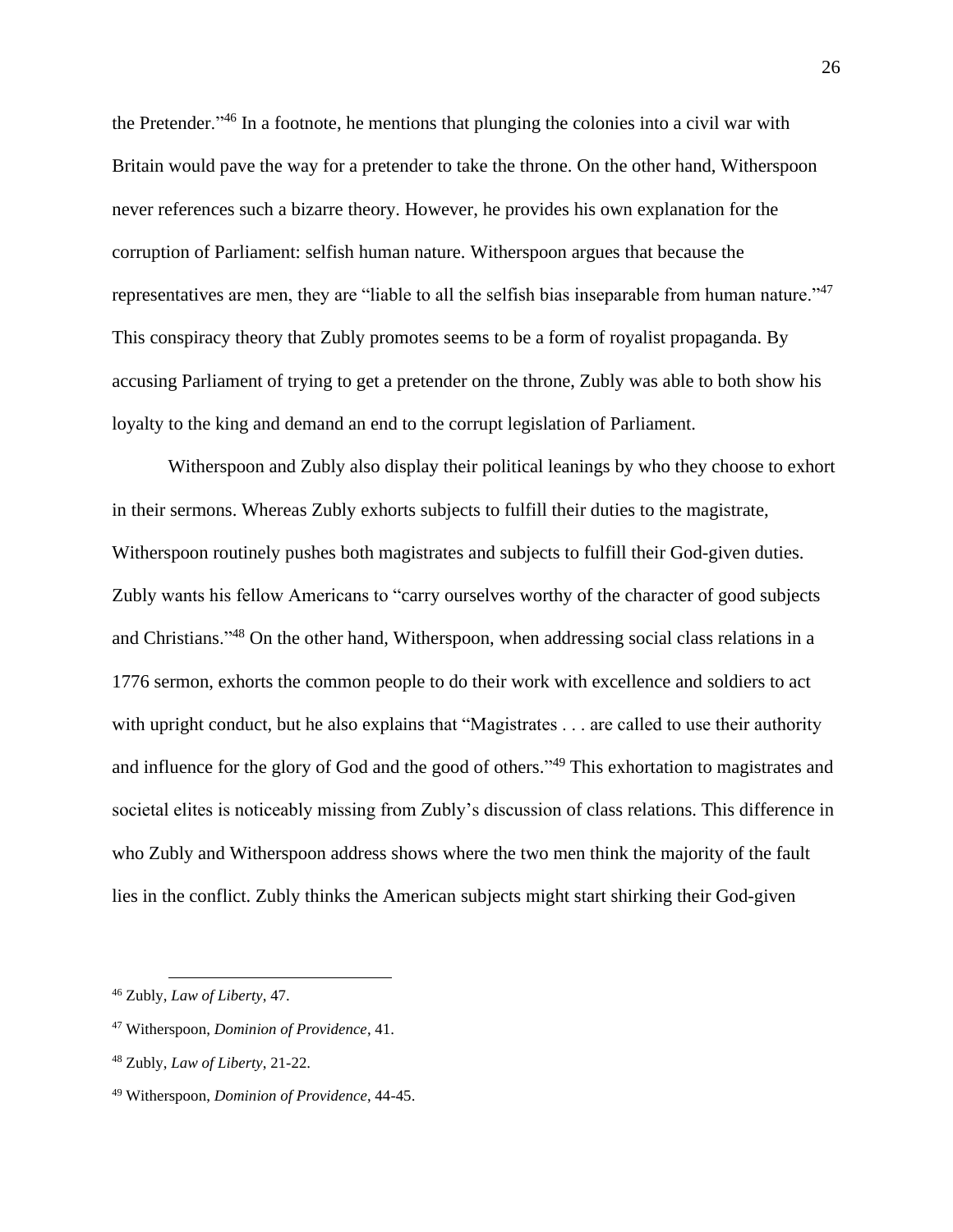responsibilities as subjects of the king, while Witherspoon thinks that magistrates, both American and British, have been abusing their power for their own benefit. Zubly's royalist bent is displayed in his exhortation to the colonists to be good subjects to the king even in the face of unjust and oppressive parliamentary legislation.

Zubly and Witherspoon also show their views of Parliament and the king in their comparisons of the colonists to slaves of Britain. While Zubly speaks of the Americans as slaves in the third person, Witherspoon speaks of the Americans as slaves in the first person. Zubly appealed to the king, saying, "My Lord, the Americans are no ideots, and they appear determined not to be slaves."<sup>50</sup> On the other hand, Witherspoon wrote, "By what title do they claim to be our masters?"<sup>51</sup> While it may seem like Zubly, as a Loyalist, wanted to distance himself from the Patriots calling for freedom and an end to laws binding in all cases whatsoever, he makes it clear in other places (even within the same sermon) that he is upset with the actions of Parliament and the king. However, he likely spoke in the third person out of respect for King George III. Though he was delivering a sermon, this appeal was addressed directly to the king. On the other hand, Witherspoon was addressing the British public because of Parliament's tyranny.

Similarly, Zubly and Witherspoon show their bent towards freedom or justice in their discussion of the Declaratory Act of 1766, setting forth Parliament's claim to enact laws for the colonists from thousands of miles away. While Zubly mentions the distance between the government of Britain and America to emphasize the restrictions on the colonists' liberty, Witherspoon mentions the distance between Britain and America to emphasize these laws' injustice. Zubly wrote, "is it possible that those, who at three thousand miles distance can be

<sup>50</sup> Zubly, *Law of Liberty*, 8.

<sup>51</sup> Witherspoon, *Considerations*, 16.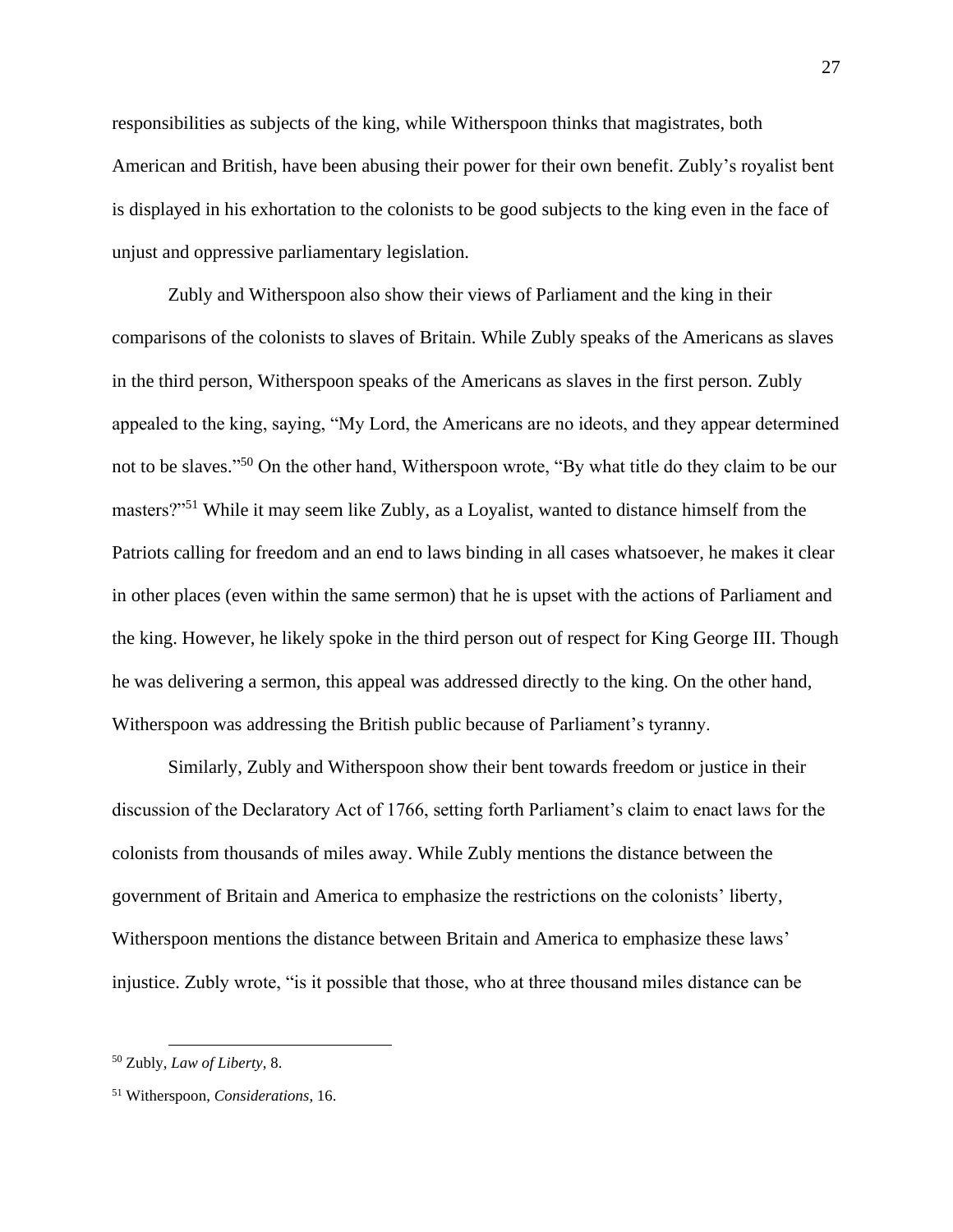bound in all cases, may be said to have any liberty at all?"<sup>52</sup> He used the distance between America and Britain to emphasize how despotic the laws are. On the other hand, Witherspoon used the distance between America and Britain to make a different point. He wrote, "such is their distance from us, that a wise and prudent administration of our affairs is as impossible as the claim of authority is unjust."<sup>53</sup>

If the king is ultimately the source of authority, as Zubly believes, then the impracticality of governing subjects from across the ocean is not a problem that needs to be addressed by radical changes in the legislative process. However, the king exercising absolute authority over people 3,000 miles away emphasizes his despotism. And despotism is the great threat posed by monarchical governments. On the other hand, Witherspoon, as a Whig, is deeply concerned with the practicality of government. Legislatures 3,000 miles away cannot write just laws that benefit the colonists. Parliament's claim to authority over an unrepresented people across an ocean is both impossible to administrate and completely unjust. According to Zubly, the despotism of George III and Parliament claiming to create laws binding in all cases whatsoever is wrong, but not necessarily unjust since the king acts on divine authority. However, Witherspoon thinks that the Declaratory Act is unjust, because it tramples the people's natural right to liberty.

Zubly and Witherspoon both argue from their understanding of the natural order that Parliament does not have the authority to tax the colonists. However, they ask different questions to make their arguments. Whereas Zubly asks whether the British Parliament can tax the colonists without their consent, Witherspoon asks whether the authority of Parliament extends over the colonists. Zubly asks, "Whether the Parliament of Great Britain have any power or

<sup>52</sup> Zubly, *Law of Liberty*, 8.

<sup>53</sup> Witherspoon, *Dominion of Providence*, 42.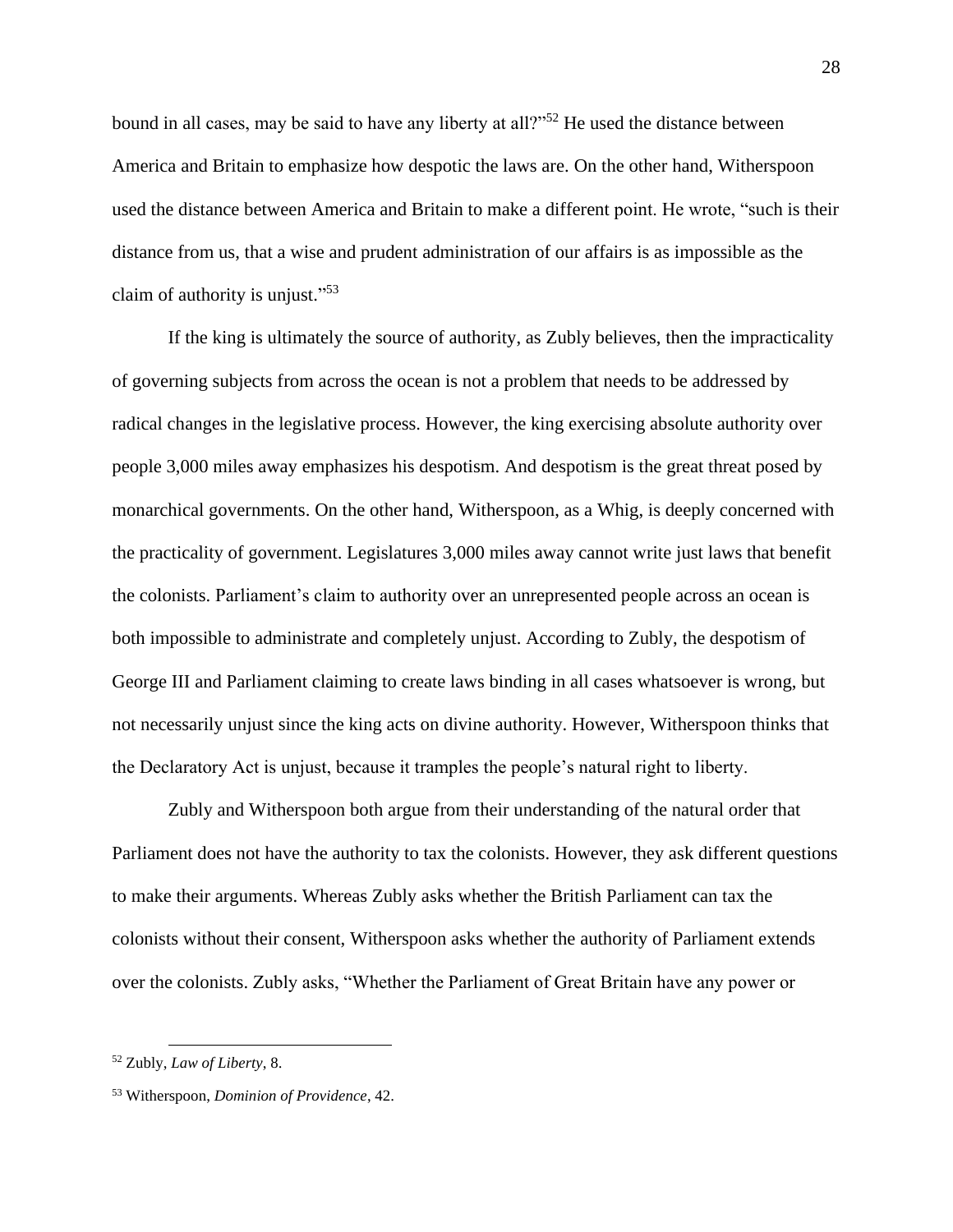authority to tax the Americans without their consent?"<sup>54</sup> On the other hand, Witherspoon asks, "Does the legislative authority of the British Parliament extend over [the colonists]?"<sup>55</sup> This is the question that guides his inquiry in his political essay on the legislative authority of the British Parliament.

While these may seem like different wordings of the same question, they are different in at least one important way. Witherspoon is certain that Parliament cannot tax the Americans without their consent, since the authority of the legislature is derived from the people. However, Witherspoon's question of whether the authority of Parliament extends over the colonists is different. It leaves room for a discussion of the laws of nature as opposed to merely a discussion of divine right of kings. For Zubly, the two opposing answers are that kings have a divine right to exercise arbitrary power, and that kings are limited to the powers expressly given to them in the constitution. He thinks that kings are limited to their constitutional powers. However, Witherspoon disregards the divine right of kings argument completely and argues that even constitutions are subject to the laws of nature and ought not be followed if they violate natural rights.

Witherspoon and Zubly have differing explanations for why the colonies became unified that emphasizes their disagreement on how they perceive Britain. Whereas Witherspoon refers to the legislation as the cruelty that unified the colonies, Zubly refers to Britain's violent enforcement of the legislation as the unifying factor for the colonies. Writing just after the start of the conflict, Zubly says the physical violence of Britain is what unified the colonies to resist.

<sup>54</sup> Zubly, *Law of Liberty*, 52.

<sup>55</sup> Witherspoon, *Considerations*, 1.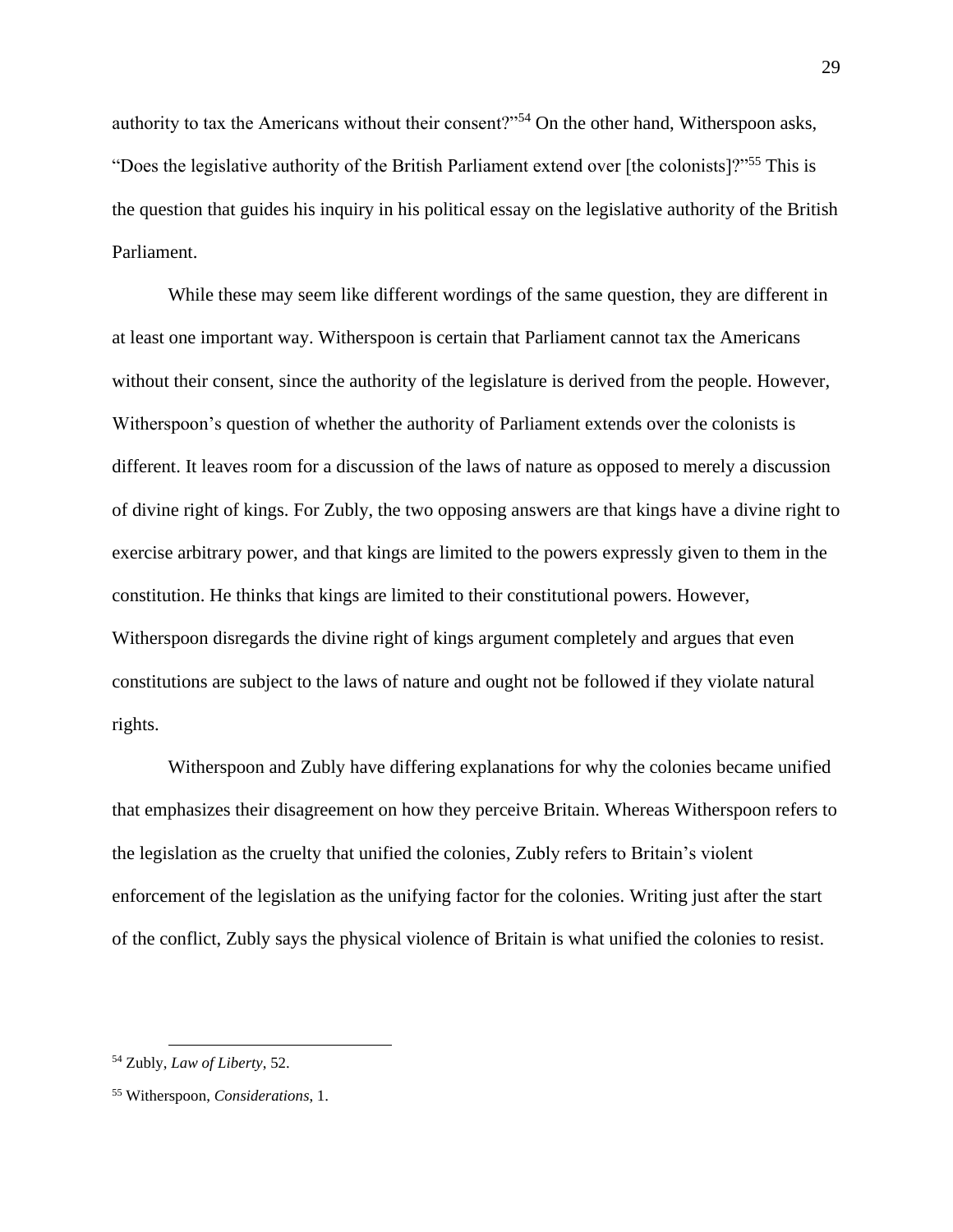He employs a metaphor, saying that "blood and sand will make a firm cementation."<sup>56</sup> He also adds that "the violence of these present measures" led to the creation of a spirited but undisciplined continental army to defend the continent's interests.<sup>57</sup> On the other hand, Witherspoon, writing almost one year into the war, says that Britain has "uniformly called those acts Lenity, which filled this whole continent with resentment and horror."<sup>58</sup>

There are two reasons why Zubly considered the violence of Britain to be the unifying factor while Witherspoon considered British legislation the unifying factor. First, Zubly delivered this sermon just two months after the battle of Lexington and Concord. Britain's violence was fixed in the minds of all colonists during this time. Second, Zubly sees the conflict between the colonists and Britain primarily as a conflict of interest. He is angered that Britain is choosing to solve it forcefully. However, Witherspoon sees the conflict primarily as an ideological clash between radical Whigs demanding legislative representation and the British government. Thus, he focuses on the unjust legislation of the British Parliament.

The two sides of a war typically define the conflict differently, and the American Revolutionary War is no exception. While Witherspoon viewed the conflict as a revolution, Zubly saw it as a civil war. Both Zubly and Witherspoon show how they define the conflict in their discussions of the cause of colonial unification. Whereas Zubly claims that Britain's actions caused colonial unity, Witherspoon ascribes the agency to the colonists. Both Zubly and Witherspoon view the actions of Britain as essential to the formation of a colonial union. However, Zubly ascribes the agency to the British. He wrote, "the cruelty and violence of

<sup>56</sup> Zubly, *Law of Liberty*, 13.

<sup>57</sup> Zubly, *Law of Liberty*, 13.

<sup>58</sup> Witherspoon, *Dominion of Providence*, 43.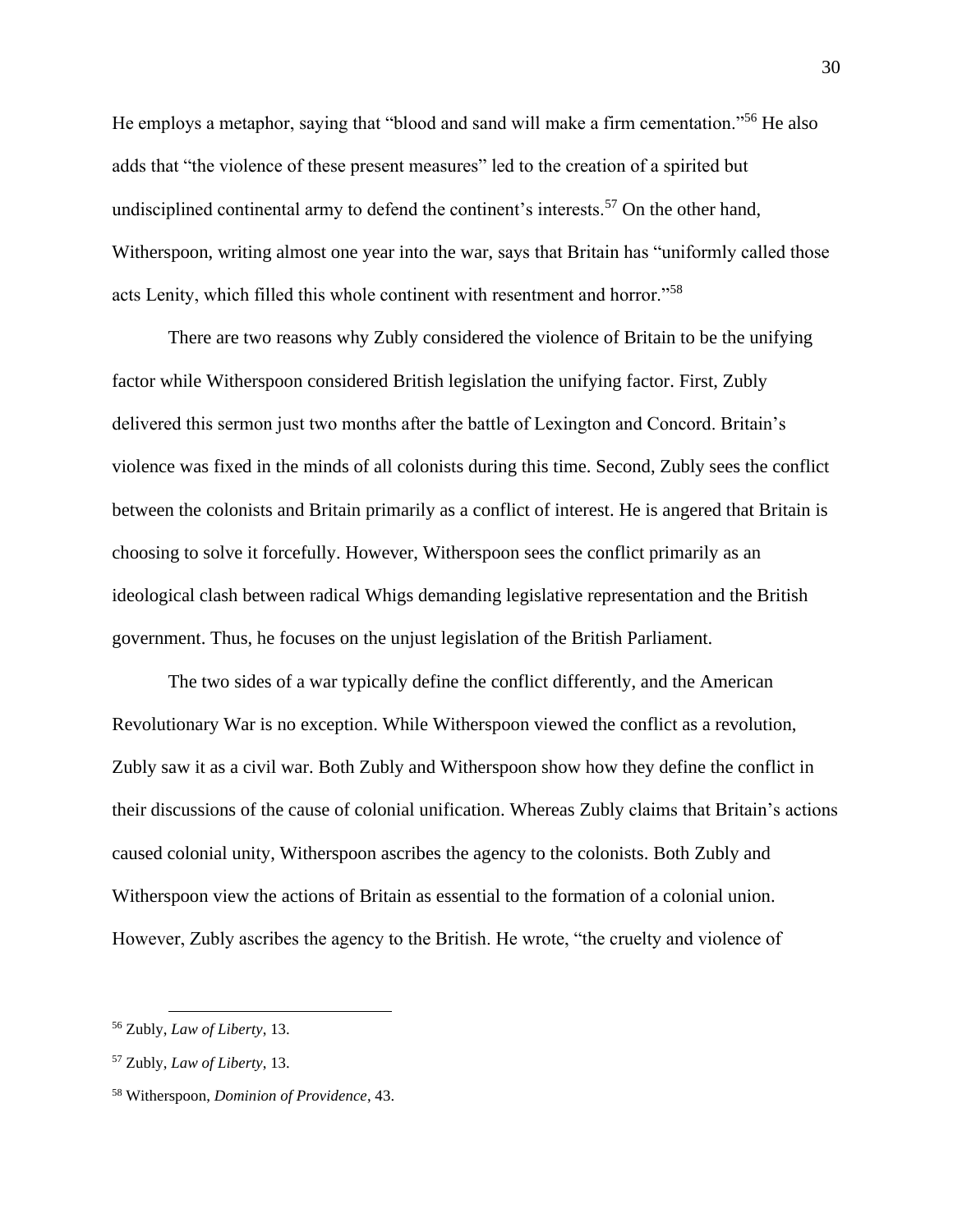administration has effectually brought to pass in a day" the creation of a continental army.<sup>59</sup> On the other hand, Witherspoon acknowledges that the actions of the British forced the Americans to unify, but he still ascribes agency to the Americans, not just the British. Witherspoon wrote that the British "forced us into union." <sup>60</sup> While the British forced their hand, the colonists still did the unifying.

As the Revolutionary War broke out in 1775, Witherspoon and Zubly displayed their political leanings through their exhortations related to unity amidst class conflict. Whereas Zubly views a harmonious relationship between societal superiors and inferiors as the key to peace between Britain and the colonies, Witherspoon views the relationship between societal superiors and inferiors only as the key to colonial unity. Zubly wrote that "there is a rule given to magistrates and subjects, which, if carefully attended to, would secure the dignity and safety of both."<sup>61</sup> Zubly clearly had in mind a peaceful union between the colonists and Britain. Witherspoon, on the other hand, wrote a caution "against the usual causes of division," claiming that "persons of every rank" must consider how their self-interested actions do "injury to the common cause."<sup>62</sup> In this case, Witherspoon clearly had in mind colonial unity, not unity between Britain and the colonists like Zubly. At this point in 1775 for Zubly and 1776 for Witherspoon, it seems like Zubly still had faith that the Americans and the British could remain unified while Witherspoon no longer viewed this as an option. For Zubly, speaking just months before declaring himself a Loyalist, unity meant restoring peace between Britain and the

<sup>59</sup> Zubly, *Law of Liberty*, 13.

<sup>60</sup> Witherspoon, *Dominion of Providence*, 43.

<sup>61</sup> Zubly, *Law of Liberty*, 21.

<sup>62</sup> Witherspoon, *Dominion of Providence*, 43.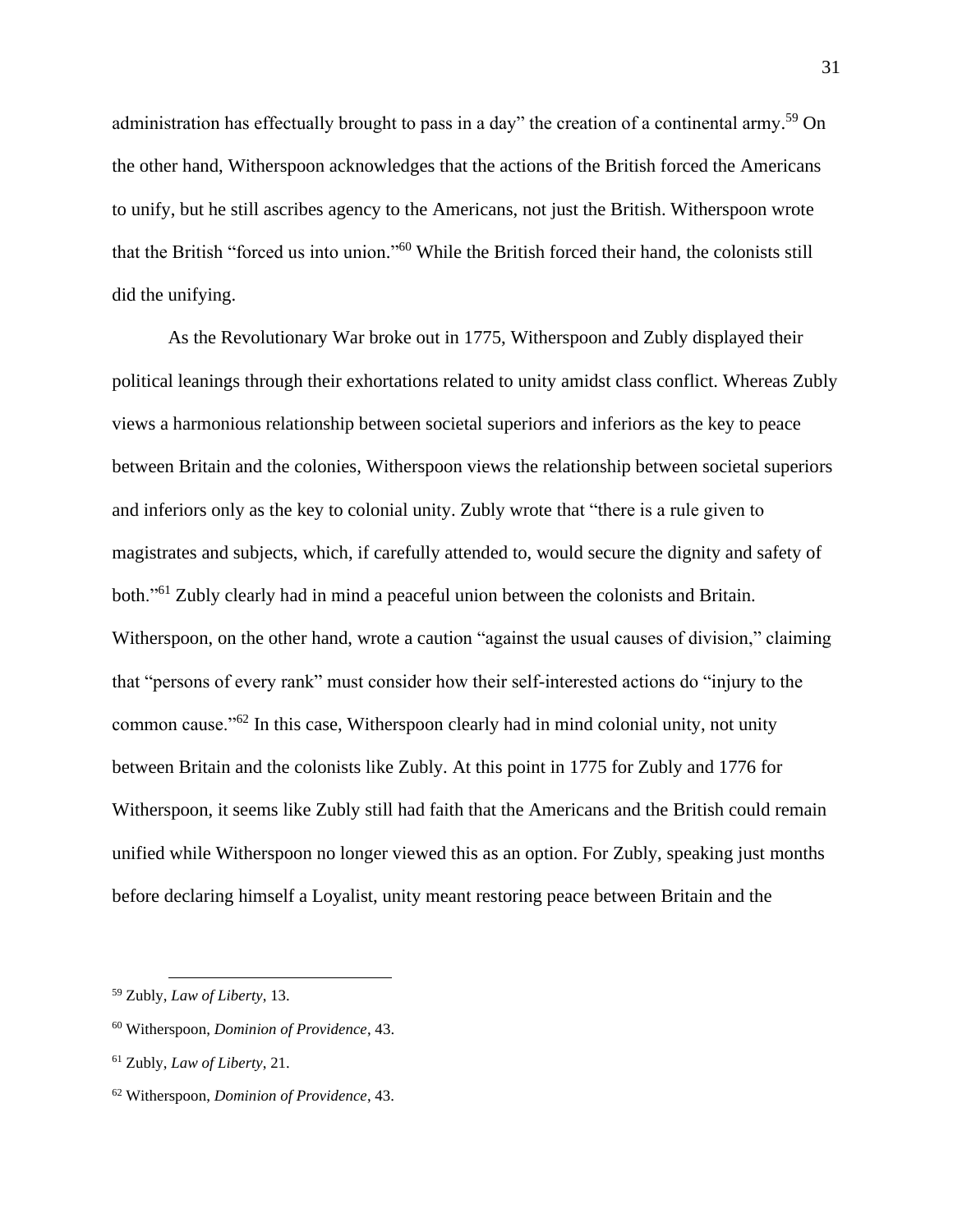colonies. However, for Witherspoon, who was a staunch Patriot by this time, unity meant restoring peace within the colonies.

Zubly and Witherspoon also display their differing views on the conflict in their discussions on the dangers of political factions. While Zubly thinks conflicting interests and factions are bad, because they impinge on the power of the sovereign and, thus, harm the public good, Witherspoon thinks conflicting interests and factions are bad, because they hinder the pursuit of the common cause. Zubly wrote that "jarring interests and different factions divide the state and impose upon the sovereign."<sup>63</sup> On the other hand, Witherspoon wrote that "If local provincial pride and jealousy arise, and you allow yourselves to speak with contempt of the courage, character, manners, or even language of particular places, you are doing a greater injury to the common cause, than you are aware of."<sup>64</sup> One of Zubly's concerns is that competing interests coalesce into factions that undermine the authority of the monarchy. Thus, looking out for the interest of the king is essential to Zubly's conception of the public good. However, Witherspoon thinks that an educated public can look out for their own good without a paternal king directing them. Witherspoon aligns himself with Enlightenment philosophers who think a free people can better pursue their own good than a people bound to the restrictive laws of a monarch that is supposed to help them make good choices. People have an ethical intuition that fills them with a natural sympathy for those that are suffering. They do not need a paternal government to fill the role that their conscience already fills.

Again, Zubly's and Witherspoon's differing views of the conflict are displayed in their biblical comparisons. While Zubly compares the colonists' political situation to the history of

<sup>63</sup> Zubly, *Stamp-Act Repealed*, 14.

<sup>64</sup> Witherspoon, *Dominion of Providence*, 47.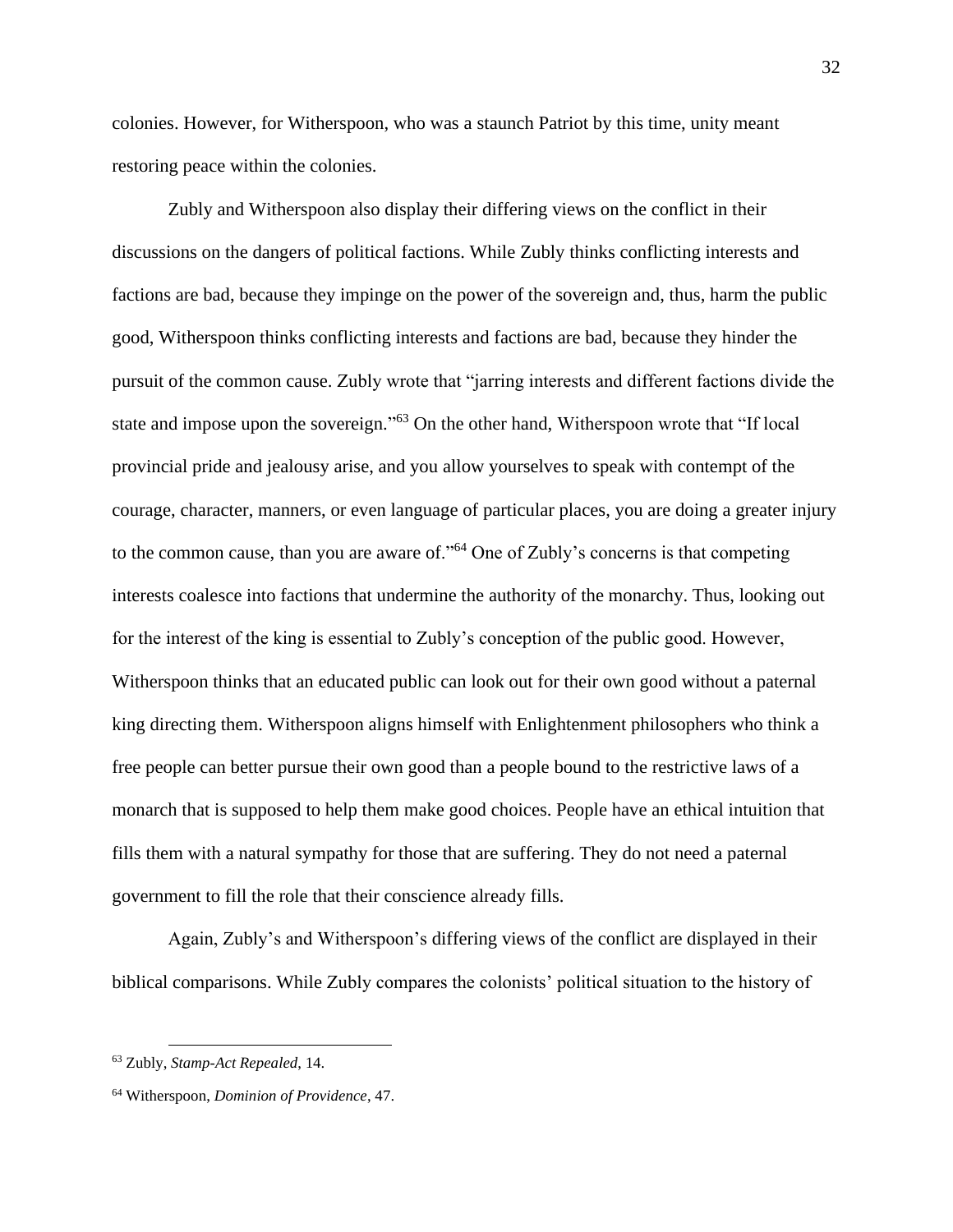Israel as a divided kingdom, Witherspoon compares the colonists' political situation to the time of the prophets. Zubly opens *The Law of Liberty* by drawing a parallel between the divided kingdom of Israel and the relationship between Britain and the colonies: "There was a time when there was no king in Israel, and every man did what was good in his own eyes. The consequence was a civil war in the nation, issuing in the ruin of one of the tribes, and a considerable loss to all the rest." <sup>65</sup> On the other hand, early in *The Dominion of Providence*, Witherspoon draws a parallel between the time of the prophets in Israel and the current political situation in the colonies: "But as the truth, with respect to God's moral government, is the same and unchangeable; as the issue, in the case of Senacherib's invasion, did but lead the prophet to acknowledge it; our duty and interest conspire in calling upon us to improve it."<sup>66</sup> Zubly's divided kingdom parallel faults both the colonists and the British for engaging in divisive behavior. However, Witherspoon faults both the colonists for disobeying God and the British for being oppressive. This leads to opposing conclusions for how to solve the problem. Zubly thinks that the problem can be solved by being united under one monarch, as Israel during the time of the united kingdom. On the other hand, Witherspoon thinks that the only solution is for the colonists to repent of their sins and turn to God and for the British to repent of their oppression. However, if the British will not end their oppression, they will eventually be destroyed as the prophet foretold.

How Zubly and Witherspoon viewed the conflict between Britain and the colonies shows their underlying political beliefs. Zubly's view of the conflict as a civil war between Britain and her colonies points to his eventual declaration of loyalty to the crown during the Revolutionary

<sup>65</sup> Zubly, *Law of Liberty*, 19.

<sup>66</sup> Witherspoon, *Dominion of Providence*, 5.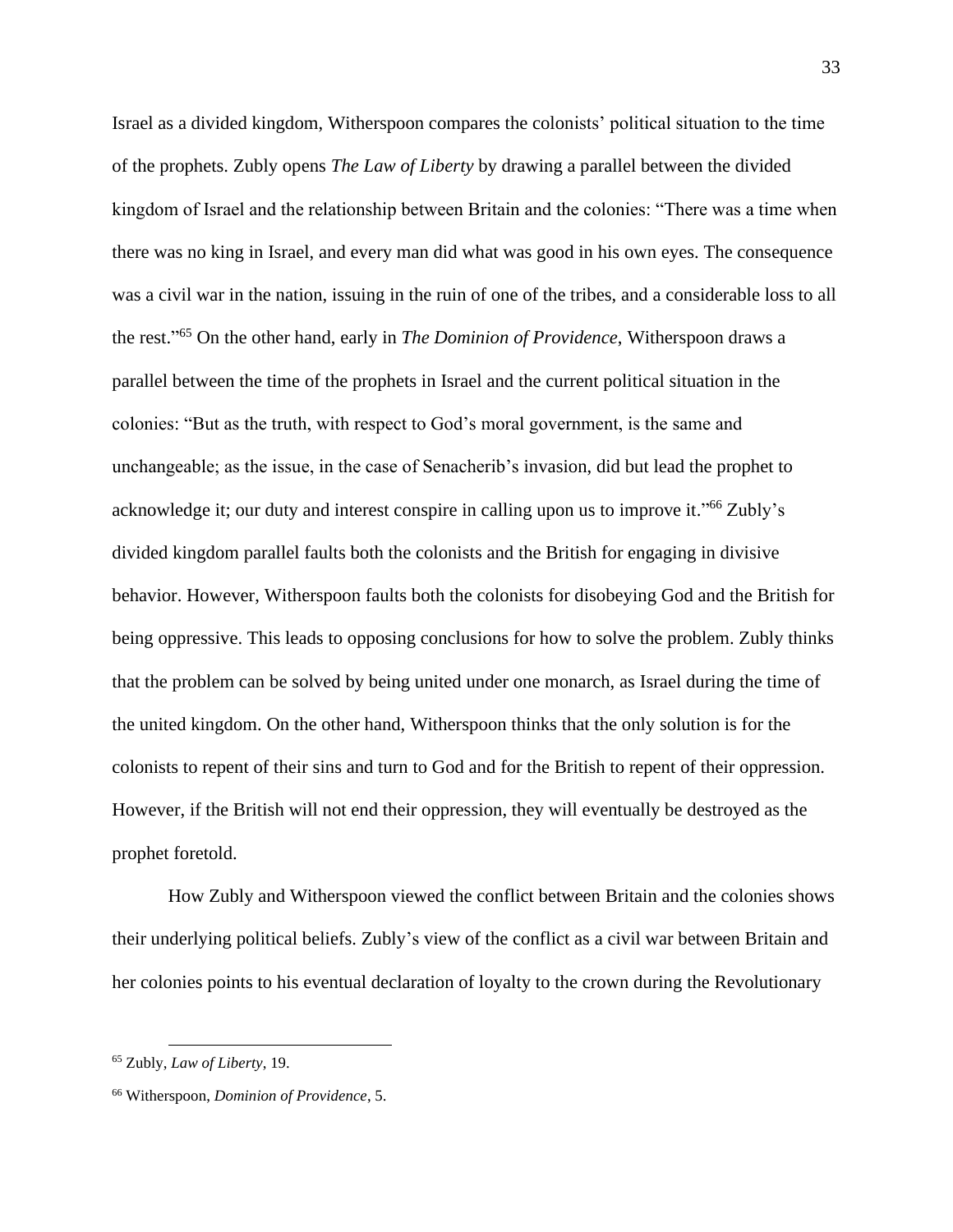War, while Witherspoon viewing the conflict as a revolution aligned him with the radical Whigs. Believing that the conflict between Britain and the colonies was a civil war led Zubly to believe that there was supposed to be unity between Britain and the colonies. A conflict cannot be a civil war if it is fought between two wholly separated groups. On the other hand, Witherspoon viewing the conflict as a revolution, implies that he perceived no such necessary union between Britain and the colonies. Injustice had corroded that unity long before the outbreak of the war.

Witherspoon and Zubly also show their political leanings in their differing attitudes towards the British people. Whereas Zubly thinks that Loyalists and Britain have taught the doctrine of unlimited submission in a duplicitous and deceptive manner, Witherspoon thinks that Loyalists and Britain have taught unlimited submission with open disdain for the American colonists and the Christian religion. Zubly thinks that Loyalists and the British teach unlimited submission "under the pretence of friendship and defence" of the Christian faith.<sup>67</sup> Witherspoon claims one British subject expressed "ineffable disdain" for the colonists and the Christian faith when he said that "he would not hearken to America, till she was at his feet."<sup>68</sup> While Zubly sees the British as manipulative liars, Witherspoon sees them as directly confrontational. If the British people showed an "ineffable disdain" for the Christian religion and the colonies, as Witherspoon argued, then Britain is the aggressor in the conflict, not the colonists. However, manipulative liars are certainly evil, but they are not necessarily aggressors in conflict. In fact, they lie and manipulate hoping to avoid conflict. Therefore, Zubly sees the British people as morally bankrupt, but not necessarily the aggressors in the conflict, complicating his political view on the justification for the Revolution.

<sup>67</sup> Zubly, *Law of Liberty*, 36.

<sup>68</sup> Witherspoon, *Dominion of Providence*, 43.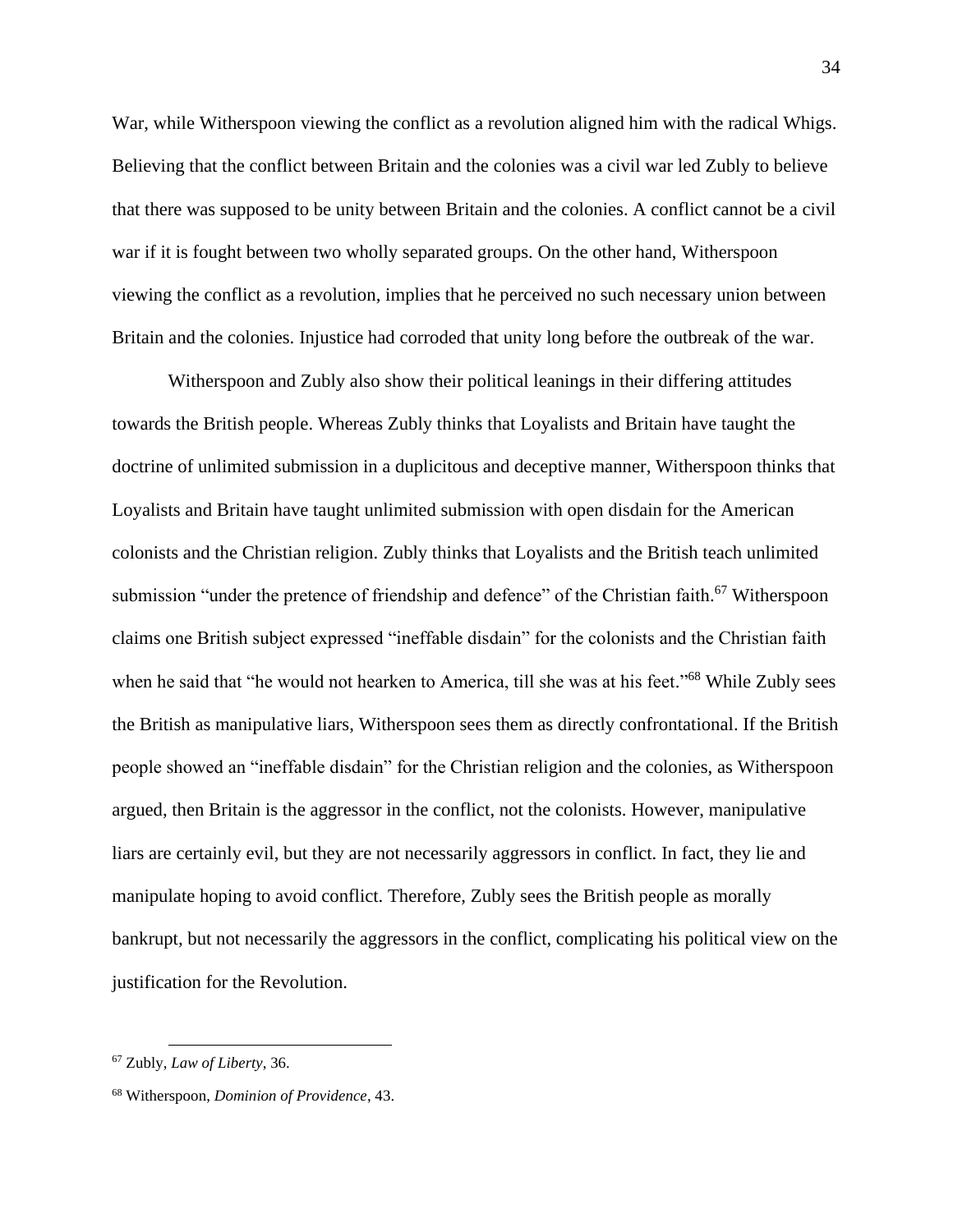Witherspoon and Zubly also display their differing attitudes towards the British people in their discussions of the crown demanding the unlimited obedience of the colonists. While Zubly thinks the reason some of the British call for unlimited obedience is ignorance, Witherspoon thinks the calls of the British people for unlimited obedience are motivated by selfishness. Zubly writes that "those which make this charge [that Christianity permits despotism], and those who make occasion for it, were alike ignorant of the spirit and temper of Christianity."<sup>69</sup> On the other hand, Witherspoon asks of the British who called for unlimited obedience, especially members of Parliament, "By what title do they claim to be our masters?" He was very concerned that the colonists were being "deprived of [their] properties." <sup>70</sup> This difference between Witherspoon's and Zubly's views of the British people might seem trivial, but with a little speculation, it becomes significant. If ignorance is the reason that some people call for unlimited obedience to despotism, then the solution to the conflict between the colonists and Britain is simple: learn the truth. Thus, Zubly sees the problem of the conflict between the British and the colonists as surface level and easily reversible. On the other hand, if members of Parliament are motivated to call for unlimited obedience because of their selfishness, as Witherspoon believes, then the problem was deep, and the entire British system of government needed an overhaul.

Similarly, Witherspoon and Zubly also display their differing attitudes towards the British people in their comparisons of the relationship between colonists and Britain to the relationship between slaves and their master. While Zubly considers the colonists to be slaves to Parliament, Witherspoon considers the colonists to be slaves to all British people. Zubly wrote, "What can, say they, an emperor of Morocco pretend more of his slaves than to bind them in all

<sup>69</sup> Zubly, *Law of Liberty*, 36.

<sup>70</sup> Witherspoon, *Considerations*, 16.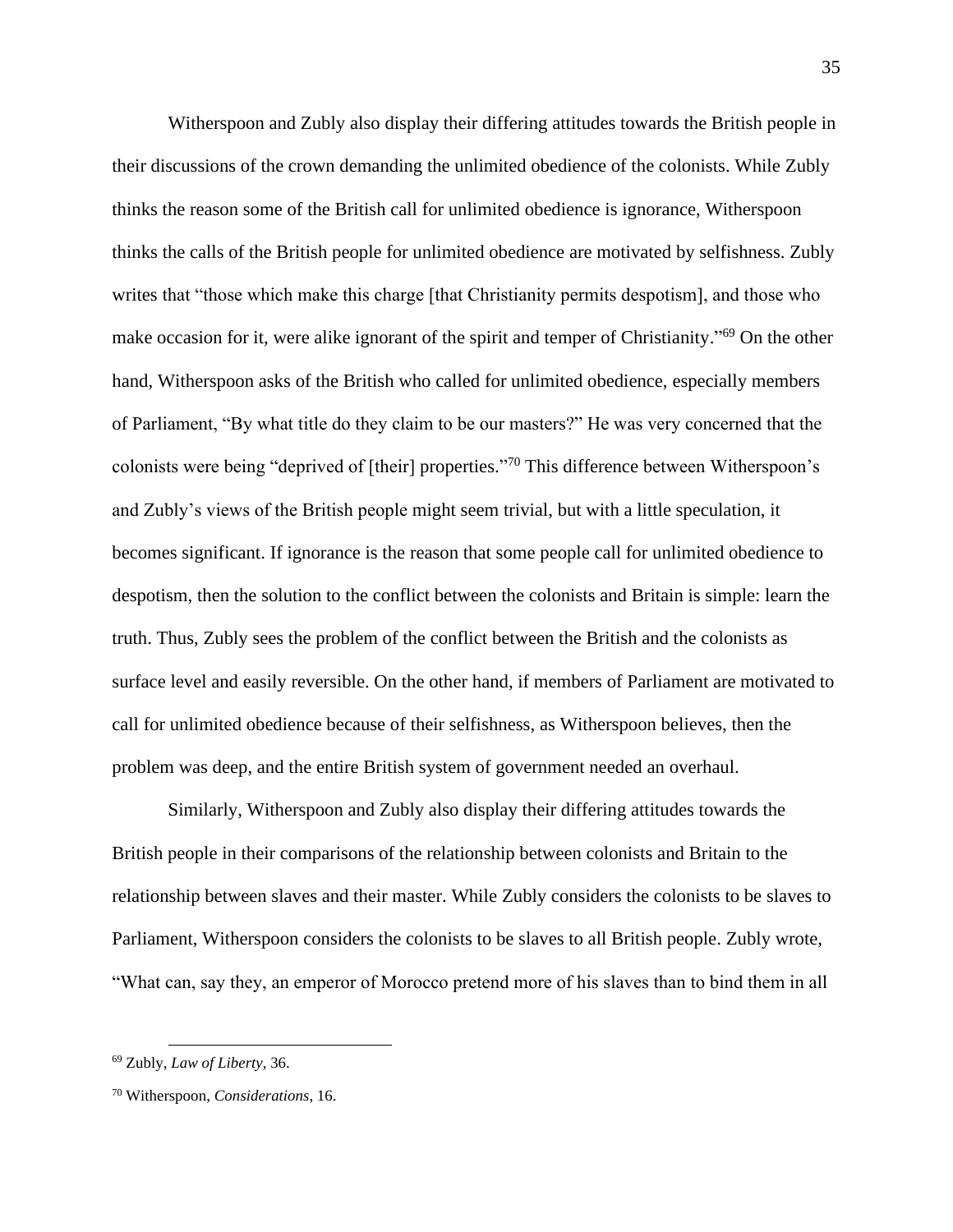cases whatsoever?"<sup>71</sup> Zubly discusses the slavery of the colonists in light of Parliament claiming to have authority to write laws that are binding in all cases whatsoever. On the other hand, Witherspoon wrote, "What act of ours has rendered us subject to those, to whom we were formerly equal?"<sup>72</sup> In this excerpt, Witherspoon is referring to the British people who were formerly equals with the colonists. After all, the colonists are British subjects. However, Witherspoon argues that the colonists had become subjects of the British people and been given an inferior status. By making laws binding in all cases whatsoever, Zubly sees Parliament and the king as overstepping their authority as rulers, but Witherspoon also sees the British people as a whole as tyrannical, because the legislatures act on the authority of the people.

<sup>71</sup> Zubly, *Law of Liberty*, 7.

<sup>72</sup> Witherspoon, *Considerations*, 16.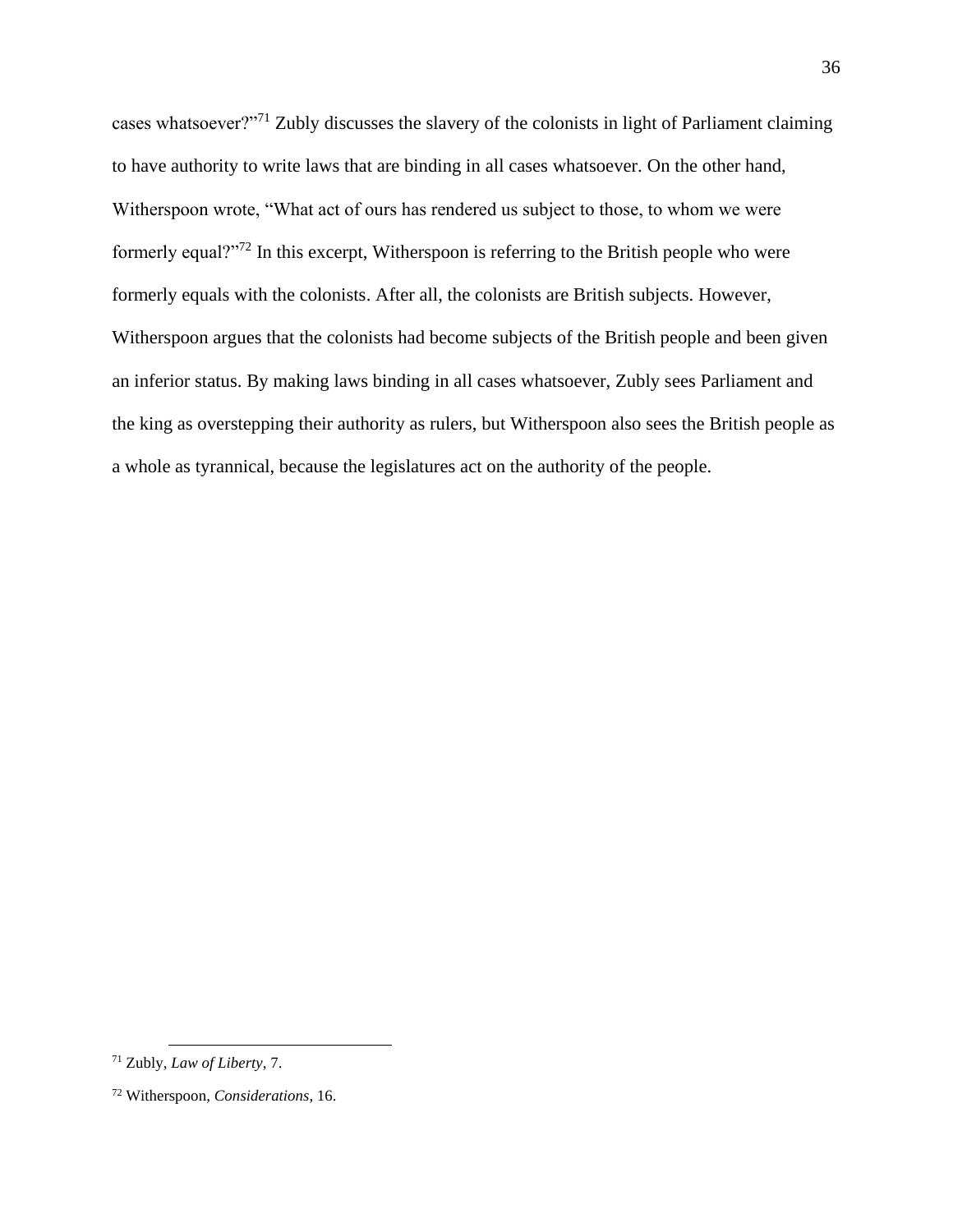Early Indicators of Proto-Loyalist and Proto-Patriot Leanings

Witherspoon and Zubly often took similar stances on political issues before the outbreak of the Revolutionary War, but Zubly's actions before the war still hint at his future Loyalism. Zubly's treatment of the Declaratory Act of 1766 displays his unique reasoning when compared to a radical Whig and proto-Patriot like Witherspoon. While Zubly considers laws binding in all cases whatsoever to be unjust on the basis of despotism by Parliament, Witherspoon considers Parliament's claim to bind the colonists in all cases whatsoever to be unjust on the basis that the Americans have no say in the creation of the law. Zubly wrote that "To bind them in all cases whatsoever, my Lord, the Americans look upon this as the language of despotism in its utmost perfection."<sup>73</sup> On the other hand, Witherspoon wrote, "I call this claim unjust of making laws to bind us in all cases whatsoever, because they are separated from us, independent of us, and have an interest in opposing us."<sup>74</sup> While injustice is a comparative term that describes an unfair situation, despotism describes a person abusing power to oppress others, a specific form of injustice.

Surprisingly, Zubly blames the king for the tyranny of laws that bind the colonists in all cases whatsoever. It seems like Zubly, as a developing Loyalist, would want to blame Parliament for the tyranny, not the king. However, Zubly blames the king, because his view of legal justice as a royalist differs from Witherspoon's as a Whig. For Zubly, the great enemy of justice is despotism—an abuse of the king's authority. However, for Witherspoon, any law made independently from those it affects is unjust. In other words, both Zubly and Witherspoon acknowledge the injustice of the Declaratory Act, but Zubly, as a royalist, identifies despotism as

<sup>73</sup> Zubly, *Law of Liberty*, 7.

<sup>74</sup> Witherspoon, *Dominion of Providence*, 41.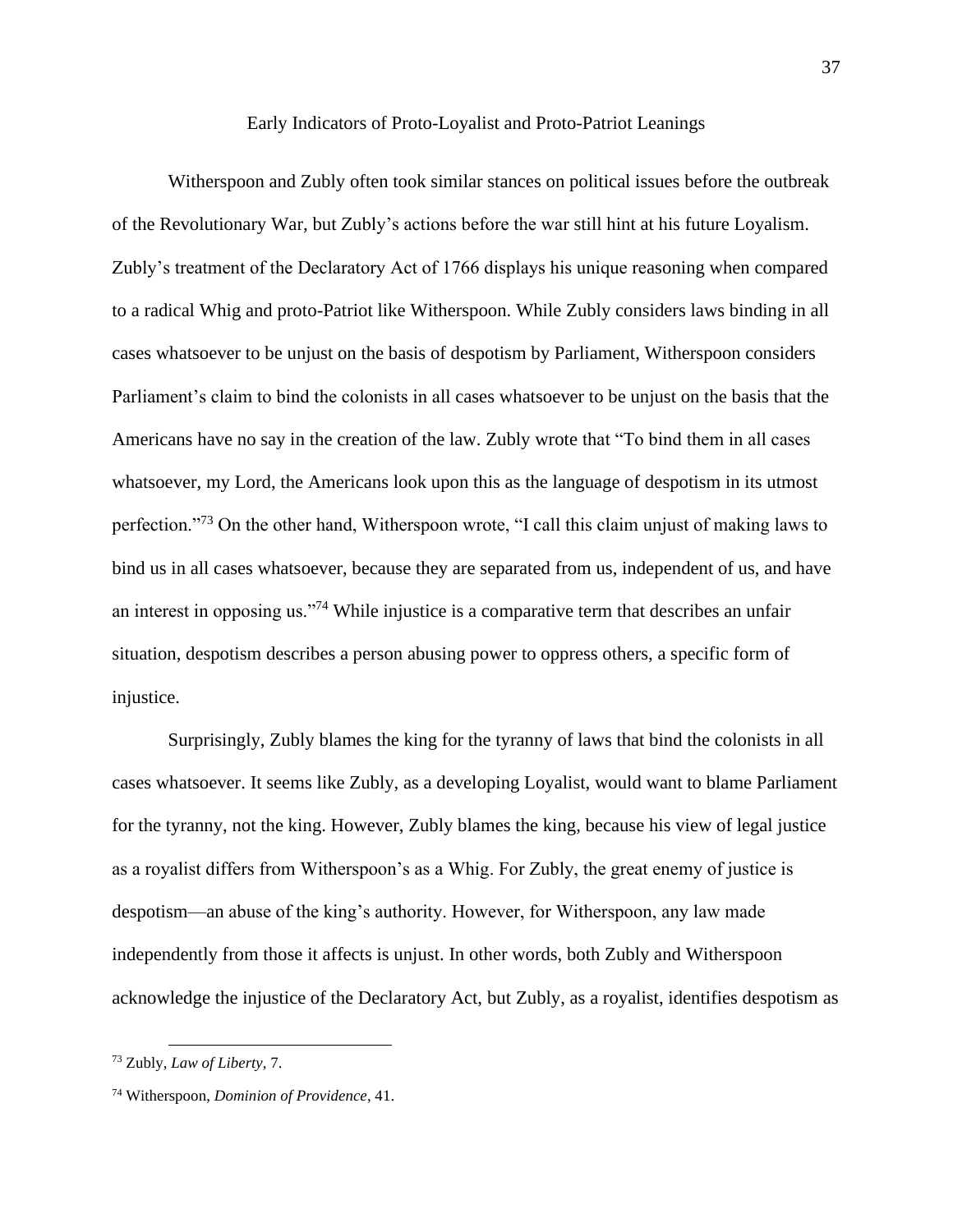the problem, while Witherspoon's Whiggish bent leads him to identify the colonies' lack of legislative representation as the source of injustice.

Similarly, both Witherspoon and Zubly hint at their future political allegiance in their attitudes towards the monarchy. While Zubly portrays King George III as misguided by bad advice from Parliament, Witherspoon portrays the king as a contributor to the oppression of the colonies. Zubly portrays King George III very sympathetically as being misguided and used by his parliamentary counsellors. He says that his listeners should pray "that the wicked being removed from before the king, his throne may be established in righteousness."<sup>75</sup> On the other hand, Witherspoon portrays King George III as an active contributor to the oppression of the colonies. By enforcing the laws of Parliament on the colonies, Witherspoon argues that George III was perpetrating the injustice of "making laws to bind us in all cases whatsoever."<sup>76</sup> While the king was not making those laws himself, he was approving them and enforcing them on the colonists. Witherspoon never directly attacks the king as harshly as he does Parliament, but his condemnation of his actions is nevertheless evident.

Even before Zubly and Witherspoon were publicly opposed to one another, their different political leanings show in how they portrayed King George III. Early in the Revolution, Zubly continued to support King George III and gave his conduct the benefit of the doubt, choosing instead to blame his actions on Parliament. Witherspoon gave no such defense of the king. Additionally, this difference shows that Zubly not only respected the monarchy as an institution, but he also respected George III as a king. He thought that George III would do the right thing if he only knew what was going on in the colonies—if he only knew that Parliament was taking

<sup>75</sup> Zubly, *Law of Liberty*, 47.

<sup>76</sup> Witherspoon, *Dominion of Providence*, 41.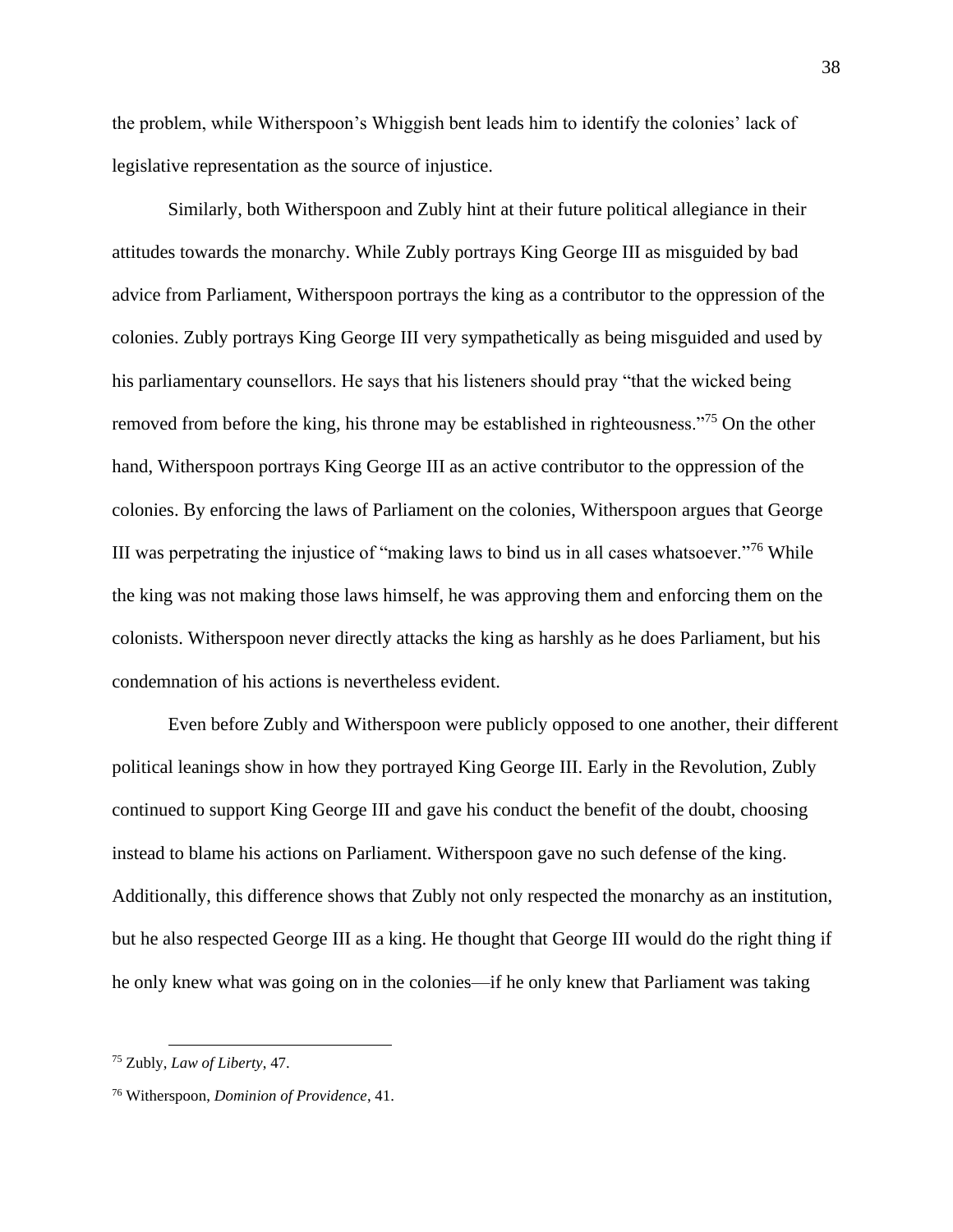advantage of him. Of course, when George III never changed his mind on his treatment of the colonies, this placed Zubly in a difficult political situation, forcing him to choose between the monarchy that he believed to be a legitimate authority, yet misguided, and the rebels whose authority he considered illegitimate.

Witherspoon and Zubly also show their underlying political leanings in their use of the common analogy of Britain and the colonies as a mother and her children. While Zubly uses the analogy of Britain and America as parent and child to call the colonists to obey Britain, Witherspoon uses the analogy to call Britain to act with milder treatment towards the colonists. Zubly wrote that "We have seen our mother-country act the part of a tender parent; let us never fail to act the part of truly dutiful children."<sup>77</sup> On the other hand, Witherspoon wrote that Britain was acting the part of a stepmother that being "rendered miserable by her own conduct, she shall see their affections alienated, and herself deprived of those advantages, which a milder treatment would have ensured her."<sup>78</sup> In Zubly's response to the repeal of the Stamp Act, we see an early form of his Loyalism that is eager to find ways to praise Britain—and especially the king. He sees Britain as filling the role of a loving parent. Any colonist that does not act the role of a dutiful child is out of line. However, writing eight years later, Witherspoon sees Britain as playing the role of a domineering parent. While he does not outright reject the analogy, as one might expect of a Patriot (who would want to be considered the child of fellow citizens that are supposed to be equal?), he does turn the analogy against the British, claiming Britain is like a wicked stepmother that deprives her children.

<sup>77</sup> Zubly, *Stamp-Act Repealed*, 23.

<sup>78</sup> Witherspoon, *Considerations*, 1.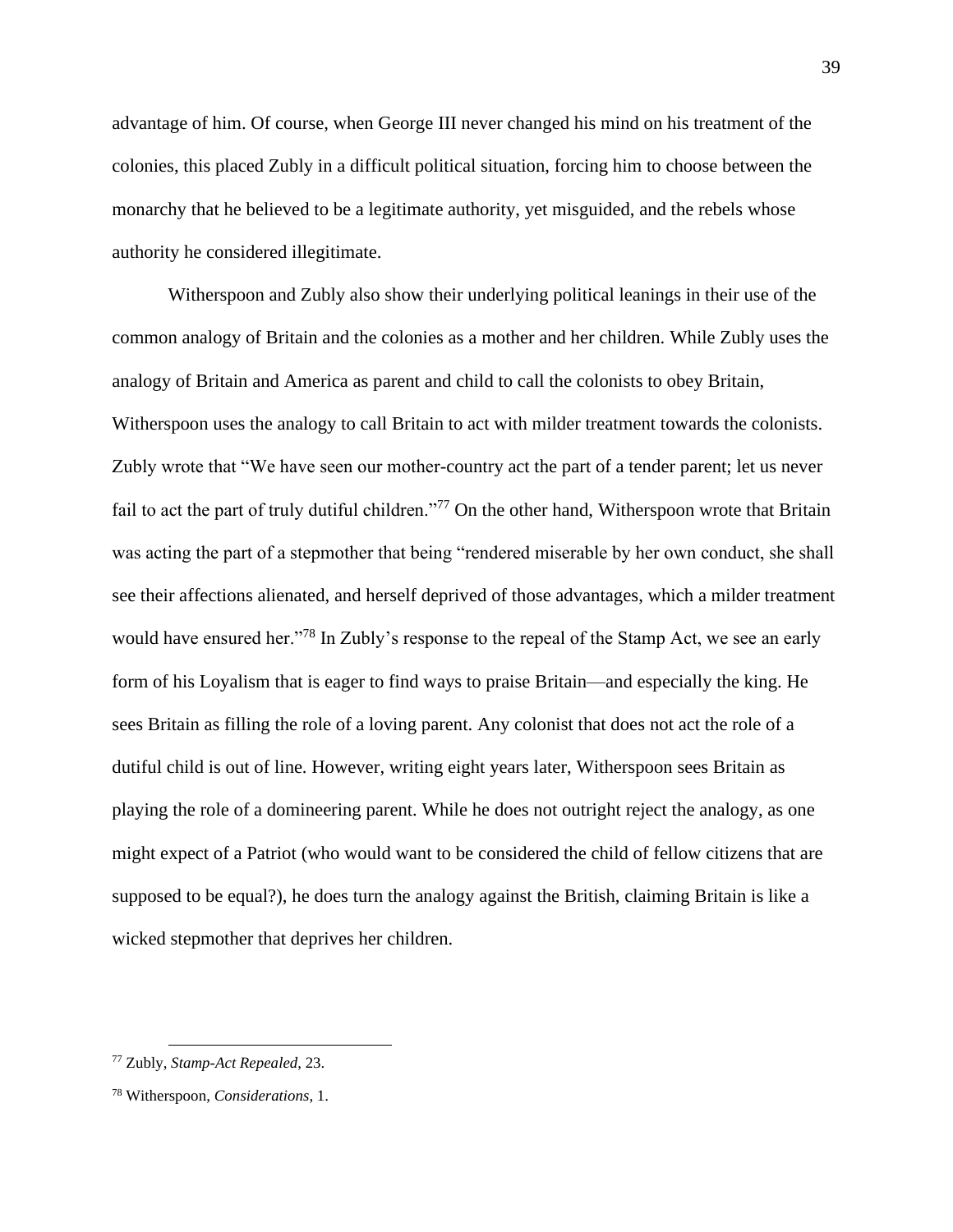Both Witherspoon and Zubly also show their underlying political beliefs when they broach the topic of the spirituality of suffering British oppression. While Witherspoon argues that God's punishment of sin perfects the grace of his people, Zubly argues that God's punishment of sin stops his mercy from flowing to his people. Witherspoon wrote, "Therefore [the judgements of God] are certainly for the correction of sin, or for the trial, illustration, and perfecting of the grace and virtue of his own people."<sup>79</sup> On the other hand, Zubly wrote that "Nothing but mercy would always attend man, had not man turned away from the love of his maker. Sin only makes a separation between us and our God, and when the cause of his displeasure is removed, the streams of his kindness follow their natural course, and flow down upon man."<sup>80</sup> He also wrote, "O! let us not sin away our mercies."<sup>81</sup> Zubly imagines a road to heaven in which suffering only comes as a direct punishment of sin. However, Witherspoon imagines the road to heaven like John Bunyan in *The Pilgrim's Progress*: filled with trials and suffering that lead to sanctification. Witherspoon shows his underlying Patriotism in likening the suffering of the colonists to purgatorial fires preparing the colonists to enjoy God's mercies. He likens suffering for the sake of righteousness to Christ suffering on the cross, indicating his view that God is on the side of the colonists. However, Zubly praises Britain during a time of celebration when people are more willing to move on from past hostilities, indicating his desire for unity and his proto-Loyalist leaning.

<sup>79</sup> Witherspoon, *Dominion of Providence*, 18-19.

<sup>80</sup> Zubly, *Stamp-Act Repealed*, 18.

<sup>81</sup> Zubly, *Stamp-Act Repealed*, 27.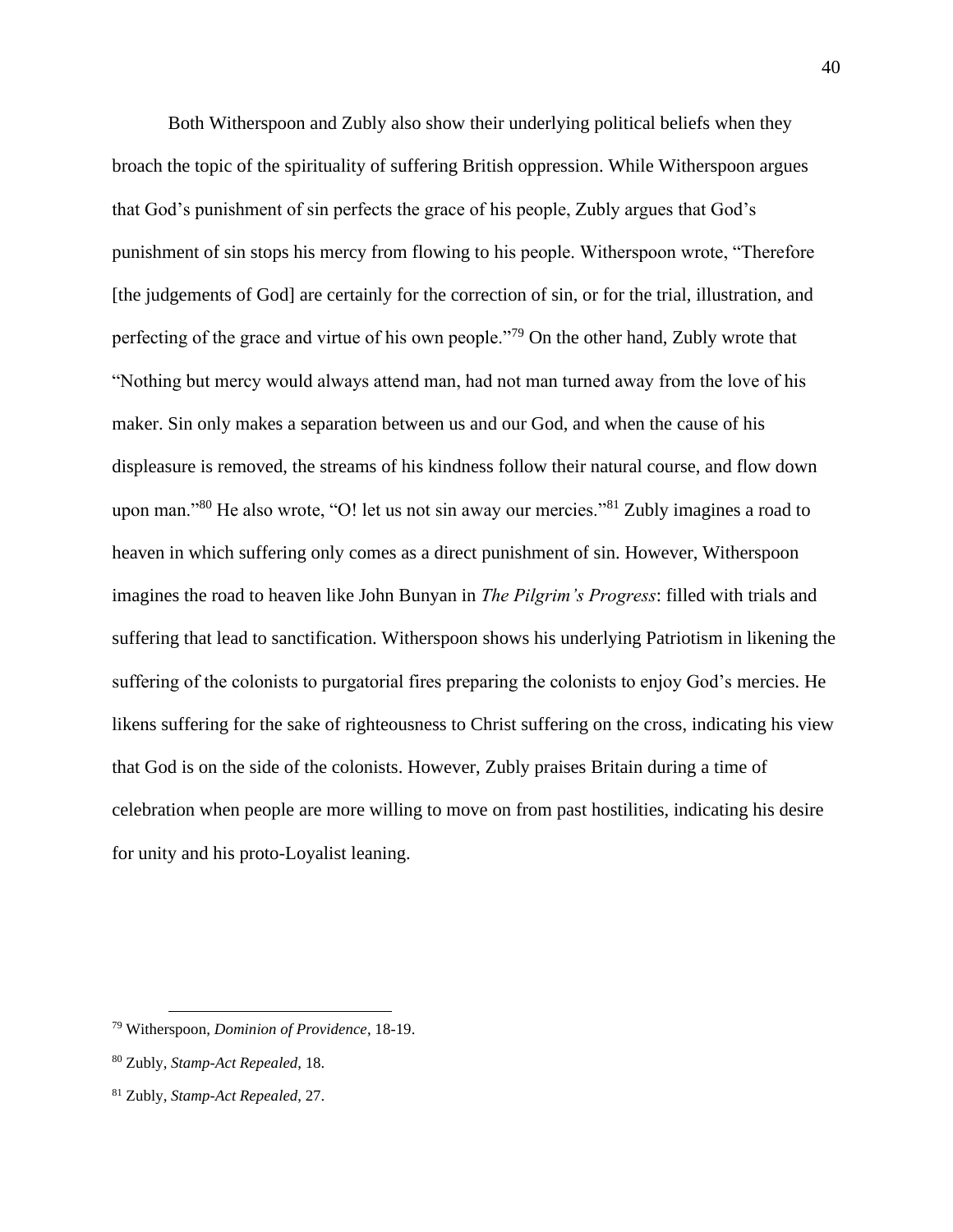#### God as the Source of Political Authority

Both Witherspoon and Zubly explicitly discuss the origins of political authority. Whereas Zubly sees authority for lawmaking as coming from God down to the king and men, Witherspoon sees it as coming from the people to their legislators. Zubly wrote, "Your Lordship believes a Supreme Ruler of the earth, and that the small and great must stand before him at last."<sup>82</sup> Authority is given to rulers from God, and God keeps the authority of kings in check. Rulers will give an account for how they used their authority and be judged accordingly. On the other hand, Witherspoon complains that Parliament is "separated from us, independent from us, and have an interest in opposing us."<sup>83</sup> Witherspoon thinks that a legislative body that is separate from the people it governs cannot have authority. According to Witherspoon, the people have received authority from God to govern themselves, but Zubly views the monarch as the one who receives authority to govern from God. By viewing authority as coming down hierarchically from God to the king to the people, Zubly aligns himself with the Tories of the  $17<sup>th</sup>$  century, but by viewing authority as flowing from God to the people to their representatives, Witherspoon aligns himself with the Whigs in both the  $18<sup>th</sup>$  century and  $17<sup>th</sup>$  century sense of the term.

Zubly and Witherspoon also show their opposing conceptions of the natural hierarchy by rejecting the idea of unlimited sovereignty on different grounds. While Zubly argues against a divine right of kings to govern unjustly, Witherspoon argues against unlimited authority of the House of Commons over the colonists. Zubly wrote that proponents of unlimited sovereignty "have ascribed a divine right of kings to govern wrong."<sup>84</sup> His concern throughout this

<sup>82</sup> Zubly, *Law of Liberty*, 8.

<sup>83</sup> Witherspoon, *Dominion of Providence*, 41.

<sup>84</sup> Zubly, *Law of Liberty*, 36.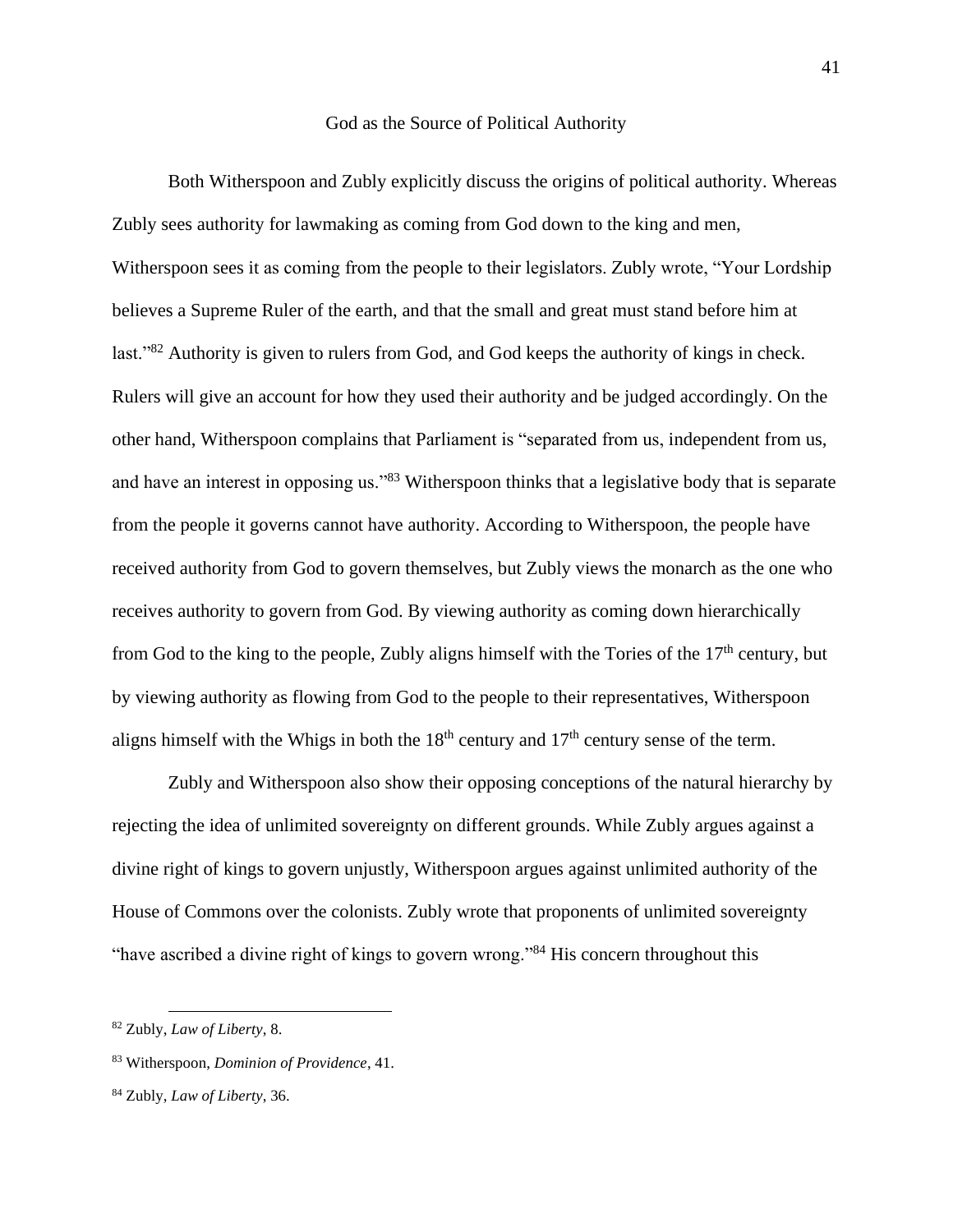discussion is the king, not Parliament, and he vehemently opposes any argument that the authority of a monarch extends into permitting unjust actions. On the other hand, Witherspoon disputes the "uncontrouled authority of the House of Commons" over the colonists.<sup>85</sup> He thinks that this is unjust and unnatural, because the authority of the House of Commons resides in the people that give the representatives their authority, and no colonists are represented in the assembly. Notably absent is any discussion of the divine right of kings to govern, or even any mention of the king at all.

Zubly delivered his sermon, *The Law of Liberty*, during the height of tension between the colonies and Britain, but his royalist bent shone through in his justifications for his otherwise orthodox Whiggish beliefs. While he disagrees that the divine right of kings gives them the authority to govern unjustly, he does not outright deny the divine right of kings to govern. Even if he did deny the divine right of kings, he clearly still sees authority to govern as coming from God to a king, like a monarchist. However, Witherspoon sees the authority to govern as coming from God to the people who are governed, who then vest their authority in representatives. This is a republican conception of government, not a monarchist conception of government.

Zubly's view of King George III was not stagnant. While Zubly saw King George III as an affectionate father to his people in 1766, by the outbreak of the Revolution in 1775 he saw the king as a great monarch that lacked the affection of a father. In a 1766 sermon celebrating the repeal of the Stamp Act, Zubly refers to King George III as "the father of his people."<sup>86</sup> On the other hand, in his 1775 sermon, *The Law of Liberty*, Zubly encourages the colonists to not be hasty to sever ties with the crown, because King George III has "the greatness of a monarch" to

<sup>85</sup> Witherspoon, *Considerations*, 16.

<sup>86</sup> Zubly, *Stamp-Act Repealed*, 22.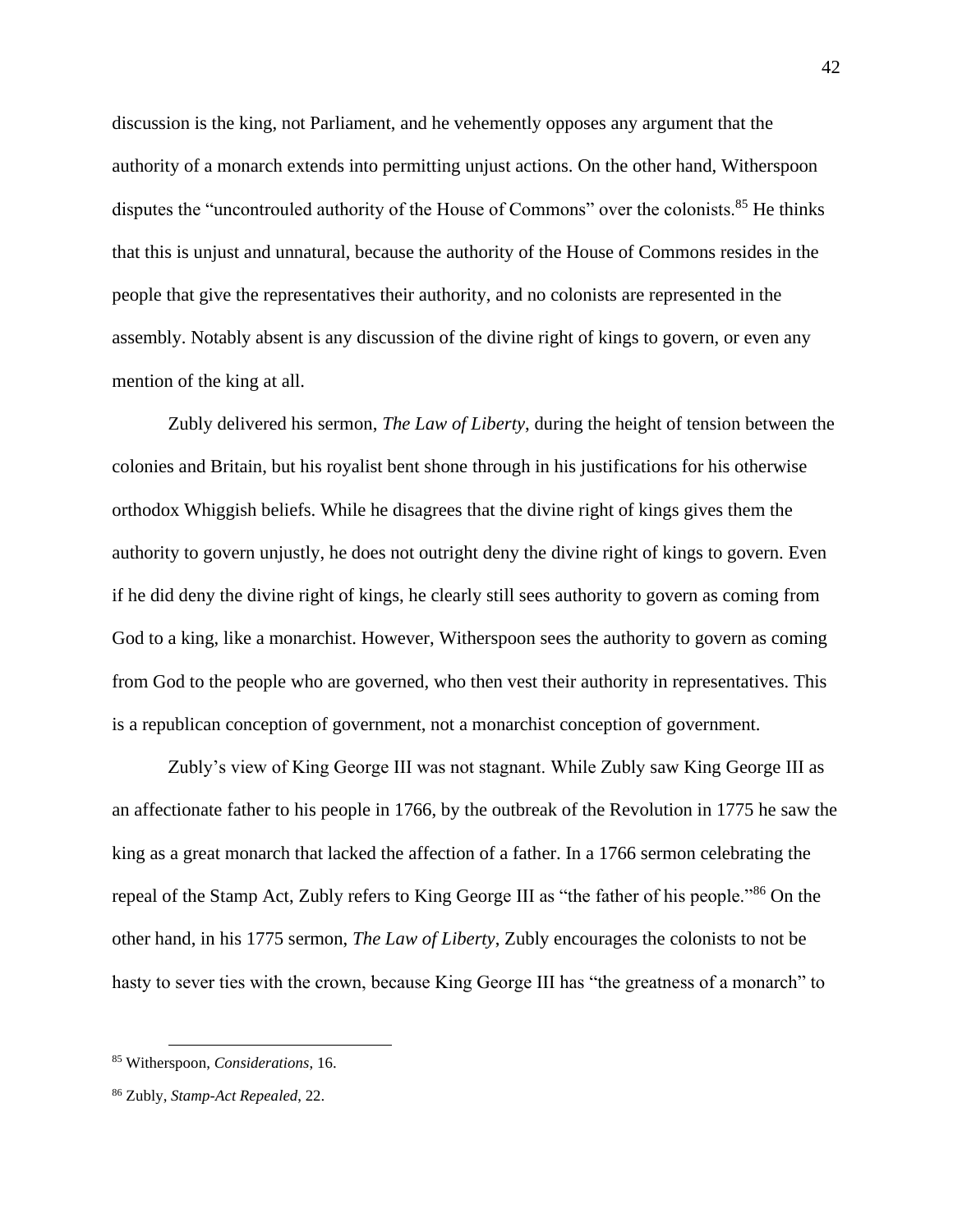which he just needed to "superadd . . . the tenderness of a father."<sup>87</sup> Zubly wrote these two sermons with different purposes in mind, which led him to present different views of George III. In the *The Stamp-Act Repealed*, Zubly is praising the king for hearing the colonists and thanking God in the form of a sermon. However, by 1775 the colonists' requests are no longer being listened to, so Zubly resorts to the argument that "the king can do no wrong" under the law.<sup>88</sup> His hope, then, is that the king will act like a loving father again. Zubly's view of King George III became increasingly bleaker as the Revolution progressed, though he continued to be deferential to his authority as the monarch instituted by God.

<sup>87</sup> Zubly, *Law of Liberty*, 46.

<sup>88</sup> Zubly, *Law of Liberty*, 46.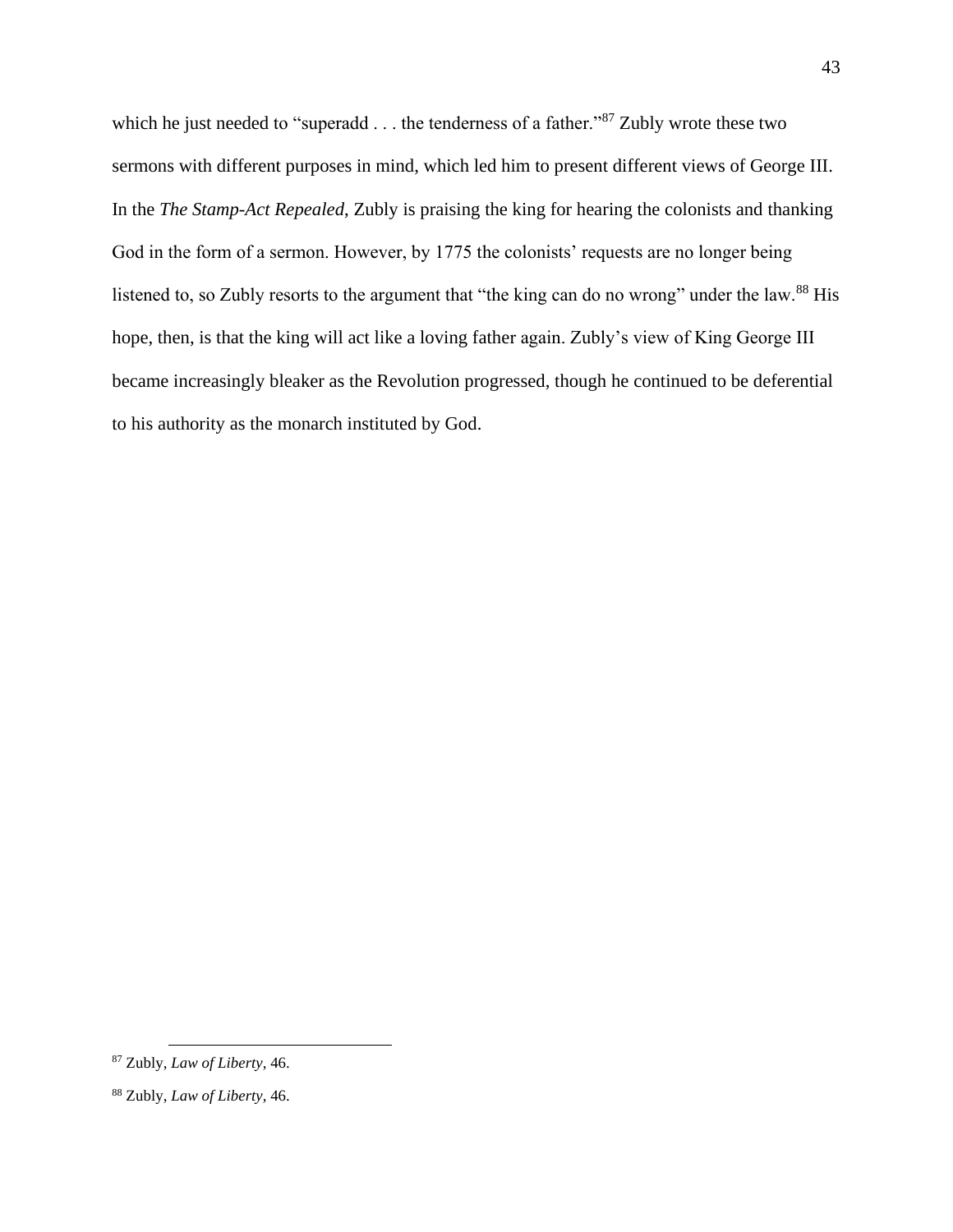#### Conclusion

While Witherspoon's political leanings align closely with the radical Whiggism of most other Patriot founding fathers, Zubly's politics are best described as a form of enlightened royalism. Even though Zubly was a Presbyterian, he did not have a Whiggish bent, as Miller claims. Rather, Zubly desired a constitutional monarchy led by an enlightened king that granted religious and civil freedom to his people, which indicates that he had a bent towards enlightened Royalism. However, Zubly's thought was not traditional or backwards in comparison to Witherspoon. Instead, both men envisioned a politically modern nation, but their visions differed.

Similarly, both Witherspoon and Zubly integrated their Enlightenment thought and influences with the underlying Reformed and evangelical faith, making them both enlightened evangelicals. However, Zubly's integration of Reformed piety and the enlightenment concept of freedom fails to do justice to the historic Reformed doctrines of sanctification and God's mercy. On the other hand, while scholars often accuse Witherspoon of committing to his Scottish Enlightenment idea of ethical sensibility and moral intuition at the expense of his Reformed faith, this apparent conflict is due to a common misunderstanding of Reformed doctrine, not inconsistency in Witherspoon's thought. Thus, Witherspoon's and Zubly's opposing political leanings flowed out of their differing application of enlightened evangelical thought to the political realm.

In an age in which the church is increasingly polarized along political lines, we can learn from the wisdom and mistakes of Witherspoon and Zubly, both of whom pastored their congregations through times of far-reaching division and political turmoil. First, both men desired to remain faithful to their evangelical faith. Accusing "the other side" of selling out their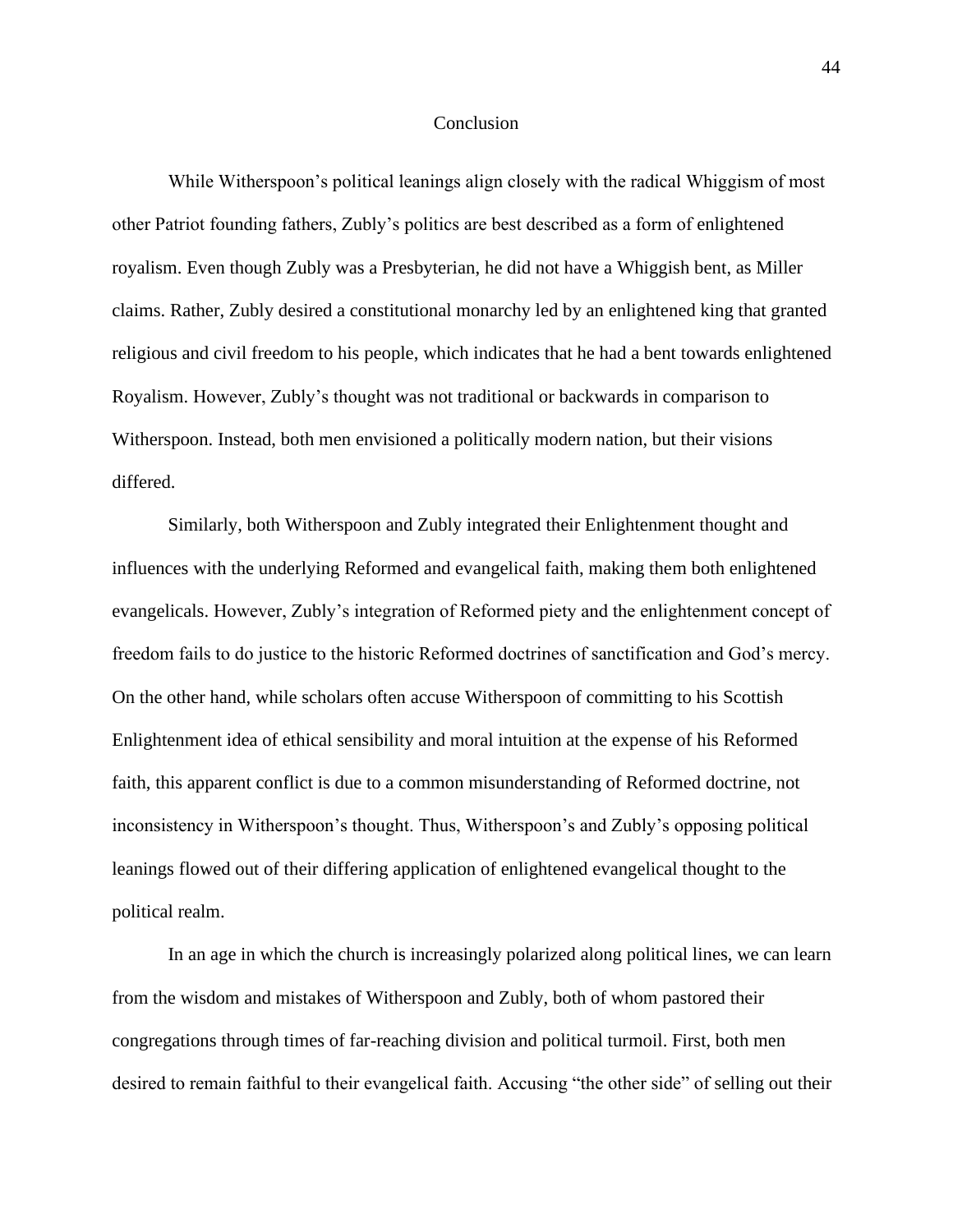faith with underlying political motives rarely leads to a fruitful discussion. Instead, we would be wise to abstain from commenting on someone's motives unless the circumstances clearly warrant such a discussion. Nonetheless, I have argued that Zubly contradicted his Reformed faith at times to make a political point, albeit unintentionally. Thus, second, we should intently watch ourselves to ensure that we remain faithful to our confession. Inconsistencies and errors will naturally find their way into our systems of thought, especially during passionate political debates. Believers would be wise to constantly be reforming their own thought and lives to the standard of Scripture and ought to reform themselves before attempting to reform others. Third, and finally, Witherspoon and Zubly show that politics and church life are inseparable. It is impossible to examine the political leanings of Witherspoon and Zubly without also examining their underlying theological and philosophical convictions. Therefore, we would be wise to stop pretending there is such a thing as apolitical theology or an apolitical sermon. In the same way that everyone is a theologian, whether he realizes it or not, every theologian is also a political theorist, whether he realizes it or not. Supposedly apolitical abstractions from theologians and ministers are dangerously unclear and ought to be avoided.

During the American Revolution, both Witherspoon and Zubly took public stances on political issues rather than shying away from the conflict. Their enlightened evangelical process of reasoning proves interesting in the broader scope of early American history, because Witherspoon and Zubly show continuities and discontinuities between the thought of the Great Awakening and later Revolutionary thought. Further inquiry into Witherspoon's connection to the Great Awakening as president of the College of New Jersey, a New Light school, could provide more insight into this connection between the Great Awakening and the American Revolution. While Enlightenment thought during the American Revolution has historically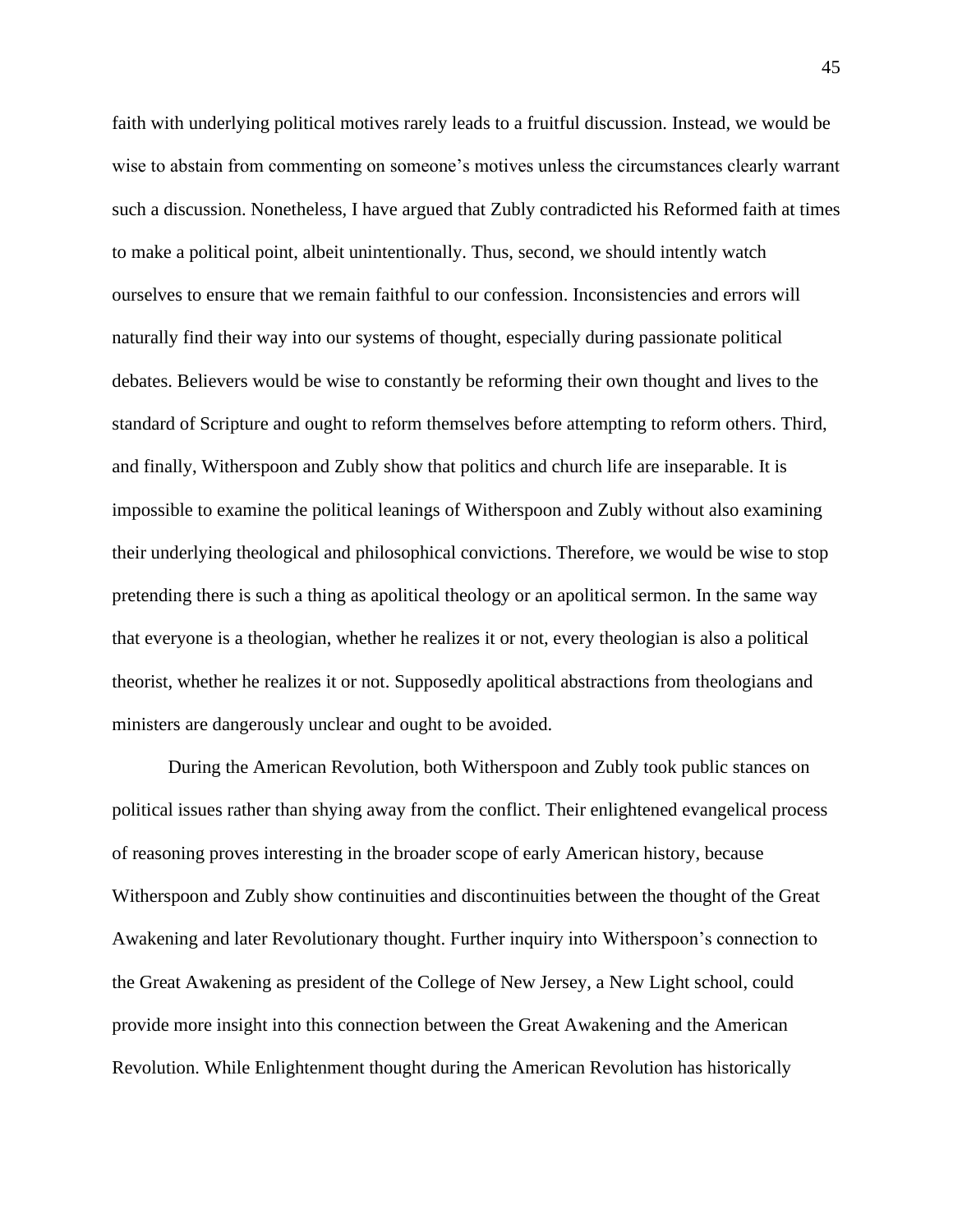received the most attention from scholars, perhaps a renewed emphasis on evangelical thought during the Revolution would better explain the consciousness of the American people.